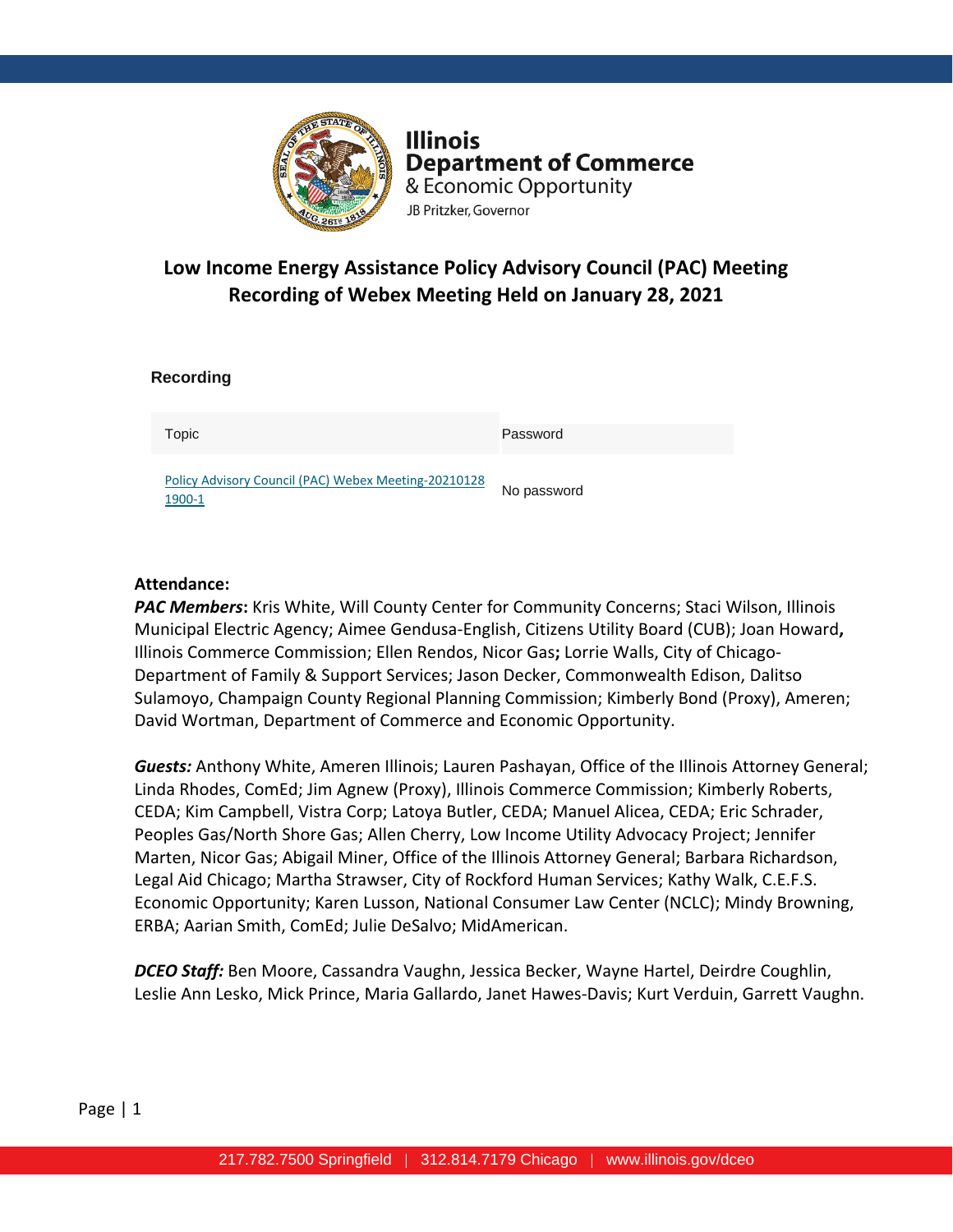# **Meeting Synopsis:**

- The LIHEAP Program Status report was provided by Leslie Ann Lesko.
	- o A total of \$78,322,716 is being spent on behalf of 124,150 households receiving at least one LIHEAP benefit. See breakdown by LAA in the Program Status report.
	- $\circ$  In terms of application entry count, a total of 214,298 applications have been taken from 7/27-1/26. As we have discussed in the past, one of the biggest challenges has been receiving customer documentation needed to complete an application. Also, the LIHEAP Customer Inquiry portal, which now includes an upload function, is new to customers and there has been a learning curve as any new process has.
	- o We met with the LAAs in December to discuss this and to offer assistance to LAAs that are struggling. We are trying to be as flexible as possible with customer documentation. For example, if a customer has been entered into LIHEAP.net in the past (regardless of the year) and received a benefit, the agency can use their SSN data for the system, and the customer doesn't need to provide proof.
	- o In addition, LAAs are receiving documents through the customer inquiry portal, drop box, fax or taking self-certification and also allow the intake worker's affidavit while speaking with a customer.
	- o In terms of income, documents from the last 30 days is the norm. Except for individuals who have SSI, SSA, they only have to provide their income documentation once/year.
	- $\circ$  OCA has also worked with our IT team and deployed new reports in LIHEAP.net to assist LAAs when a pending application or denied has documentation submitted. The end result is to reverse the status of the application.
	- $\circ$  The Help IL Families and the LIHEAP Hotline have been assisting CEDA with application intake via the phone. To date, a total of 8,030 applications have been taken since July 27. HIF started taking applications on 10/13.
	- $\circ$  As we have discussed previously, one of our biggest focus now is serving Undocumented IL residents with State funds (LIHEAP and PIPP). We deployed this change in LIHEAP.net in December and applicants who do not have an SSN but are IL residents of utilities/vendors that contribute to the State Supplemental Fund can be assisted by providing their ITIN (Individual Taxpayer ID Number). If the customer doesn't have either an SSN or an ITIN, the LAA could still serve the applicant by issuing a Special ID Number. [There are 252 applications entered in LIHEAP.net that contain an ITIN + 4 PIPP applications].
	- o OCA is contemplating to **end the PY** on June 15, 2021 instead of June 30, which will give customers the rest of June to provide missing documentation. We are concerned with the larger LAAs and want to avoid the number of potential manual payments and OIM will need enough time to close LIHEAP.net and open the new PY. As a result, we are thinking we should say starting February  $16<sup>th</sup>$  all LAAs have 45 days to bring applications to a final status. And then, starting May  $1<sup>st</sup>$  LAAs have 30 days to bring applications to a final status. We will keep the stakeholders informed.
	- $\circ$  Promotion efforts-There was a press release from the Governor in mid-December that mentioned the Help IL Families initiative and announced LIHEAP is serving all households, regardless of immigration status. He also mentioned during one of his daily COVID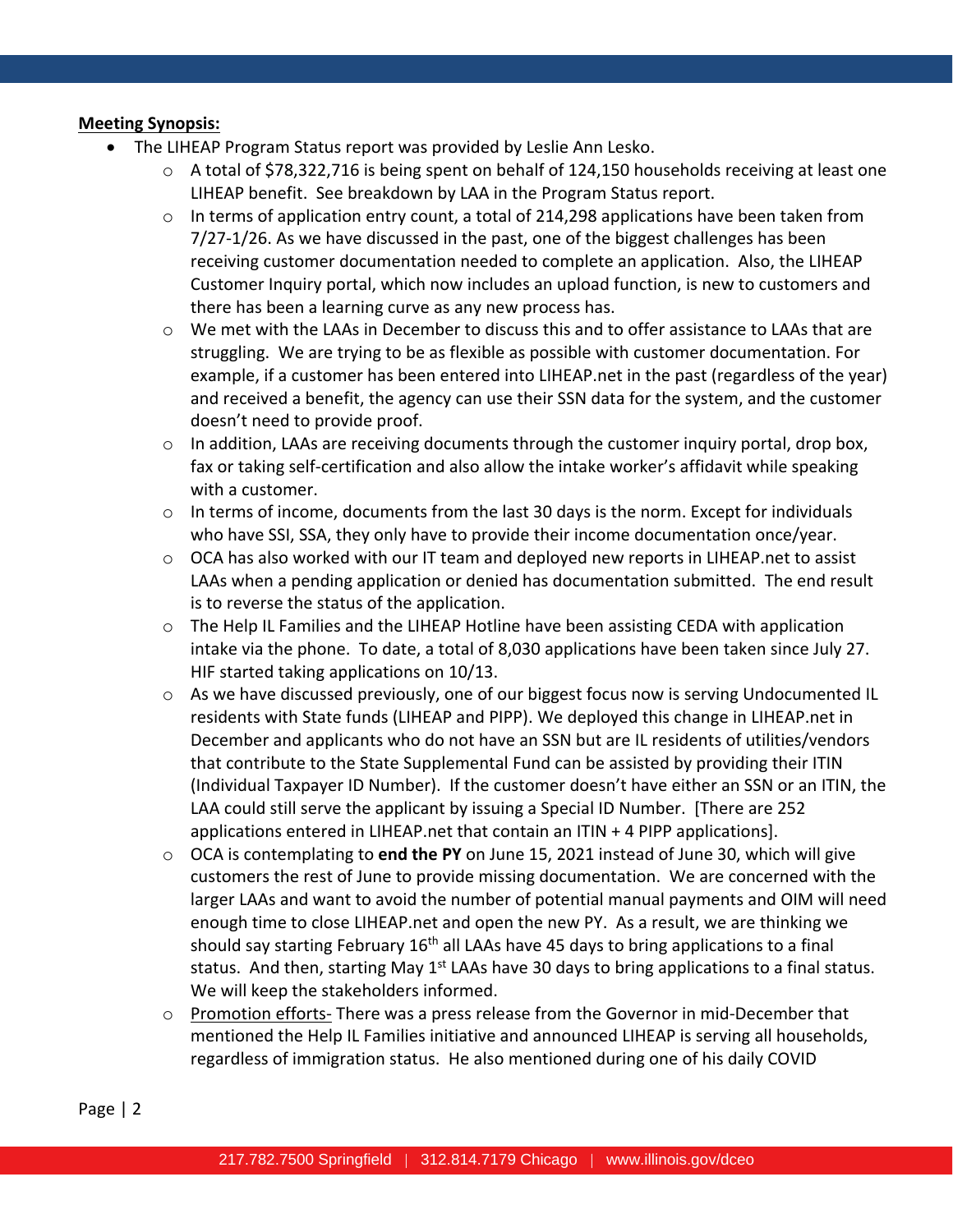briefings. As a follow-up to this, we did an interview in Univisión Chicago on 12/30 and CBS on 1/13. In addition, DCEO has been including LIHEAP in FB and Twitter posts.

- o During the PIPP Steering Committee meeting 2 weeks ago and previously, some concerns about RA were brought up about the current requirement that a disconnection notice is needed to receive an RA benefit. Customers are being encouraged to enter into DPAs by the utilities in order to pay off the big COVIDrelated arrearages. But by doing so, the customers get removed from the disconnect list and then lose the ability to receive an RA. OCA has some thoughts about this and we'd like to hear your input as well.
- o As you may recall, OCA has waived these requirements since PY2020 (March) and is planning to continue doing so the rest of this PY and into the next year.
- o OCA has discussed the current RA policy (where in order to receive RA customer must be disconnected or in imminent threat) internally and with LIHEAP Working Group members. The amount of RA is the minimum amount needed to help secure the energy service, up to \$1,000/year/household. Our position for now is to leave the policy as is because: 1- any changes in policy will affect LIHEAP.net and we currently don't have enough resources available to make system changes, 2- need further discussion to ensure we don't provide customers a perverse incentive by changing policy.
	- Would the utilities have a way to continue offering DPAs without removing the customer from the disconnect/imminent threat?
- The PIPP Program Status report was discussed by Maria Gallardo.
	- o A total of \$29,445,416 is obligated annually on behalf of 29,246 customers enrolled in PIPP. Average PIPP benefit = \$1,007.
		- **E** See breakdown by LAA enclosed.
	- o The average benefit last year was \$969 (Last year, we were obligating annually a total of \$26,088,115 on behalf of 26,919 customers as of 1/16/2020).
	- o As we discussed previously, OCA asked the LAAs to accept new PIPP customers beginning July 27 or at any time between July 28 and September 1, 2020; per funding availability by utility and county. CEDA started accepting new PIPP customers on Jan. 4<sup>th</sup>., based on their grant allocation per utilities. Applicants can contact to any of their Partner Intake Sites for a PIPP application.
	- o New PIPP enrollment applications have been extended this year to March 31, 2021 instead of December 31.
	- o LAAs will have time to process these new applications in STARS after March 31.
	- o After April 1st, or after an LAA runs out of PIPP funding, all applicants will be offered the traditional LIHEAP DVP.
	- $\circ$  Some LAAs have stopped accepting new PIPP applicants, due to funding availability: (1) BCMW-Marion county; (2) CEFS, (3) IVEDC, (4) Kendall-Grundy-Kendall county, (5) Western Egyptian- all counties, except Monroe.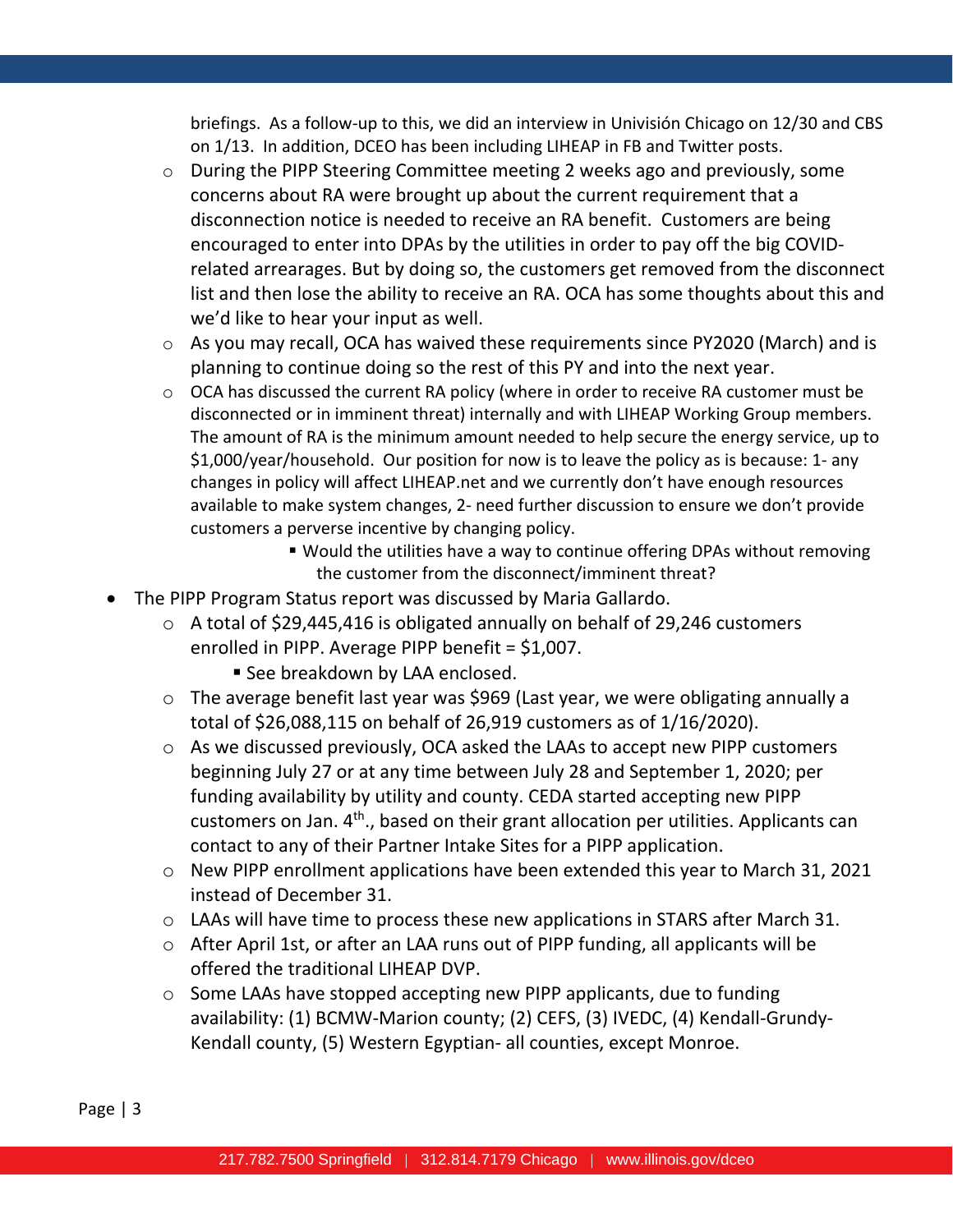- o Furnace Assistance is available to qualifying homeowners who have an approved LIHEAP benefit this Program Year, or who have been on active PIPP within the last 12 months. The last day for Furnace Assistance applications is April 30, 2021.
- David Wortman provided Energy Affordability Discussion updates.
- Aarian Smith provided the ComEd's Supplemental Arrearage Reduction Program (SARP) Update.
- Attached is the January 28, 2021 meeting recording transcript for further discussion.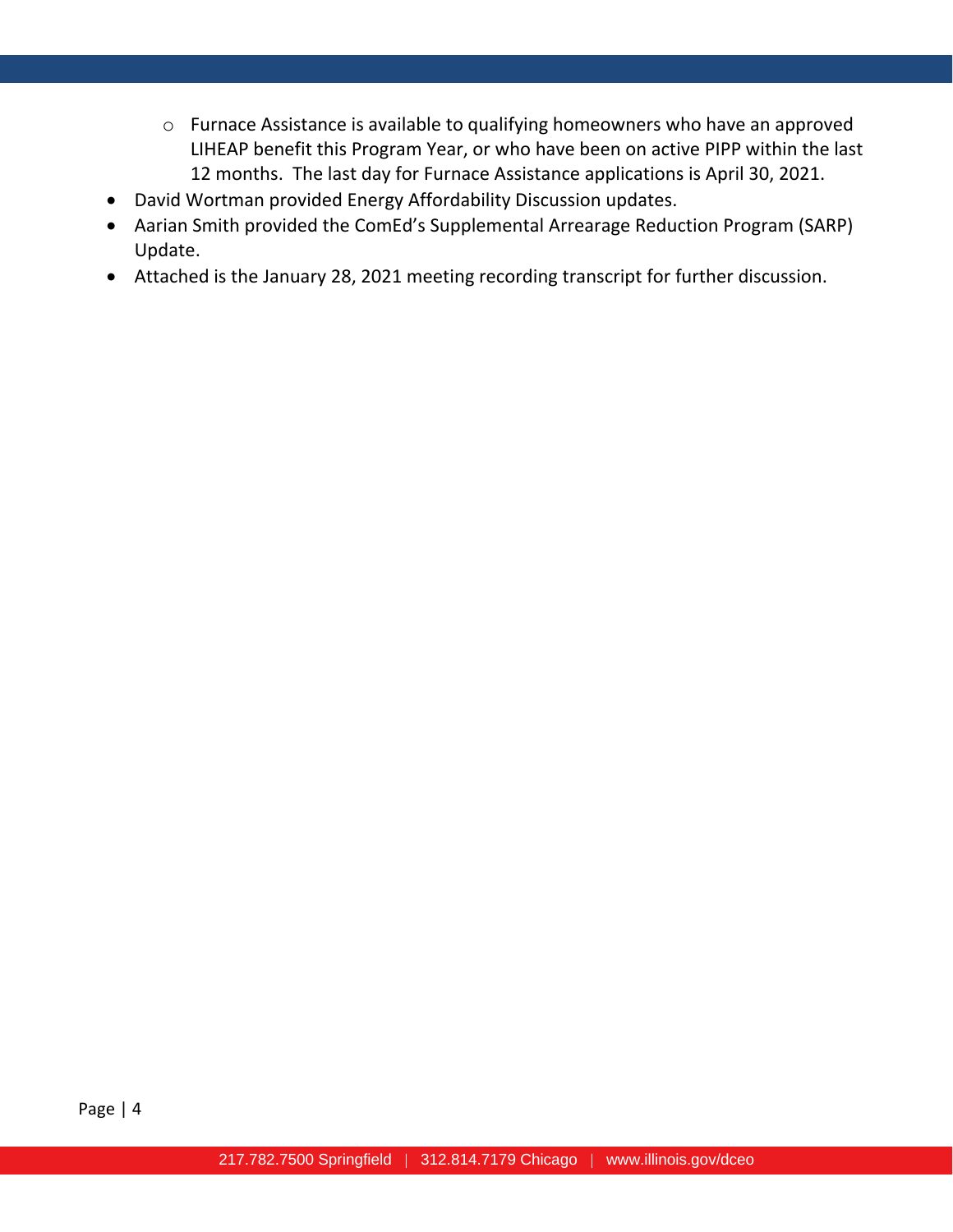## **Policy Advisory Council (PAC) Webex Meeting Transcript January 28, 2021**

#### WEBVTT

1 00:00:01.080 --> 00:00:05.248 And your association, uh, so that we can, uh. 2 00:00:05.248 --> 00:00:10.648 Take roll call that our take attendance that way. So we know who's here. 3 00:00:10.648 --> 00:00:20.820 I'll start off by reminding everyone that this meeting is being recorded. In fact, I think I already saw that pop up so we are recording this meeting.  $\Delta$ 00:00:21.989 --> 00:00:25.320 Uh, we have everyone put on mute right now. 5 00:00:25.320 --> 00:00:31.230 While we give our presentations later on, there's going to be discussion and we will. 6 00:00:31.230 --> 00:00:38.579 Uh, allow people to take them out selves off of mute to have discussion but, uh, for now, we have everyone on mute. 7  $00:00:38.579$   $\longrightarrow$   $00:00:42.060$ So, I think that's, uh, all of that. 8 00:00:42.060 --> 00:00:49.140 Welcome to the 1st pack meeting of the new year. The January 2008 pack meeting. 9 00:00:51.149 --> 00:00:57.390 So, with that, I think we're ready to go, um, the meeting minutes. 10 00:01:00.390 --> 00:01:13.855 Um, from the last meeting were sent out, there were 2 documents that were attached to this invitation. Uh, 1 had a link to the video of the meeting and the 2nd was a transcript.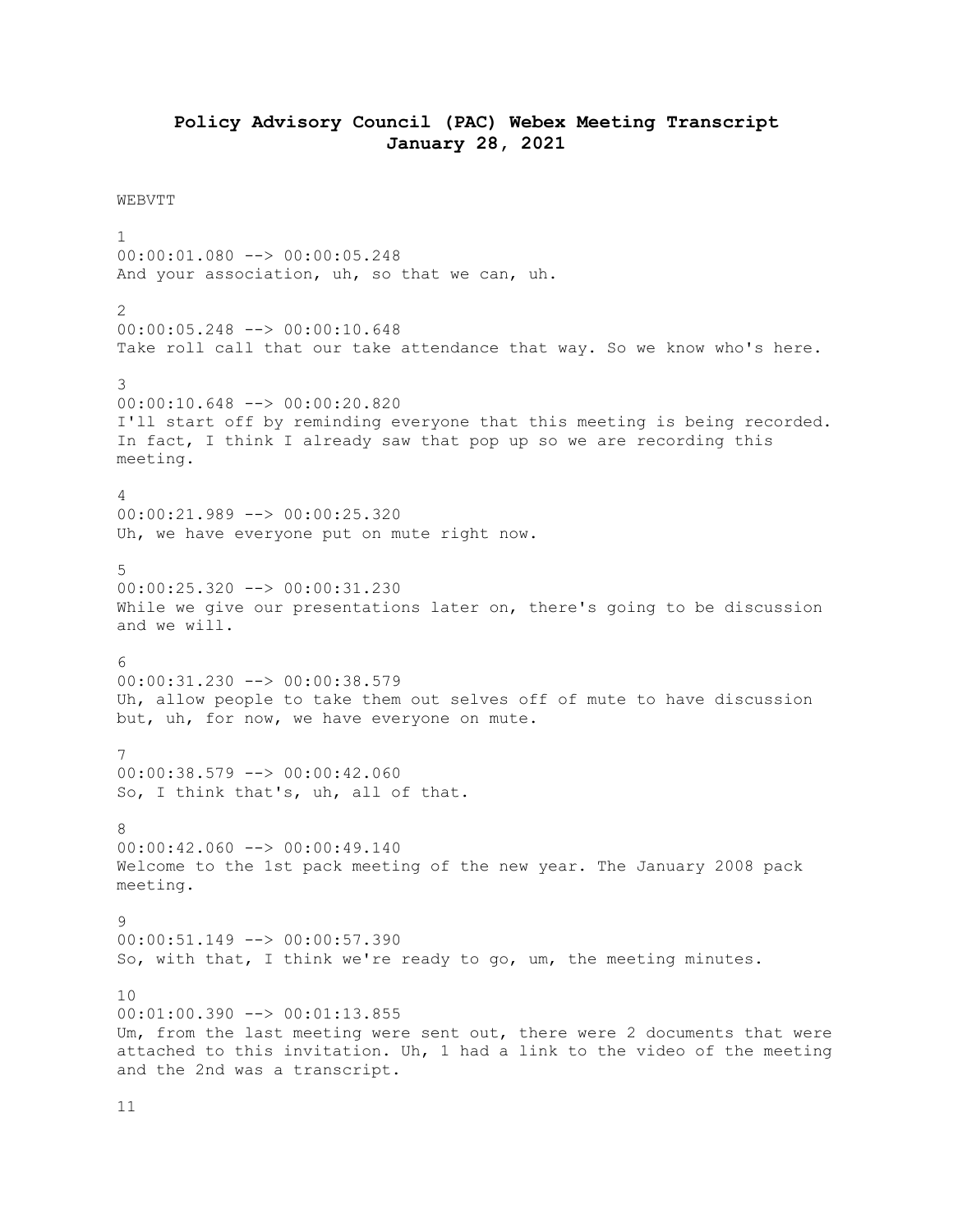00:01:14.275 --> 00:01:27.355 So that's what we're using as meeting minutes. Anyone needs to see that the thing that I found out from looking at the transcript and going back and watching some of the meeting is that I say, uh, and, um, a lot I'm sorry about that. But, uh. 12 00:01:28.109 --> 00:01:31.980 We'll have to live with it, so. 13 00:01:31.980 --> 00:01:39.359 Uh, with that, I believe we'll move in to the pack discussion items. 1st item is the fiscal report. 14  $00:01:39.359$  -->  $00:01:46.079$ And been more is going to give that been I assume that you want the program status report displayed. 15 00:01:49.319 --> 00:01:54.540 Yes, David please if he can do that. Thanks. 16 00:01:54.540 --> 00:02:01.109 So that the 2nd page, if you can get to the 2nd page. 17 00:02:01.109 --> 00:02:05.400 Great thanks. 18  $00:02:05.400$  -->  $00:02:11.759$ Okay, so distributed in the, the documents for the meeting was this fiscal overview. 19 00:02:11.759 --> 00:02:17.009 And I'll try to watch the David. 20 00:02:18.835 --> 00:02:32.935 For the program year, we have approximately 44.7M available within grantees, and to date they have spent to approximately 8.3M. So there still is 36.4M available for the rest of the program year that runs. 21 00:02:37.590 --> 00:02:46.199 For the daily grant, it runs through the end of this June before the and date grants. They do run through September.  $22$  $00:02:46.199$   $\longrightarrow$   $00:02:50.669$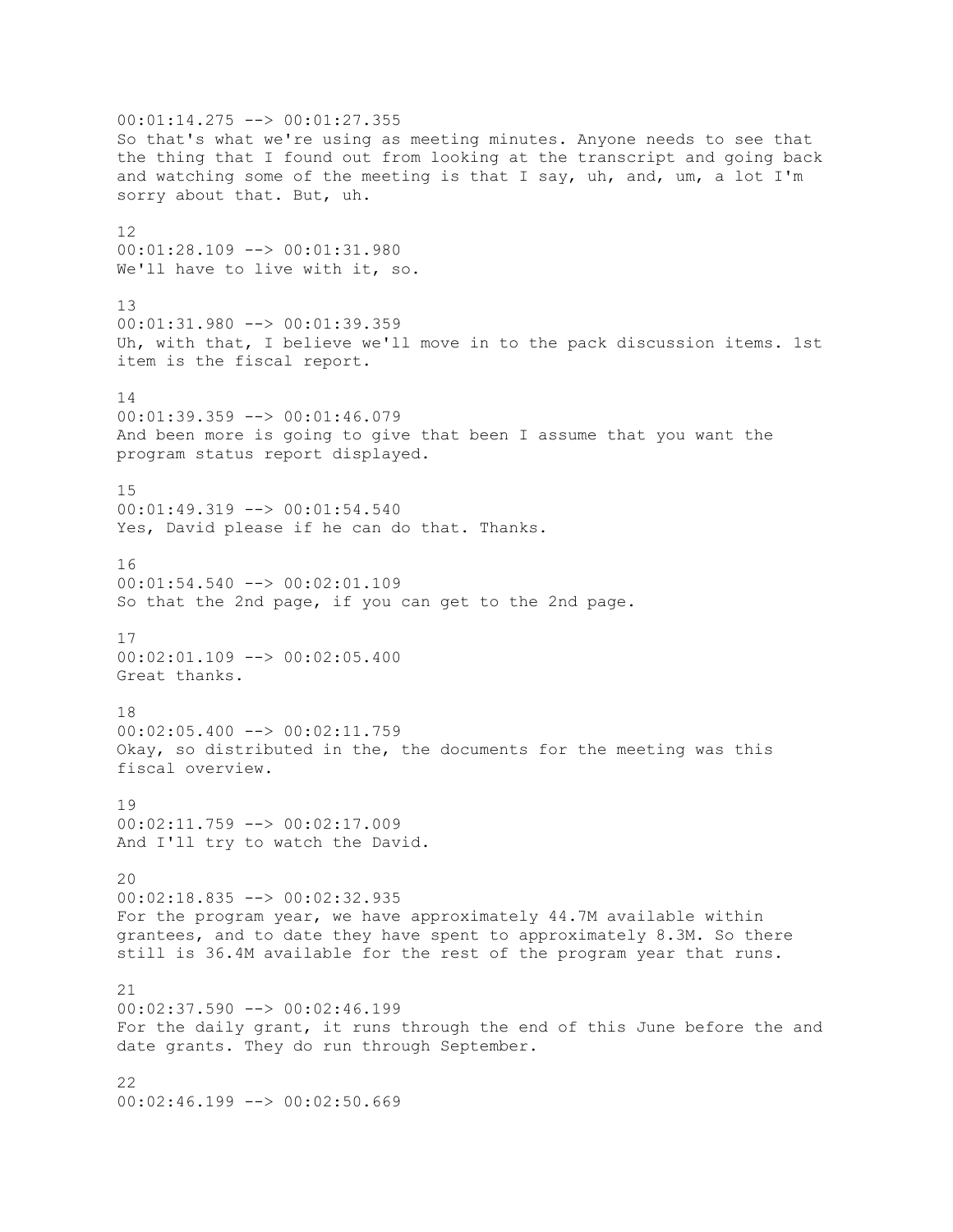So there is about 9 months left for those, those funds.  $23$  $00:02:50.669$  -->  $00:02:58.139$ Nick principle discuss the progress this year and just programmatic report regarding weather station. 24 00:02:59.189 --> 00:03:07.020 I really don't have anything else on from the fiscal standpoint, except for the expenditures year to date. 25 00:03:08.604 --> 00:03:21.504 Or I haven't broken out there by the different funding sources. We do have the top 2 or the 2 concurrent grants that we have out. 26 00:03:22.014 --> 00:03:23.875 So, for the the. 27 00:03:24.659 --> 00:03:38.340 22 2, 4 rent, which is the fiscal year 2000 grant we had about 81.2M. That was effectively the carry over. That is this is the 2nd year of that series. So. 28 00:03:38.340 --> 00:03:42.960 81.2 is what was still available in that grant. 29 00:03:42.960 --> 00:03:46.050 About 39.7. 30 00:03:46.050 --> 00:03:51.419 This has been extended so far so there's still is about 41.4M left. 31 00:03:51.419 --> 00:03:55.349 In the 20 heap grant. 32 00:03:55.349 --> 00:04:01.560 And those grants do expire at the end of June of this year. 33 00:04:02.155 --> 00:04:11.365 And then the f y21 grant, which is the number is the 21, 2, 2, 4 grant we have not put all those funds out. 34 00:04:11.365 --> 00:04:25.165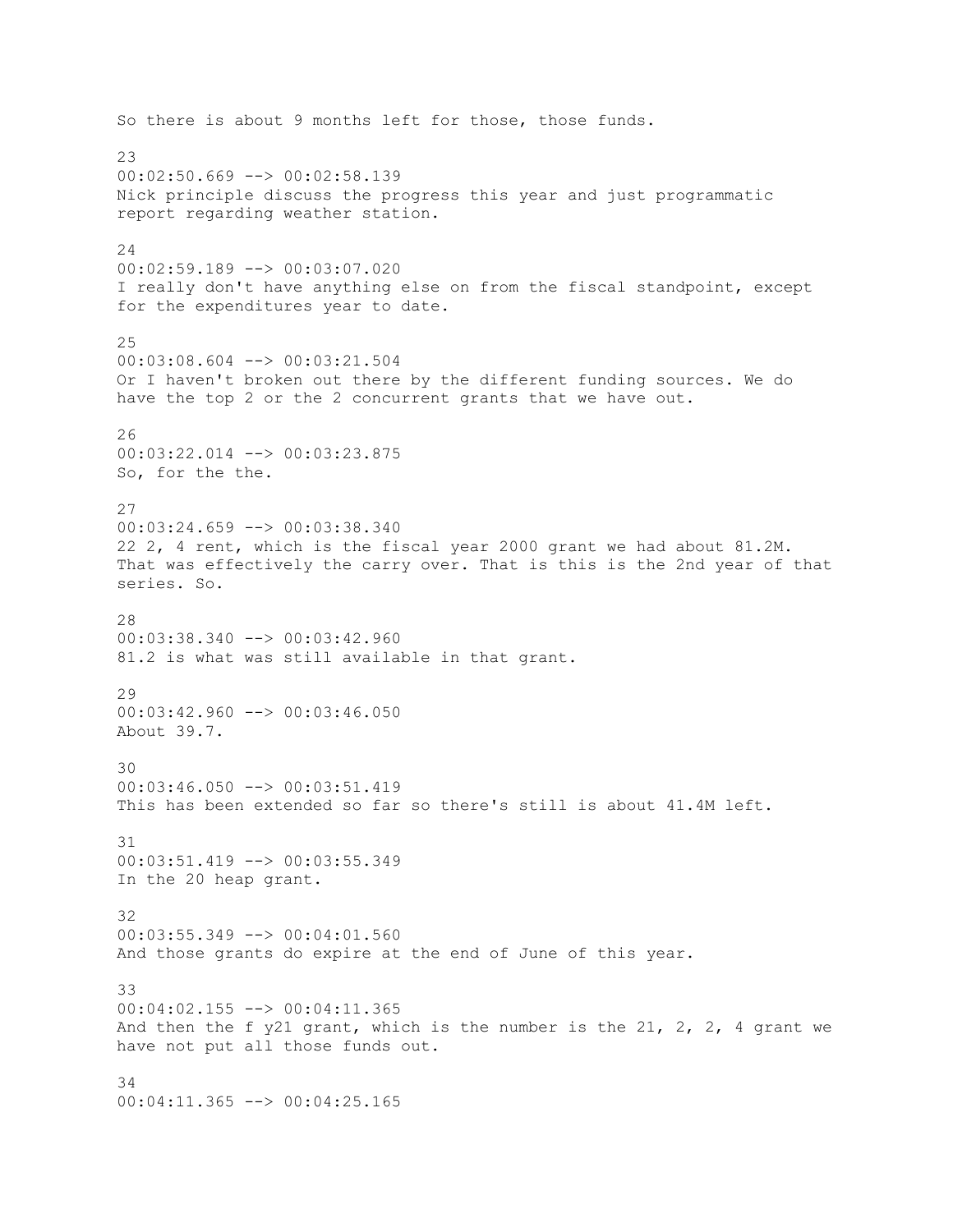There are some funding still available for the next program year, but to date, we've issued a 44.5M in funding for that program only about 1.2M of that has been extended. That leaves about 43.2. no, I will clarify that. 35 00:04:30.449 --> 00:04:39.353 In our system we have it arranged, so that the oldest grant, which is the 20 grant, those funds get extended 1st by grantee. 36  $00:04:39.353$   $\leftarrow$   $>$  00:04:51.593 So, the low amount of expenditures in FY, 21 grant is due to the fact that many of the agencies are still spending the funding. That is still available from the f y20 grant. 37 00:04:54.718 --> 00:05:02.999 Then the 200274 is the, that cares the stimulus. 38 00:05:20.728 --> 00:05:28.889 So, in our life, that system, we have both f, y20 and the cares money is. 39 00:05:28.889 --> 00:05:33.809 Spent before the 21 fiscal year money, so. 40 00:05:33.809 --> 00:05:39.899 Um, there isn't a whole lot of the character left, which is, which is good. 41 00:05:39.899 --> 00:05:44.459 And then for the state grant, which is the last funding source. 42 00:05:44.459 --> 00:05:59.038 We haven't broken out there by the or the, the regular heat program, which is the, and the R. A. and then the hip is separate. So, cumulatively there's approximately 770.2000. 43 00:05:59.038 --> 00:06:06.689 That we have available out in that fund for the program to date about 2009.8 has been extended. 44 00:06:06.689 --> 00:06:13.858 Leading about 40.5M, as you can see the majority of that spending is in the pit program. 45 00:06:15.473 --> 00:06:29.064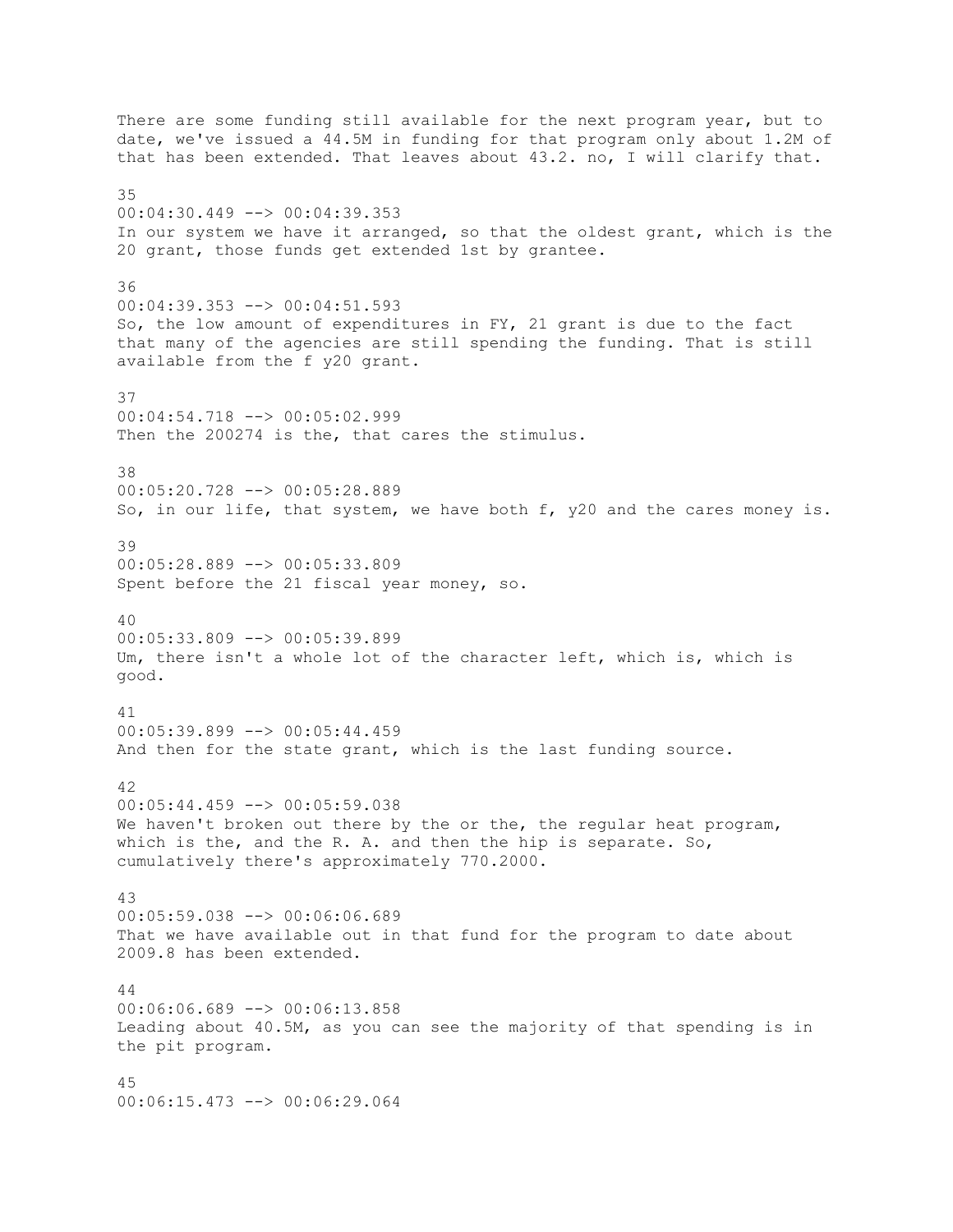Because the way like dot net, we have that set up our, our system is to spend the 1st so that we begin any unspent funds at the end of the grant period has to be will return to. 46 00:06:30.149 --> 00:06:40.978 So that's why the low spending on the V. P. and the, which is from the traditional my heat program. And the majority of that is in almost 30M that's been obligated for PIP. 47 00:06:43.108 --> 00:06:57.983 So, just in total for likey currently, we have about 230.8M available for the grantees and about almost 94M has been expended. So we do still have in total with all the funds about 136.9M still available for this program. Here. 48 00:07:04.499 --> 00:07:11.699 So, are there any questions on the budgets and expenditures for like, keeping. 49 00:07:15.149 --> 00:07:18.149 Hi, this is Karen lesson. Can you hear me. 50 00:07:18.149 --> 00:07:23.369 Yes, yes, Kerry, I just did 1 quick question. So is it correct then that. 51 00:07:23.369 --> 00:07:30.718 The 2 pots of money that don't roll over at the end of this fiscal year are. 52 00:07:30.718 --> 00:07:35.038 The grant, which is that 41.? 53 00:07:35.038 --> 00:07:46.288 For balance as well as the cares money the 11.5, those are the 2 paths that if not used, don't roll over. 54 00:07:46.288 --> 00:07:57.178 Correct for so this is Abbey in the office so to follow up on karen's question, then what happens to that grand money if it is on spent. 55 00:07:57.178 --> 00:08:01.439 So, if it is unspent, we have to return it to to.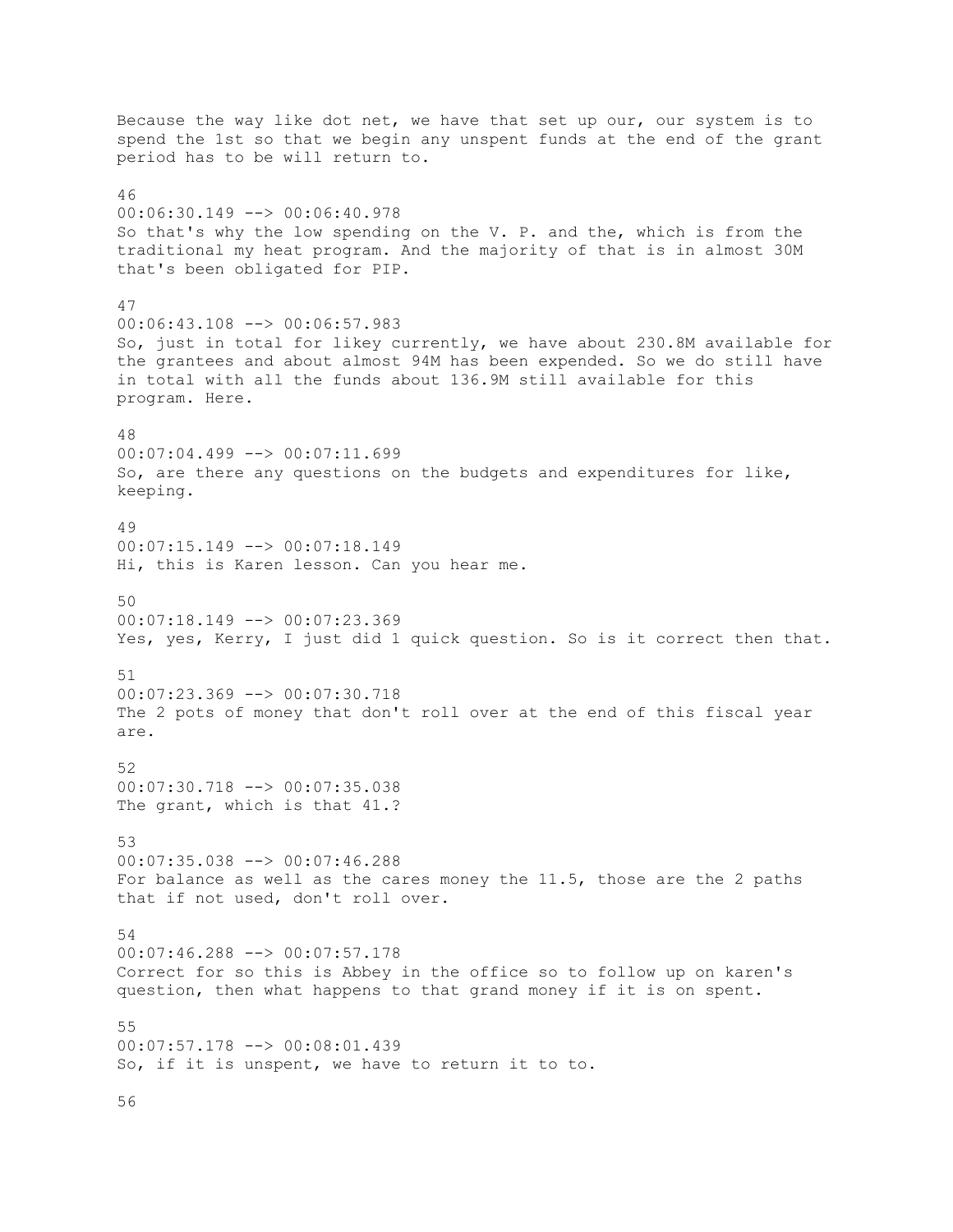00:08:01.439 --> 00:08:07.649 Do you have any idea about whether or not you're anticipating having to return any funds. 57 00:08:08.124 --> 00:08:22.343 I, I don't at this point, because we, we, the way our system is designed, that utilizes those funds. 1st, especially if the spring time April 1st, shut offs are. 58 00:08:22.709 --> 00:08:28.619 What we anticipate, then I can't imagine that those those available dollars would not be spent. 59  $00:08:28.619$  -->  $00:08:41.729$ Okay, okay. Would that even though right? Even before that I mean, it's possible that the carriers money may be gone by that. Okay. Yeah. That's a good point. Thank you. Sure. 60 00:08:41.729 --> 00:08:47.849 Yeah, I just I want to let everyone know that we are watching this very closely. Uh, we're, we've had a. 61 00:08:47.849 --> 00:08:51.688 A meeting in December with the local agencies. 62 00:08:51.688 --> 00:08:58.528 And we'll likely be holding 1 here in the next a week or 2 to go over our spend rate. 63 00:08:58.528 --> 00:09:04.828 And try to project out where we're going to end up. So this is something that we've watched. 64 00:09:04.828 --> 00:09:11.578 Yes, save it. Fun. Discourage. Yeah go ahead. 65  $00:09:12.264$  -->  $00:09:26.663$ I had a quick question about the 2nd or 3rd page of the report where you break it down by utility company. Actually it's going to cover that next. Oh, there aren't any other. That's fine. But if there aren't any other questions on the other 1 go ahead. 66 00:09:26.663 --> 00:09:39.354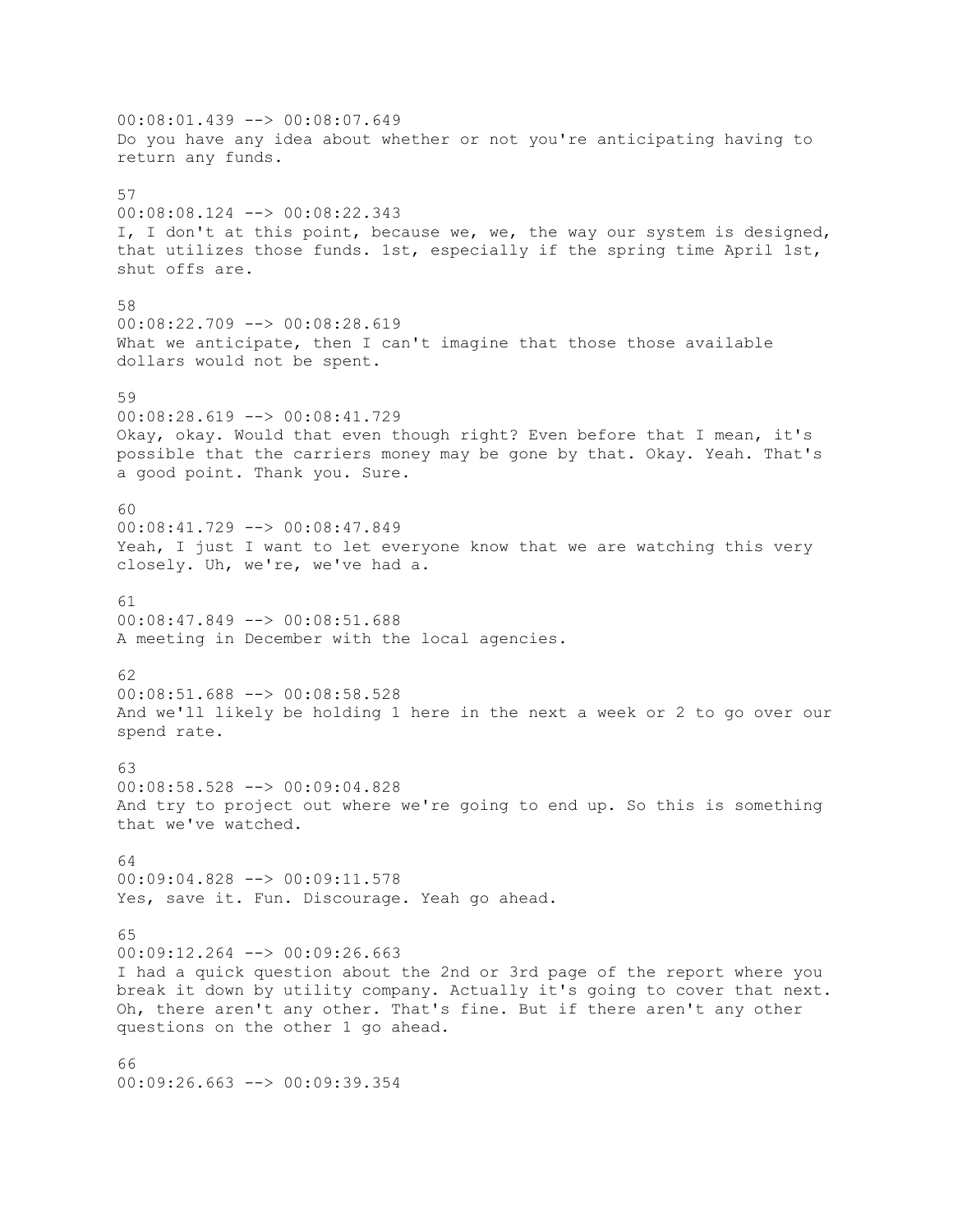And move on and we can certainly take questions on the whole book. Both topics. This last page of the report is a breakout of the state heap funding. 67 00:09:39.744 --> 00:09:47.423 That's been extended this year by utility. And so I haven't broken down. The top section is like, dot net. 68  $00:09:47.423$   $\longrightarrow$   $00:10:01.553$ Which is the traditional funding that's the 300000 then the 2nd, excuse me the 2nd section is the pit spending, which is 15.76. so I do have it broken down by utility as far as the. 69  $00:10:05.339$  -->  $00:10:19.553$ They're registered accepted, which means, essentially benefits that have been rendered. So 1 clarification I want to make is, if you see, the PIP expenditure is only 15.7, whereas on the previous page, I believe it was 9002000. 70 00:10:19.553 --> 00:10:34.524 the difference there is that on this initial on the top report, those are obligation. So when a customer, enrolls in Pip, we obligate funds their monthly state benefit through the end of the state fiscal year, which is the end of June. 71 00:10:34.524 --> 00:10:45.594 So that's the 9002000. so, we anticipate that once the program year is done, we will have issued that much in in benefits. The 15.7 is actual payments made. So each month that the utilities Sunday. 72 00:10:53.548 --> 00:11:07.823 A pledge and invoice essential. This thing here are the enrolled customers that you that the state is going to make benefit payments for that. 15.7 represents the, those payments from the beginning of the program too. 73 00:11:07.823 --> 00:11:10.224 So I just wanted to clarify that difference. 74 00:11:11.369 --> 00:11:16.528 So, Amy had you had a question on this, this report. 75 00:11:16.528 --> 00:11:19.948 I did, but I, I, I.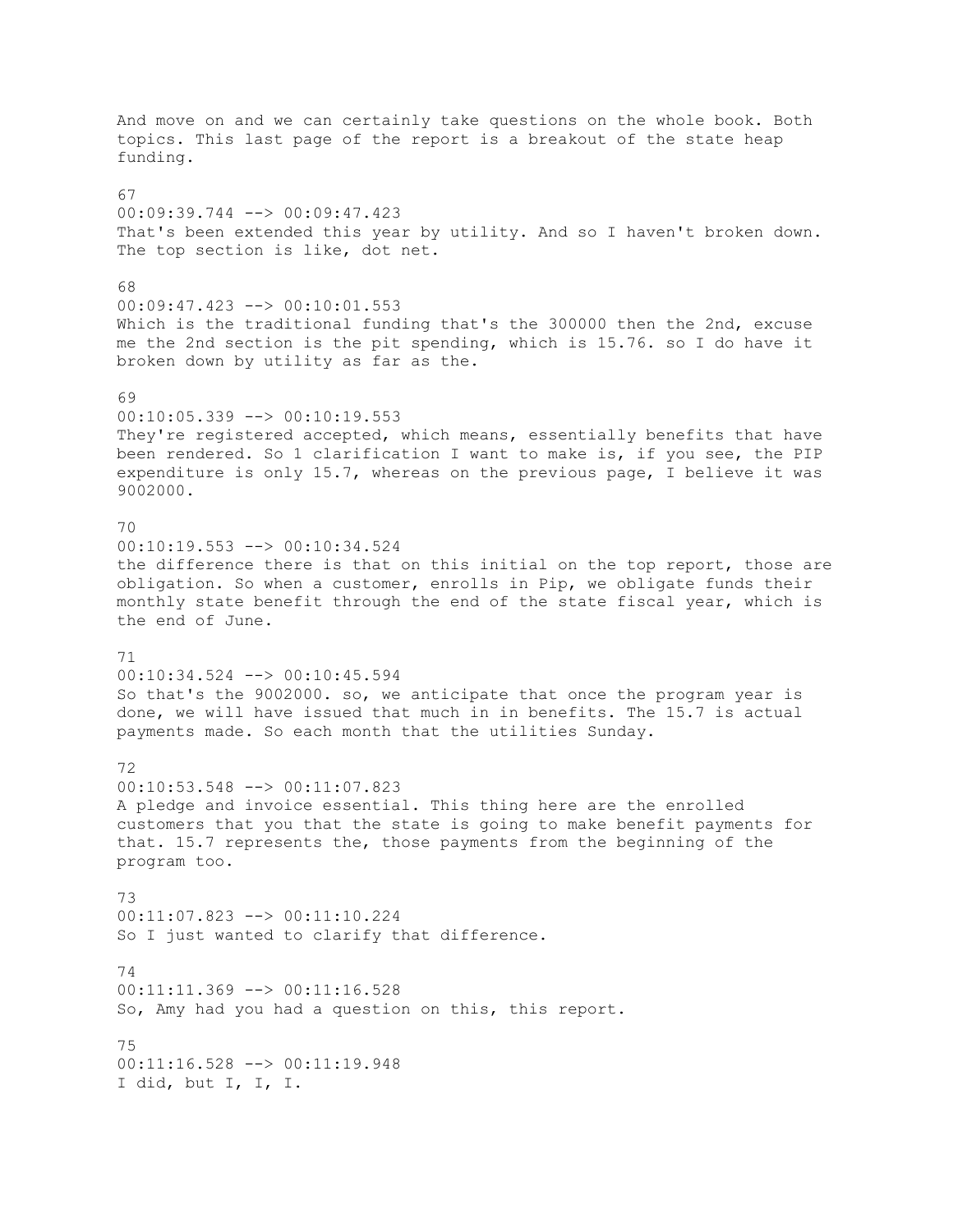76 00:11:19.948 --> 00:11:29.543 I formulated the question yesterday, and now that I look at it, I see that. It was not a question worth asking. I figured out the answer instead. I have a new question. 77 00:11:29.933 --> 00:11:40.283 I'm just curious why the nicor Pip pledges are so much lower than the rest of the utilities. Is it always like that? Or is that an anomaly? 78 00:11:40.798 --> 00:11:47.639 I don't remember ever seeing nicor pit numbers being below a 1M like that. 79  $00:11:49.139$  -->  $00:11:55.889$ That's a good question. And I'm, I'm not sure without looking back at the at the previous reports. 80 00:11:55.889 --> 00:12:06.178 I want to have to look into that. Honestly, I don't know if the staff have any ideas, but I don't. 81 00:12:06.178 --> 00:12:10.469 I apologize thanks. 82 00:12:19.469 --> 00:12:22.649 Yeah, is that everything then. 83 00:12:22.649 --> 00:12:28.198 Yes, and are there any other questions for Ben? Let's see. 84 00:12:30.894 --> 00:12:39.443 Karen has something in the chat has made any plans for alternative ways to get the money to customers in light of the difficult remote patient process, 85  $00:12:40.043$  -->  $00:12:40.703$ for example,  $86$ 00:12:40.703 --> 00:12:51.653 could amounts be applied to a customer accounts that have already been deemed eligible during this program year so the answer to the 1st question is that.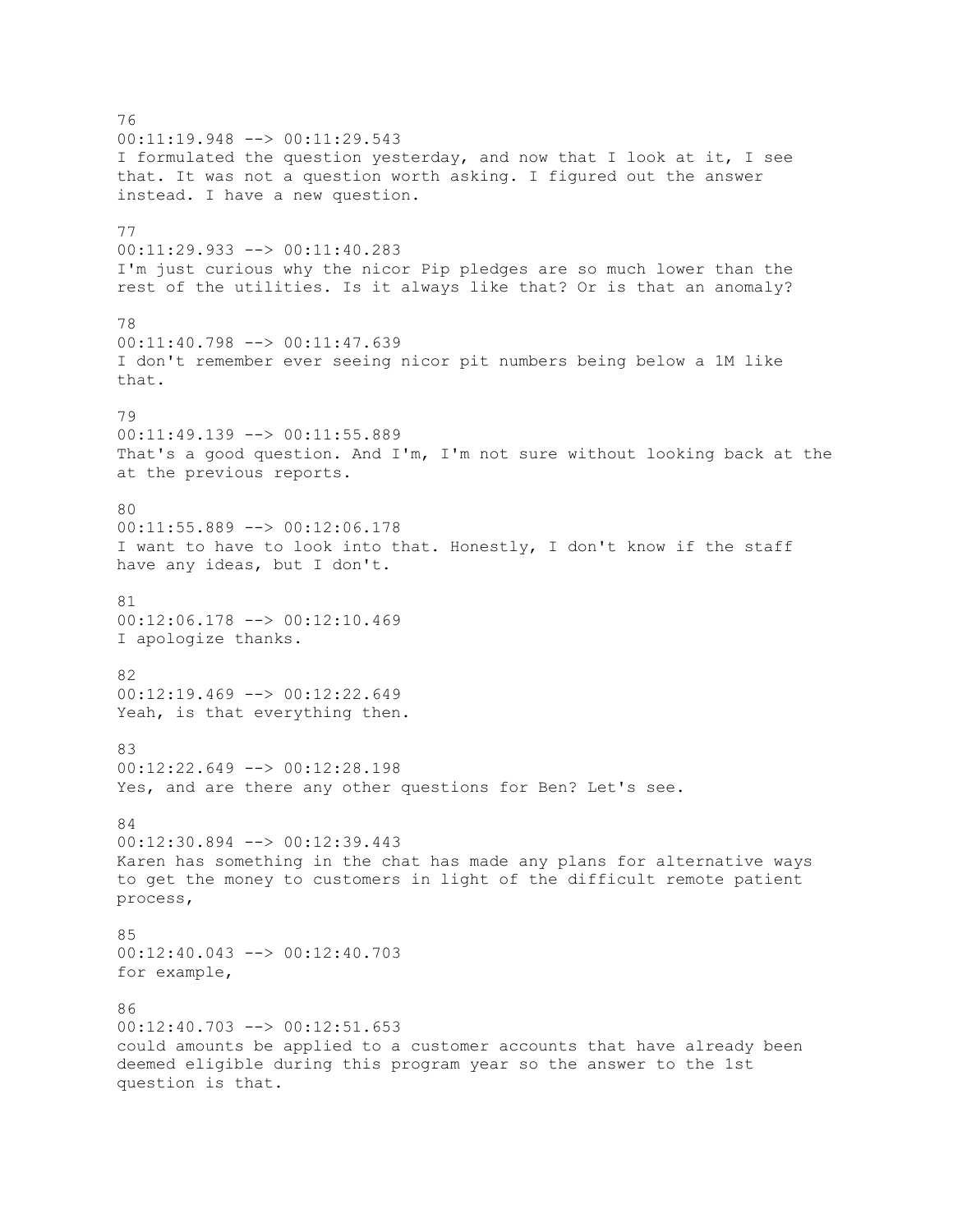87 00:12:52.918 --> 00:13:04.344 We have, uh, we are having ongoing conversations with agencies, uh, about the difficulty of the remote application process. 88 00:13:04.734 --> 00:13:10.884 Uh, that's the the meeting that will be occurring in the next couple of weeks will be, uh, we've done a. 89 00:13:11.219 --> 00:13:14.369 What I would call benchmarking to show. 90 00:13:14.724 --> 00:13:29.634 Agencies how they're doing, according to the state average, and we'll be talking to different agencies about how they are handling it to see if we can come up with best management practices to try to improve those processes. So, we are doing that. 91 00:13:30.203 --> 00:13:44.964 The 2nd, 1 talking about amounts being applied to customer accounts. I think that would be. I think what you're asking about is what we call a supplemental and it's something that we're considering. 92 00:13:45.594 --> 00:13:55.764 But we're, we're still looking at our spend rate and where we think we're going to end. So, I think it's too early for us to say for certain, you know. 93 00:13:56.129 --> 00:14:05.009 W, W, we're still looking at where we're at, uh, in the year. Uh, you know, we know that there's going to be a large demand. 94 00:14:05.009 --> 00:14:08.369 Uh, come after the moratorium. 95 00:14:08.369 --> 00:14:18.269 Comes off, so we're still a ways away from making that decision, but if that if we get to that point, we'll be we'll be. 96 00:14:18.269 --> 00:14:23.339 Expressing that publicly, will that people know. 97 00:14:24.418 --> 00:14:34.229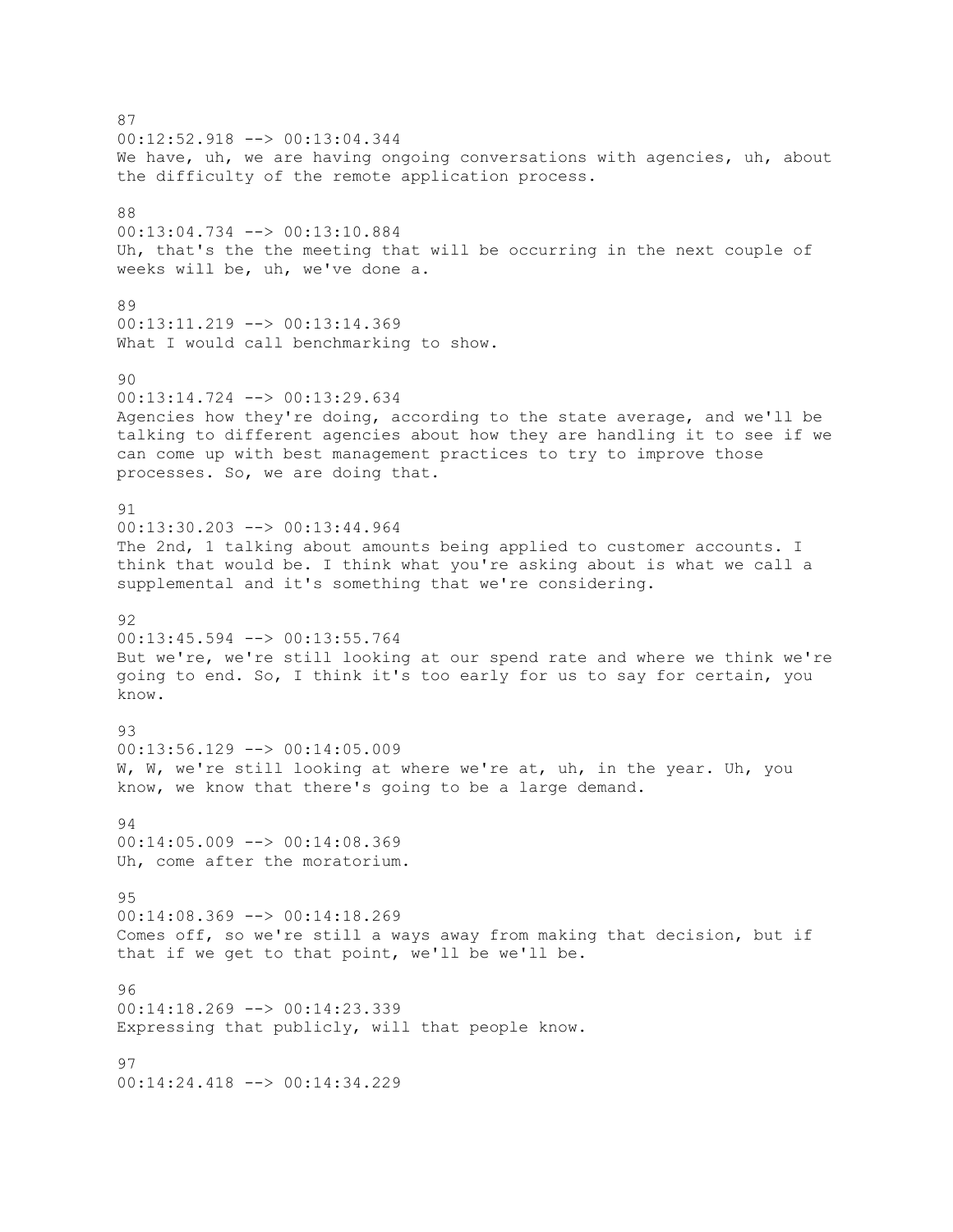And could we increase the cap for spring? I think we're going to have an R, a conversation here later in the meeting. So I, I think Amy will. 98 00:14:34.229 --> 00:14:39.448 Uh, we'll wait and talk about that when we have a discussion a little later on. 99 00:14:39.448 --> 00:14:45.538 So, uh, if I go back to the agenda. 100 00:14:47.219 --> 00:14:50.639 I think the next item is a. 101 00:14:50.639 --> 00:14:55.318 Mick on the report, make. 102 00:14:55.318 --> 00:14:59.759 Thanks, David. Um, can you scroll up to the. 103 00:14:59.759 --> 00:15:03.208 1st page of this there you go. 104 00:15:03.208 --> 00:15:15.778 So, to date in the program year, we've done close to 1500 units, and it looks like we've got almost 950 and work order, print status. 105 00:15:15.778 --> 00:15:25.198 We're, we're ahead of our pace, uh, from last year, considerably on on unit count. 106 00:15:25.198 --> 00:15:33.599 I'm really impressed with with the, the network achieving these numbers and and. 107 00:15:34.163 --> 00:15:38.724 This time, so I think they're doing a great job. 108 00:15:39.864 --> 00:15:52.793 I don't think that the numbers in that been represented I don't think the weather works numbers and have caught up with 1 another yet because our unit count is is looking pretty good.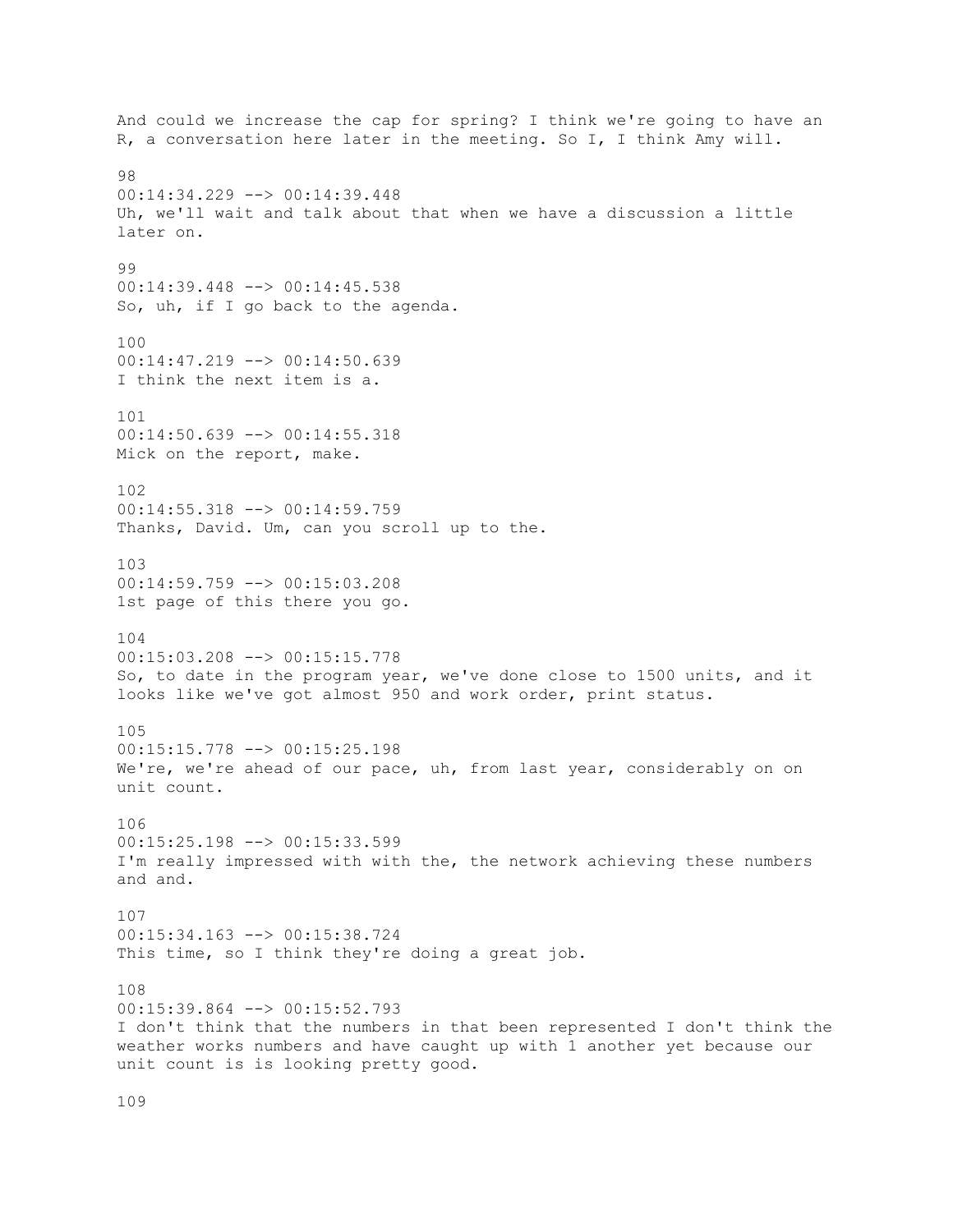00:15:53.214 --> 00:15:58.494 But the spend that, that then showed it, it doesn't match right now. 110 00:15:58.494 --> 00:16:11.274 So I think we need to wait and see, uh, hopefully by the next pack meeting things look more normal as far as our average cost per unit and our, our expenditures. 111  $00:16:12.749$  -->  $00:16:19.589$ Double check yeah. Yeah. I just wanted to chime in. This is done that just to. 112 00:16:19.589 --> 00:16:33.774 To the group that there is different sources, I get the expenditures from our grantee reporting system, which is our official accounting system more the grantees report their cost in order to get reimbursement for the grant and the. 113 00:16:35.183 --> 00:16:49.283 Homes weather rise, and it gets from our whether it works system. And, like you said, there is a lag because they're the timing of the grantees reporting their costs and receiving their cash. Reimbursement is not always in line with when they show a home finalized on what it works. 114 00:16:49.283 --> 00:16:54.563 So I just wanted to give a little clarification on what? That timing differences. Nick yeah. No, thank you. Ben. 115 00:16:54.989 --> 00:17:07.439 Sure, but but at any rate, I'm, I'm definitely excited that we're, we're as many homes as as we are right now and things are really, really tough. Uh. 116 00:17:07.439 --> 00:17:13.078 Uh, for the, the local agencies at this time, so I'm proud of the work that they're. 117 00:17:13.078 --> 00:17:19.798 Are doing, um, we had a question come in yesterday. I think it was. 118 00:17:19.798 --> 00:17:24.959 Was it Amy asked about solar and and. 119 00:17:24.959 --> 00:17:39.479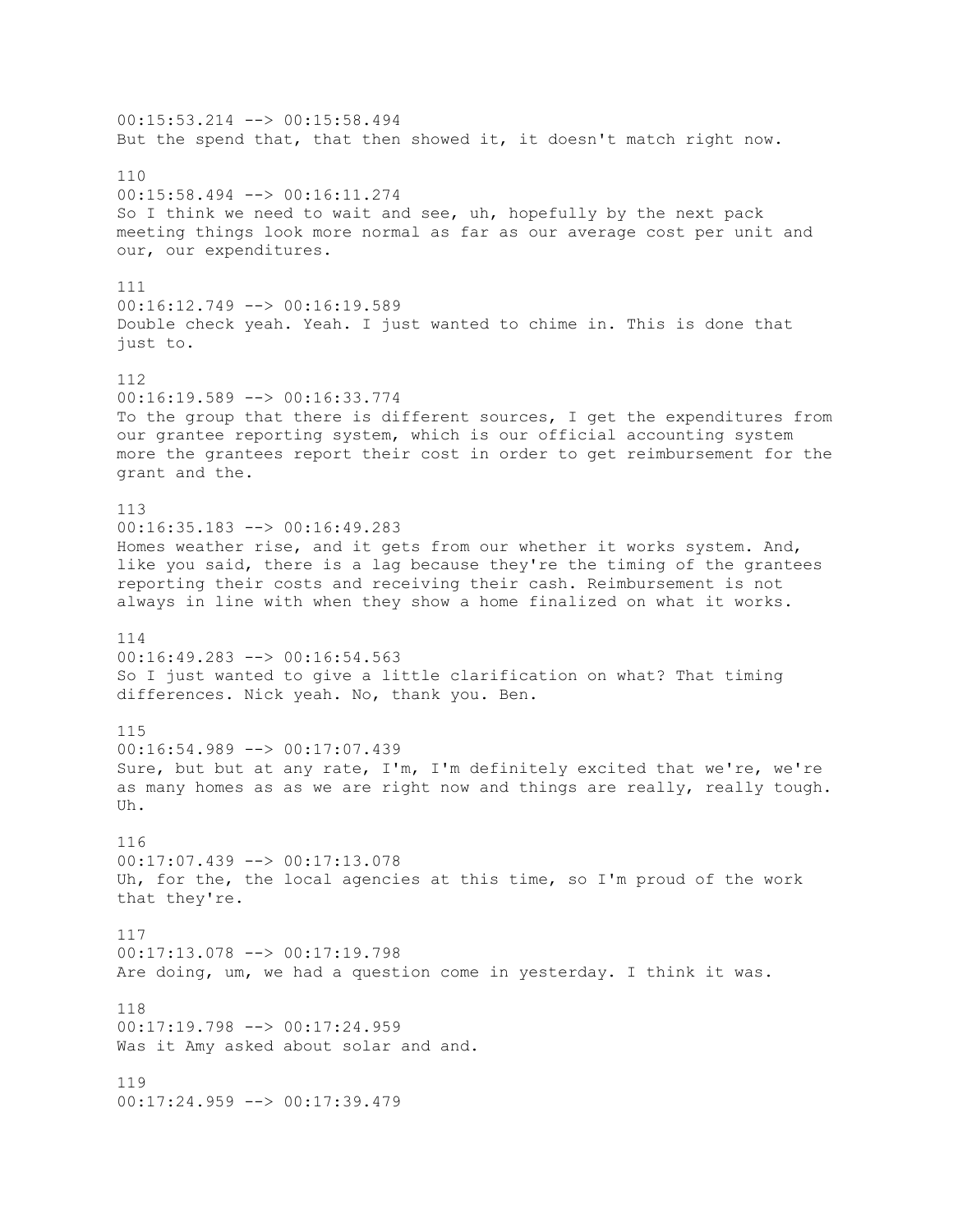Um, there was a, just recently there was Pre authorization, and I'll just give a quick update about some of the changes that are going to be part of the program. 120 00:17:39.479 --> 00:17:42.628 They've increased annual. 121 00:17:42.628 --> 00:17:46.439 Funding nationwide by about 30M dollars. 122 00:17:46.439 --> 00:17:52.138 So, we'll be we'll be seeing a slight increase, Karen, Illinois, and funding. 123 00:17:52.138 --> 00:17:56.098 There's a change to the admin levels. 124 00:17:56.098 --> 00:18:00.269 For the overall award it's going up from. 125 00:18:00.269 --> 00:18:05.009 10 to 15%, um. 126 00:18:05.009 --> 00:18:18.868 The date this is a big 1 in the past. There was a static date of September 30th 1994. any homes done after that date could not be re. 127 00:18:18.868 --> 00:18:22.499 Um, they're, they're changing policy to a 15. 128 00:18:22.499 --> 00:18:25.739 Year rolling date. 129 00:18:25.739 --> 00:18:34.078 So, 15 years after services were completed for a client at a household, or a particular home, that home would be. 130 00:18:34.078 --> 00:18:37.229 Eligible again at 15 years. 131 00:18:37.229 --> 00:18:40.528 That's a big change. Um.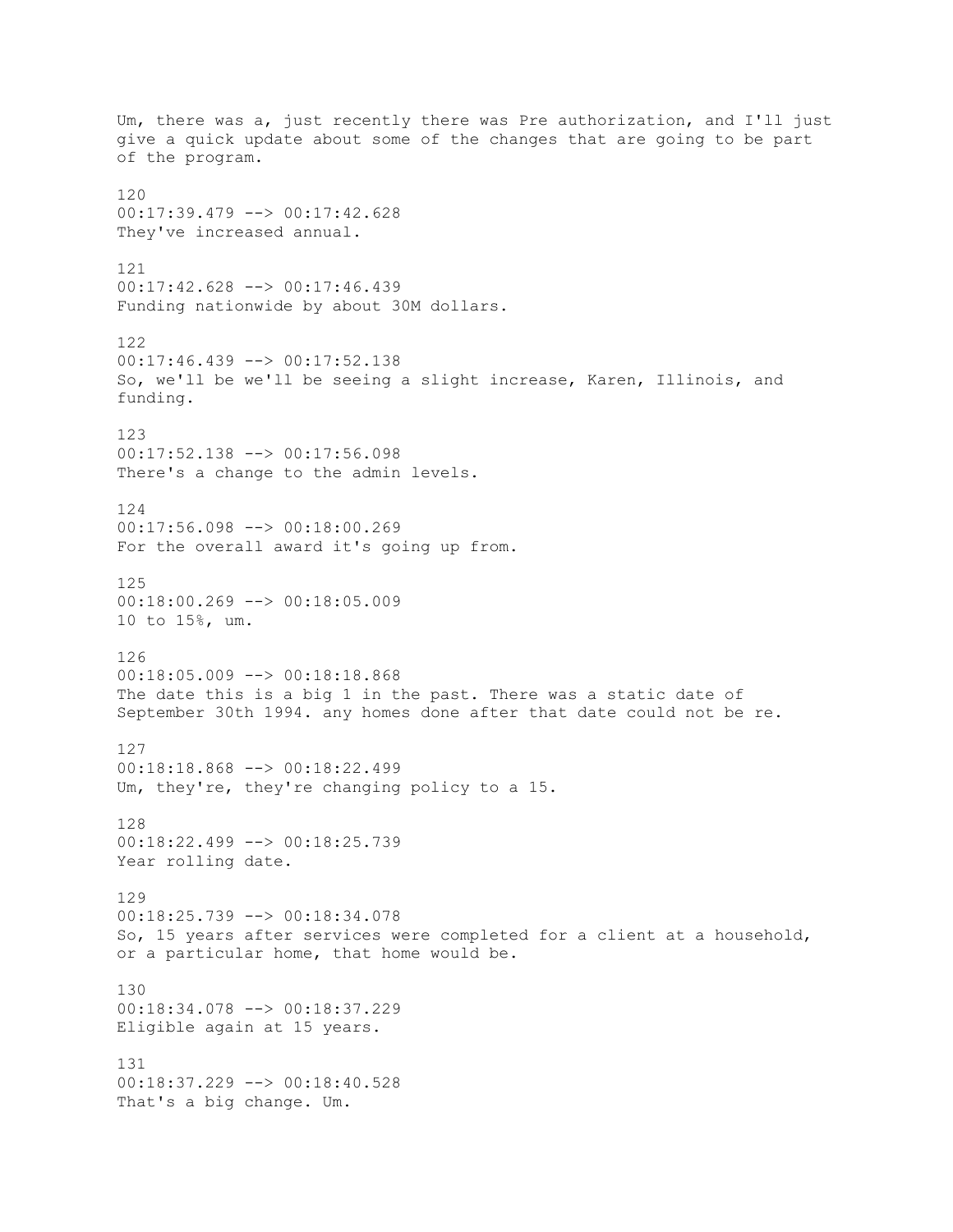132 00:18:40.528 --> 00:18:44.098 For us, there was some language added. 133 00:18:44.098 --> 00:18:55.259 That they changed it from technologies to renewable technologies and the reauthorization. I think it was just. 134 00:18:55.259 --> 00:19:05.578 Clarifying that renewable technologies, or retrofits were an acceptable retrofit. Uh, we're still waiting for. 135 00:19:05.578 --> 00:19:09.358 We to provide guidance on. 136 00:19:09.358 --> 00:19:20.759 On the allowable retrofits I'm sure solar is going to be a part of that in the future, but we, we don't have specifics yet. 137 00:19:21.868 --> 00:19:26.489 And and another change in the reauthorization was. 138 00:19:26.489 --> 00:19:32.368 We can now account for non energy benefits in our calculations. 139 00:19:32.368 --> 00:19:45.088 A couple things that come to mind, we can claim water savings on a water conservation measure. Now in the past, we only claim the energy savings for that. 140 00:19:45.088 --> 00:19:51.598 And I think they're going to somehow attribute to savings to our health and safety measures. 141 00:19:51.598 --> 00:19:55.318 So that's a big change, but again, we're waiting for. 142 00:19:55.318 --> 00:20:01.019 Clarification from on on how we calculate those savings. 143 00:20:02.398 --> 00:20:06.628 That's really all I have for the reauthorization updates.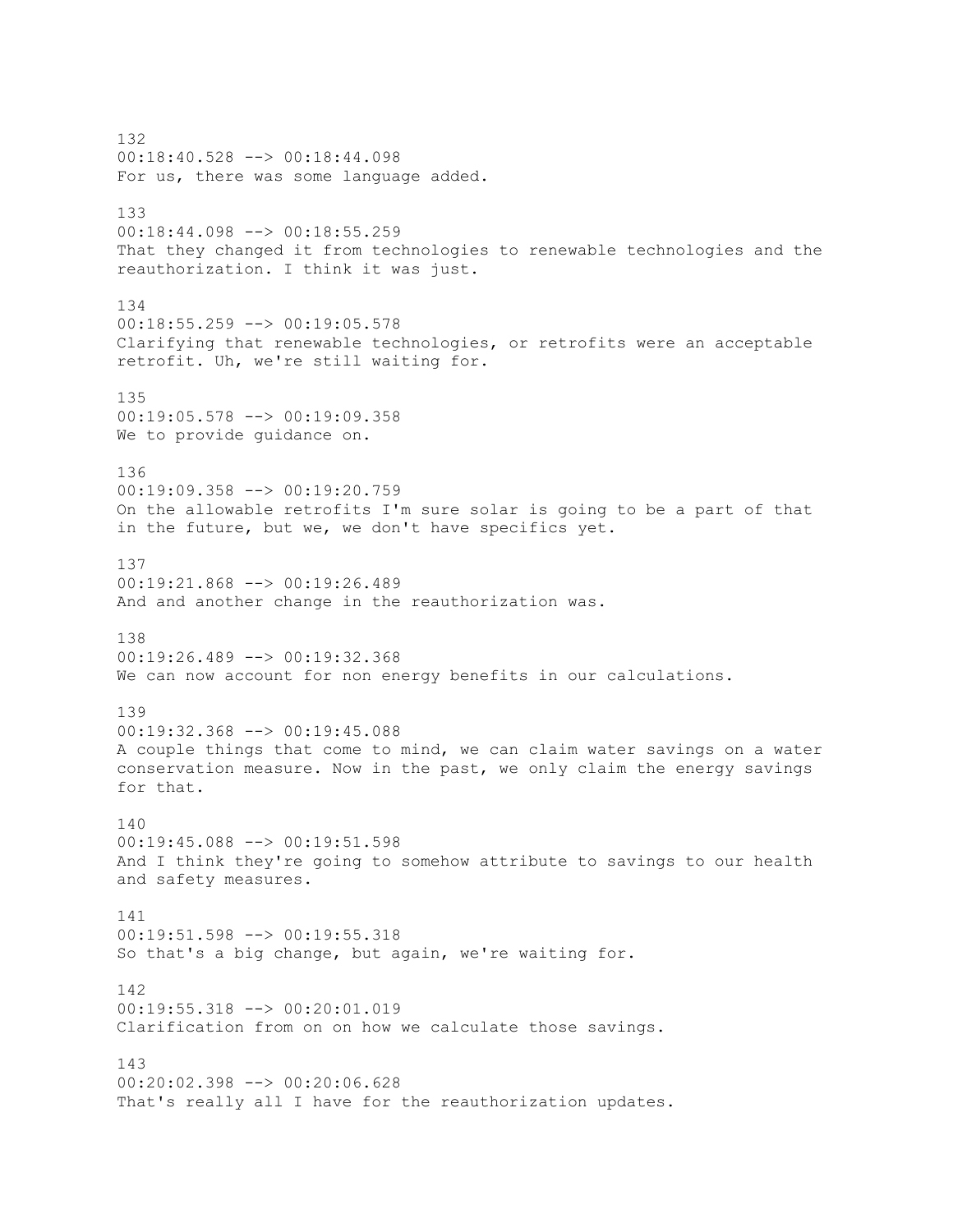144 00:20:06.628 --> 00:20:14.338 Anybody have any questions on on that going once. 145 00:20:14.338 --> 00:20:14.788 Nope, 146  $00:20:16.193$  -->  $00:20:17.544$ the other thing we're working on, 147 00:20:17.544 --> 00:20:22.703 we're continuing to work on on replacing the weather work system and, 148 00:20:22.703 --> 00:20:22.913 uh, 149 00:20:23.453 --> 00:20:23.723 we're, 150 00:20:23.723 --> 00:20:25.884 we're trying to work with a vendor now to, 151 00:20:25.884 --> 00:20:26.213 uh, 152 00:20:26.394 --> 00:20:31.104 to get a scope of work and potentially enter into a contract. 153 00:20:31.979 --> 00:20:37.019 For a full system rebuilt, so we're excited about that as well. 154 00:20:38.308 --> 00:20:42.749 Nobody has any questions. That's that's all. I have David. 155 00:20:42.749 --> 00:20:46.949 All right Thank you Mick. 156 00:20:46.949 --> 00:20:50.038 Uh. 157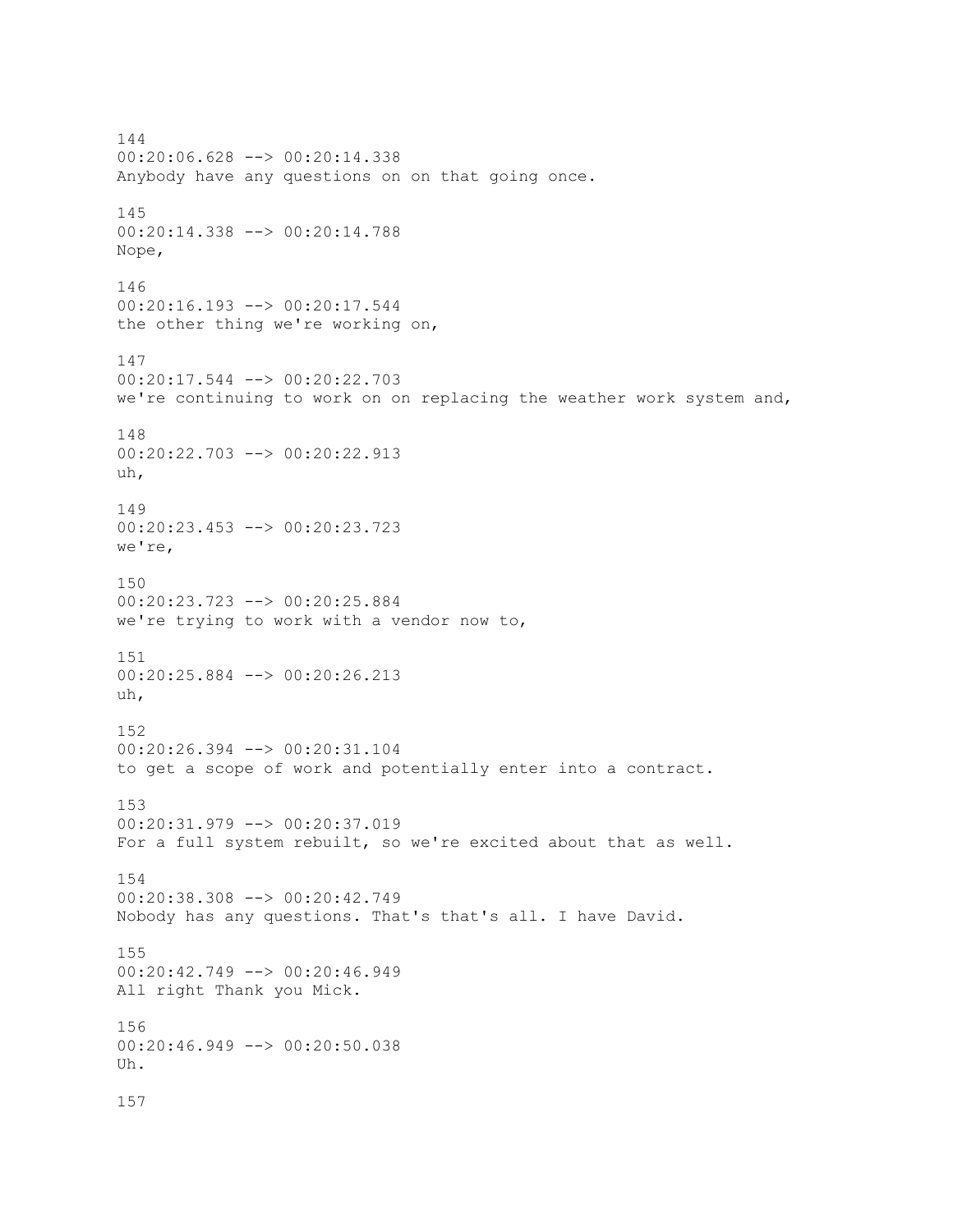00:20:50.038 --> 00:20:59.219 It doesn't look like we have any other questions coming in, so we will move on to the next item, which is a lie. He program status update. 158 00:20:59.219 --> 00:21:03.328 Hi. 159 00:21:03.328 --> 00:21:09.719 Excuse me? Hi. Good afternoon. Everyone Thank you for joining us today. 160 00:21:09.719 --> 00:21:18.028 The beginning of the program status update, I'll tell you that approximately 78.3000. 161 00:21:18.028 --> 00:21:24.419 Is being spent on behalf of 124150 household. 162 00:21:24.419 --> 00:21:29.368 And those are households receiving at least 1 light E, benefit. 163 00:21:29.368 --> 00:21:32.878 Please see the breakdown. 164 00:21:32.878 --> 00:21:36.449 By a, in the program status report. 165 00:21:36.449 --> 00:21:44.308 In terms of application entry count a total of 214298. 166 00:21:44.308 --> 00:21:54.209 Applications have been entered between July, 27th and January, 26. 167 00:21:54.209 --> 00:22:02.608 As we have discussed in the past 1 of the biggest challenges has been receiving customer documentation. 168 00:22:02.608 --> 00:22:05.729 Needed to complete the application. 169 00:22:05.729 --> 00:22:09.689 Also, the customer inquiry portal.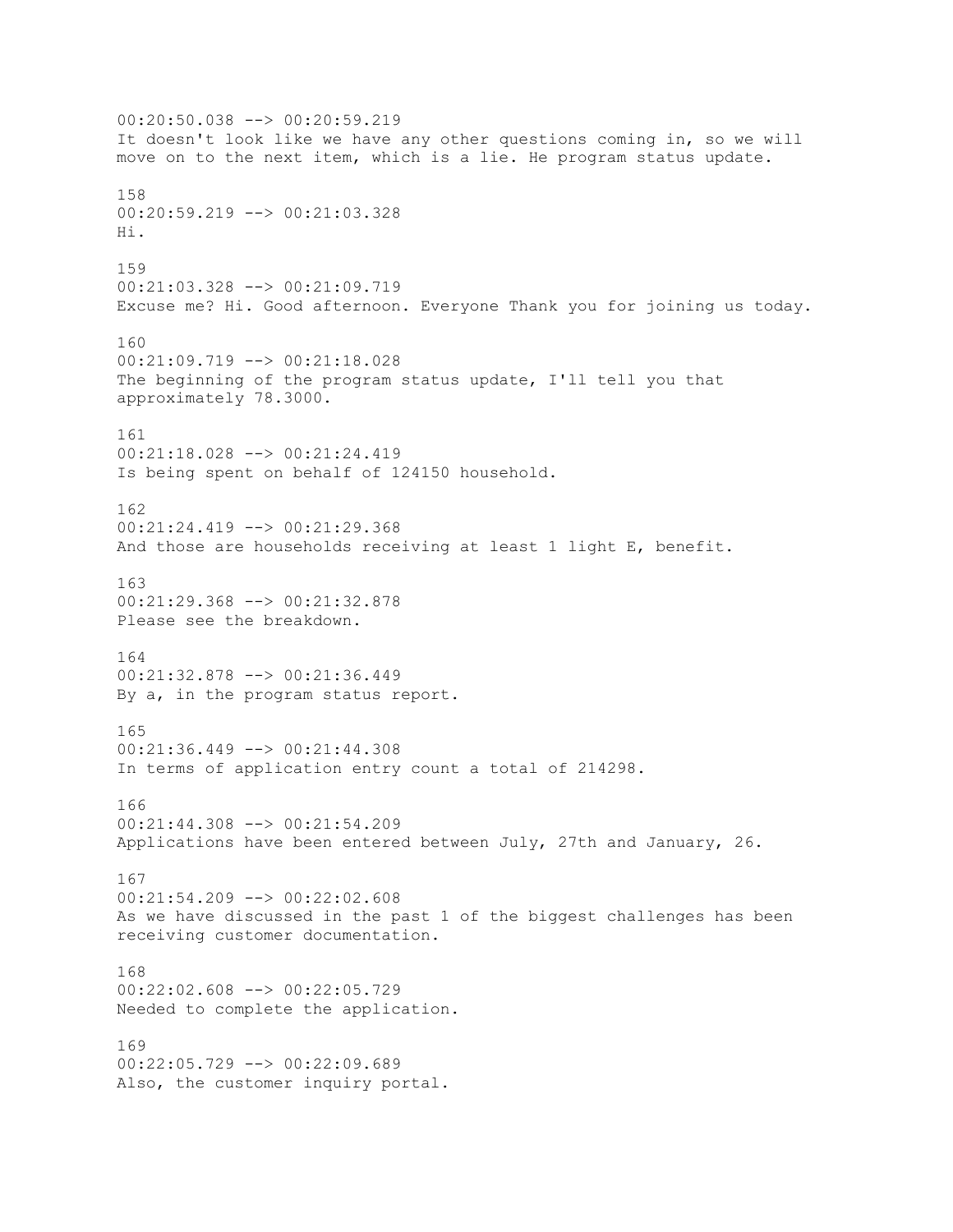170 00:22:09.689 --> 00:22:18.628 Which now includes an upload function is new to customers, and there has been a learning curve. 171 00:22:18.628 --> 00:22:26.128 And we continue to work with all the agencies on trying to overcome. 172  $00:22:26.128$  -->  $00:22:34.709$ Any issues around that and offer as many choices as possible to customers to get their applications finished. 173 00:22:34.709 --> 00:22:47.548 We met, excuse me we met with the in December to discuss this problem and to offer assistance to any that are struggling. 174 00:22:47.548 --> 00:22:52.138 Uh, we are trying to be as flexible as possible with customer documentation. 175 00:22:52.138 --> 00:22:57.778 For example, if a customer has been entered into that in the past. 176 00:22:57.778 --> 00:23:11.993 Regardless of the year and receive the benefit, the agency can use their social security number of data for the system and they don't have to provide a copy of their proof of social security number. 177 00:23:13.348 --> 00:23:21.028 Like, you've got net system does require a 9 digit number, and we do keep track of the. 178 00:23:21.028 --> 00:23:25.348 We do add use social security number because it's a unique number. 179 00:23:25.348 --> 00:23:36.058 That's associate with customers and it is a way that we can track that. They've only receive 1 1. 180 00:23:36.058 --> 00:23:45.719 Some amount of are possible and and they got their share basically and then 1 of the.

181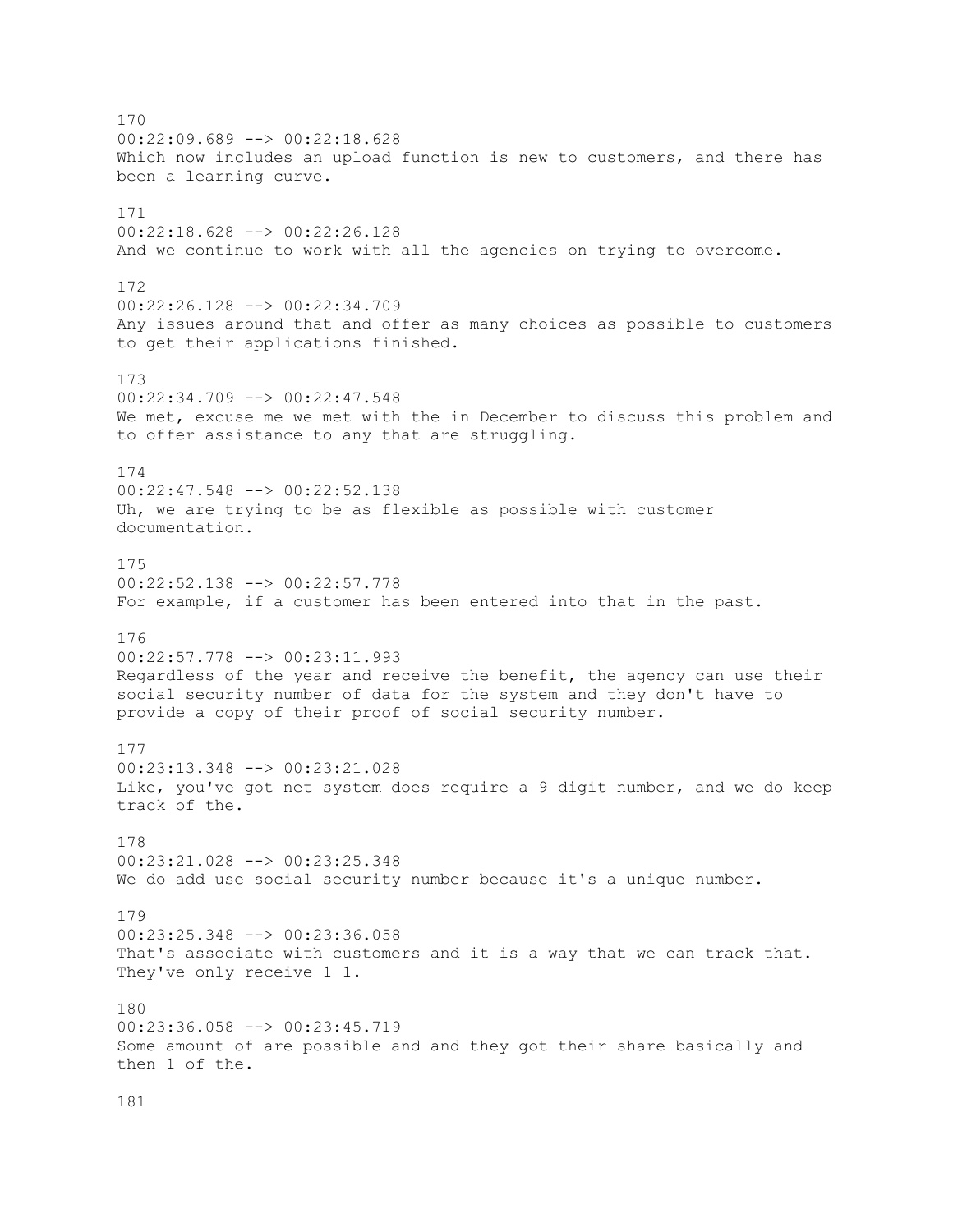00:23:45.719 --> 00:23:52.469 Biggest focus that we have now is also to serve that quote, unquote document. 182 00:23:52.469 --> 00:23:57.179 Illinois residents with state funds in both and tip. 183  $00:23:57.179$  -->  $00:24:01.679$ We deployed this change and might get that that in December. 184 00:24:01.679 --> 00:24:07.439 And applicants who don't have a social security number, but they are Illinois residents. 185 00:24:07.439 --> 00:24:20.759 And customers of utilities and vendors that contribute to the state supplemental fund, they can be assisted if they have an individual taxpayer identification number. 186  $00:24:20.759$  -->  $00:24:24.328$ Also called an icon or an. I. T. I. N. 187 00:24:24.804 --> 00:24:29.874 And if the person does not have a social security number or an item, 188  $00:24:30.473$  -->  $00:24:45.233$ we do have a set of special identification numbers that each agency can issue to be able to enter these individuals and get help for them. 189 00:24:47.368 --> 00:24:50.489 So, let's see, I'm sorry, I can. 190 00:24:57.834 --> 00:25:12.413 You have any, do you have any stats or numbers for how many undocumented households you've assisted so far? I know you provided some at an earlier meeting I thought you might have an update. Yeah, you're right. 191 00:25:12.442 --> 00:25:17.124 Right, well, so far for, like, there are 252 applications that are. 192 00:25:20.368 --> 00:25:25.858 That have been entered and then in tip, we have 4.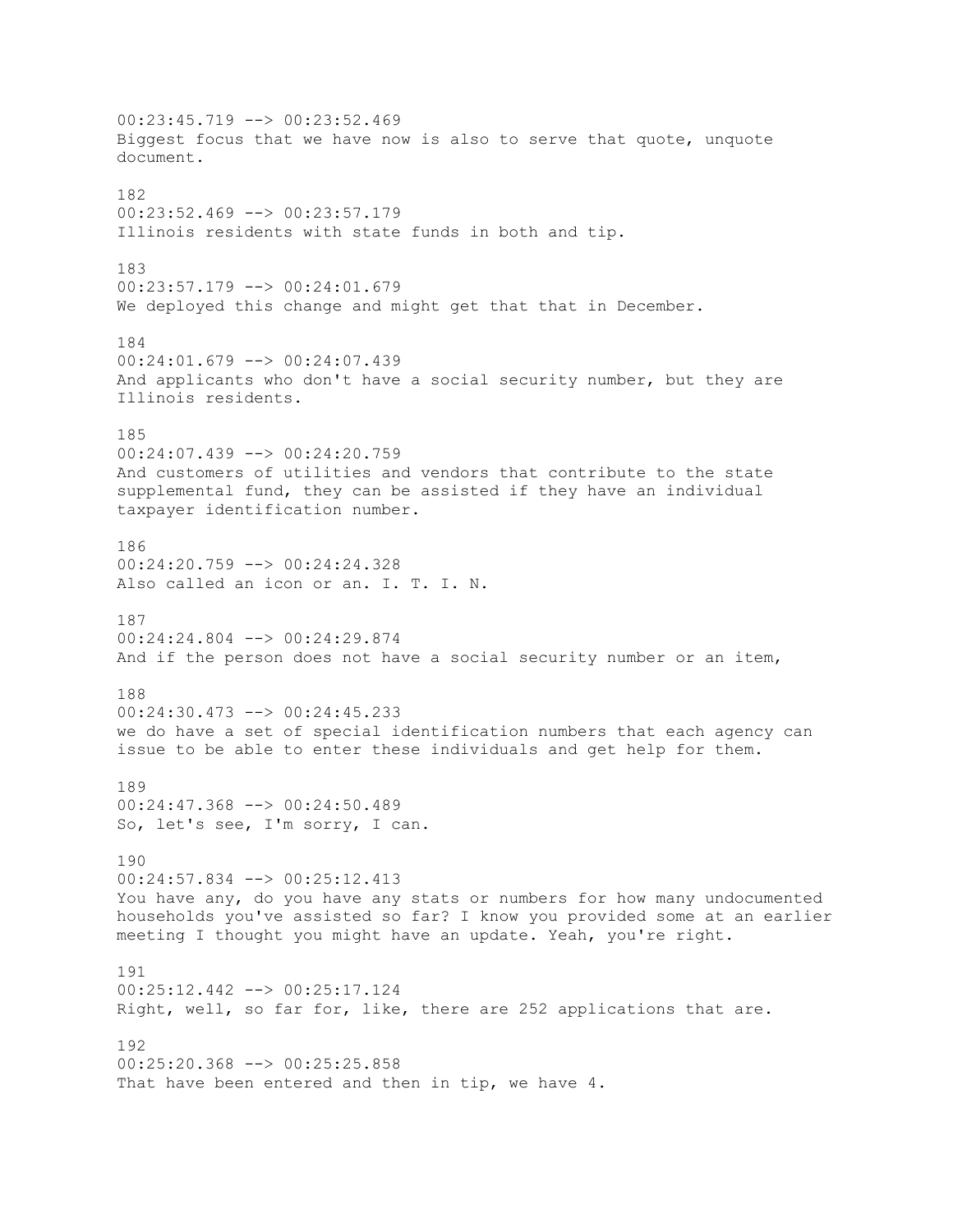193 00:25:25.858 --> 00:25:30.148 Applications, so if there's a little bit of a. 194 00:25:30.473 --> 00:25:44.844 Maybe a slow the word is getting out for, but as, you know, Amy from cab, you are trying to help get the word out to citizens in the States. And we have also had some promotion effort. 195 00:25:46.163 --> 00:25:50.304 There was a press release from the governor in December. 196 00:25:50.699 --> 00:25:58.528 And that mentioned to help Illinois family's initiative and announce that we're serving all households. 197 00:25:58.528 --> 00:26:01.618 Regardless of immigration status. 198 00:26:01.618 --> 00:26:08.548 The governor had also mentioned this during 1 of his daily briefings. 199 00:26:08.548 --> 00:26:12.959 And as a follow up Maria diago a. 200 00:26:12.959 --> 00:26:22.949 Was interviewed on Univision, Chicago on December 30th and David Portman had a part of a small piece on CBS. 201 00:26:22.949 --> 00:26:28.648 In January, 13, and also. 202 00:26:28.648 --> 00:26:35.818 The director's office they've been, including and in Facebook and Twitter posts. 203 00:26:38.098 --> 00:26:41.338 So, we're trying to get the word out. 204 00:26:45.659 --> 00:26:53.969 Oh, I'm sorry, I lost my place here and as you're counting, how many times I say, or? It's probably.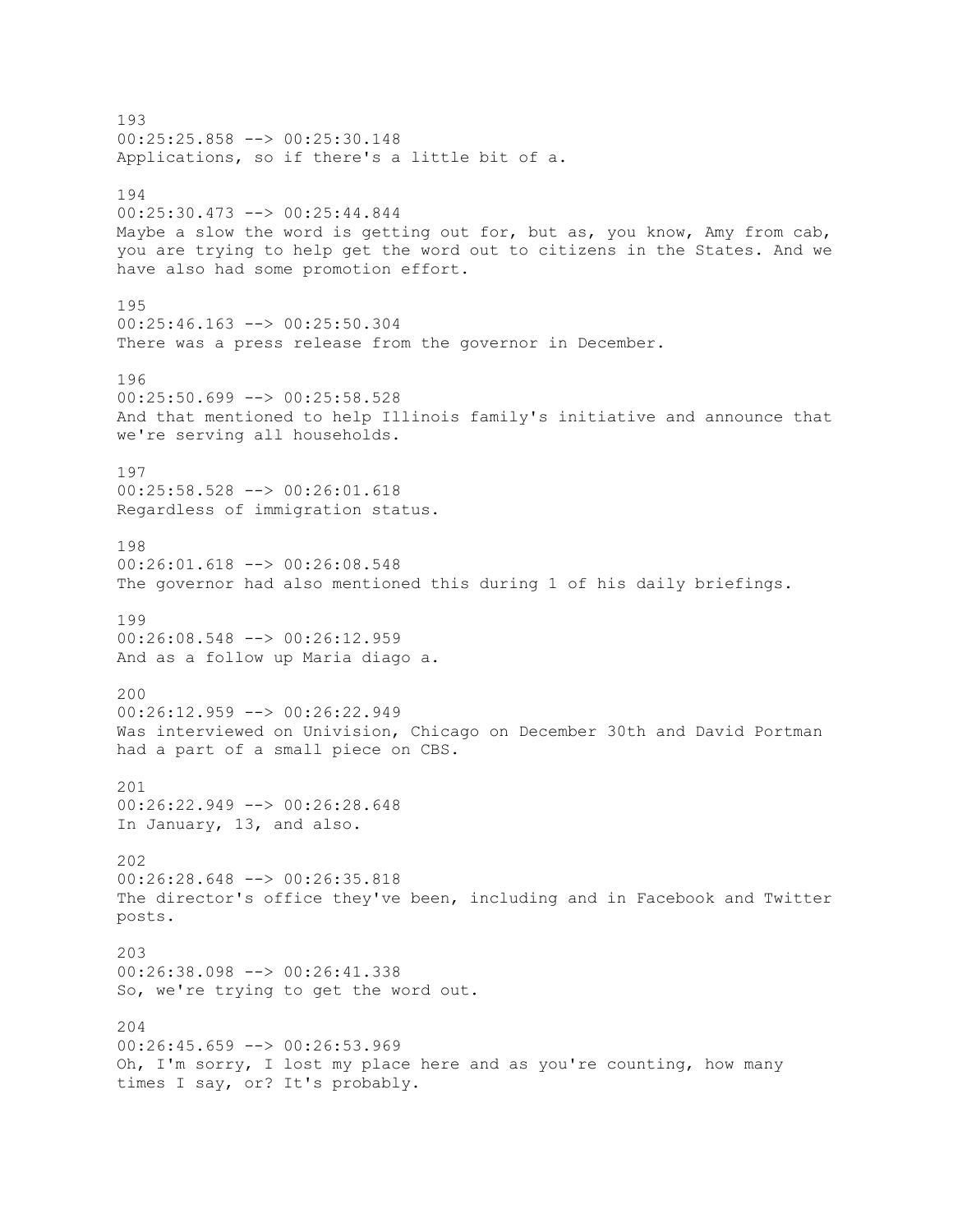205 00:26:53.969 --> 00:27:00.628 A lot, it's a common thing that people have to overcome in their public speaking. 206 00:27:00.628 --> 00:27:04.019 So, let's see here. 207  $00:27:04.019$  -->  $00:27:15.689$ So, as we said, Las are also receiving documents through the customer inquiry portal, drop box, boxing. 208 00:27:15.689 --> 00:27:22.979 Or they are self certifying with intake worker affidavits, or income affidavits. 209 00:27:22.979 --> 00:27:26.878 So, we are trying to really be flexible and. 210 00:27:26.878 --> 00:27:35.909 Provide the opportunity for as many people as possible as easy as possible to get their application through. 211 00:27:36.989 --> 00:27:51.269 Excuse me has also worked with our I. T team, and we deployed some new reports and Mike has got met to assist the holidays. 212 00:27:51.269 --> 00:27:56.578 When they have pending applications or denied applications that have a document uploaded. 213 00:27:56.578 --> 00:28:07.828 The end result is to prompt follow up with the applicant and to hopefully reverse the status of a denied application. The agencies have that. 214 00:28:07.828 --> 00:28:16.108 Option 90 days from application date to be able to overturn a denial and we are. 215 00:28:16.108 --> 00:28:19.588 Currently investigating the possibility of. 216  $00:28:19.588$   $\longrightarrow$   $00:28:26.398$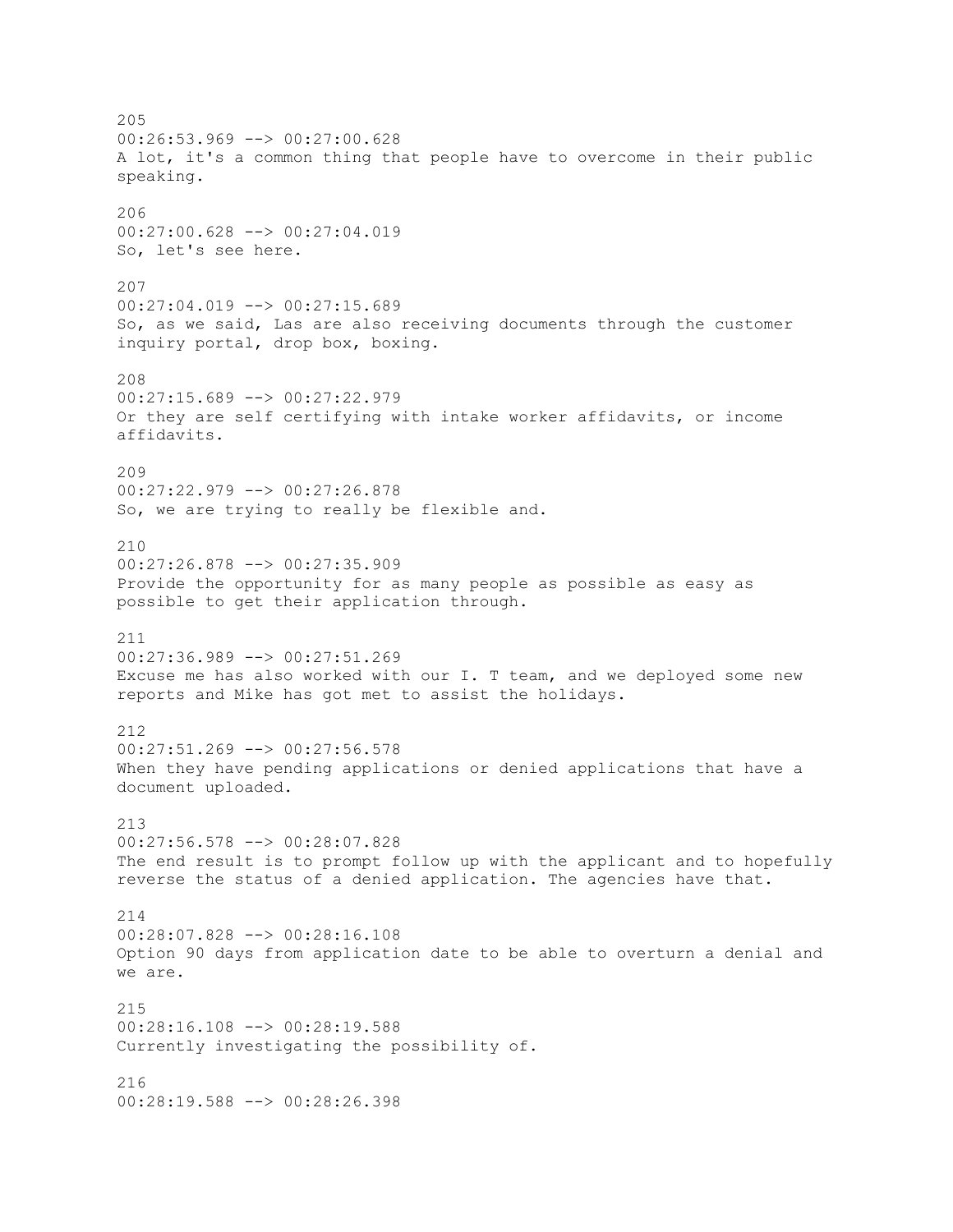Extending that so that another way to help. 217 00:28:26.398 --> 00:28:30.659 Families be approved if they're eligible. 218 00:28:32.699 --> 00:28:46.253 Um, the Illinois, the health, Illinois families and hotline, they've been assisting fita Cook county with taking applications by phone to date. A total of 8030 applications have been taken since July 27. 219 00:28:48.358 --> 00:28:56.338 And the helping families began helping with good county on October 13. 220 00:28:59.939 --> 00:29:04.019 Oh, is contemplating. 221 00:29:04.019 --> 00:29:15.328 Ending the program here on June 15th, instead of June 30, which will give customers the rest of June to provide missing documentation. 222 00:29:15.328 --> 00:29:19.348 We're concerned with larger that want to avoid. 223  $00:29:19.348$  -->  $00:29:23.544$ The number of potential manual payments, 224 00:29:23.544 --> 00:29:32.874 because they weren't able to process the documents on time that they've received and also our office of information management, 225 00:29:33.503 --> 00:29:36.564 they need enough time to close out. 226 00:29:36.953 --> 00:29:37.253 My. 227 00:29:37.798 --> 00:29:44.189 Dot net and open a new program here. So we're thinking starting. 228 00:29:44.189 --> 00:29:47.999 Any applications take on February.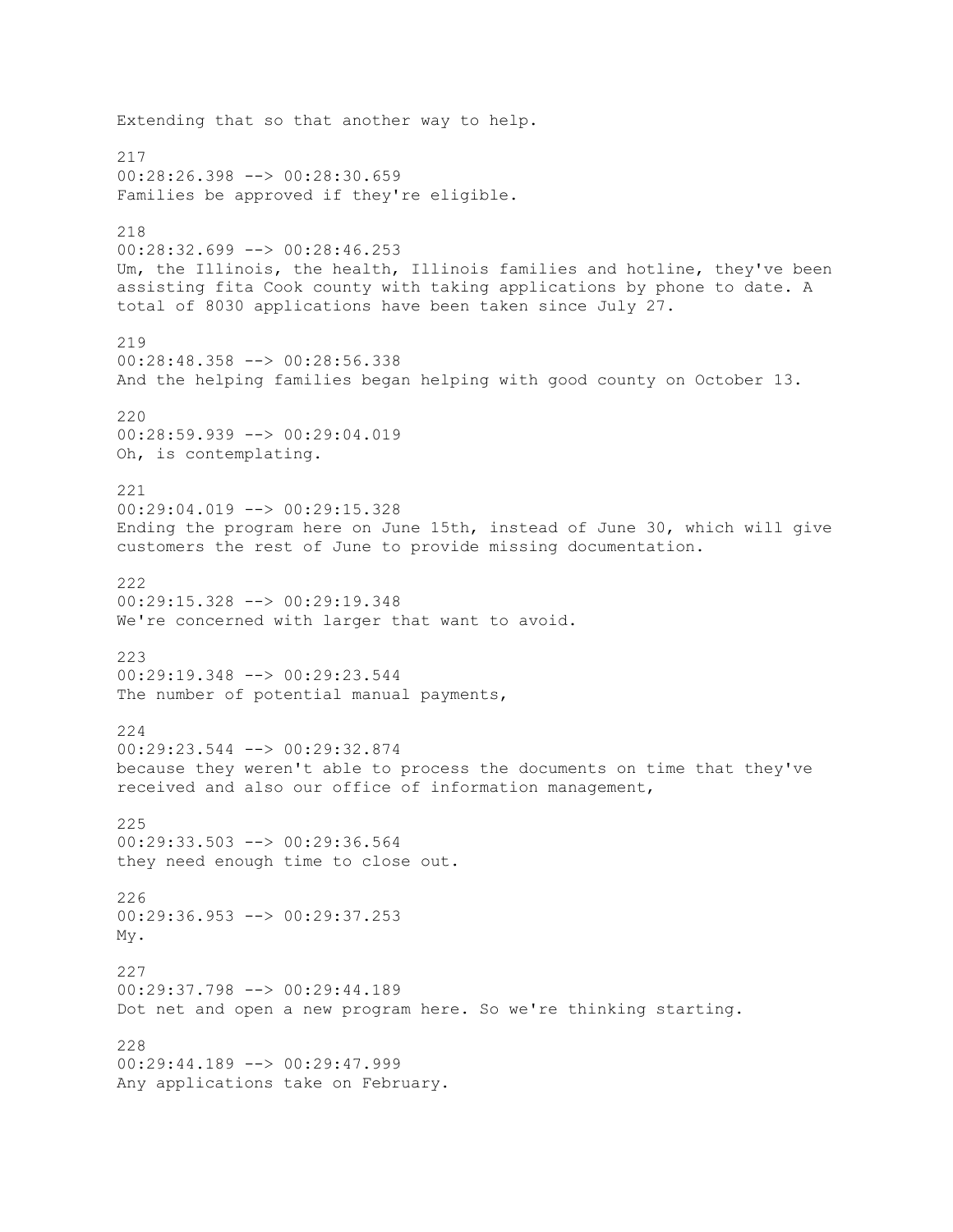229 00:29:48.804 --> 00:29:49.163 6th, 230 00:29:49.163 --> 00:29:52.284 through the end of April, 231  $00:29:52.314$  -->  $00:29:59.273$ the agencies would have 45 days to bring the application to a final status and then starting May 1st, 232 00:29:59.273 --> 00:30:05.064 we would like agencies to be able to be back into the 30 day timeframe. 233 00:30:05.064 --> 00:30:07.973 And we hope with easing into this. 234 00:30:09.118 --> 00:30:14.308 That it will allow that to be such a huge. 235 00:30:14.308 --> 00:30:23.068 Rush at the hand, in a backlog and struggling pieces of documentation that have to be matched up. 236 00:30:23.068 --> 00:30:32.608 And so forth and so on. So I will pause now and ask if anybody has any other questions. 237 00:30:33.868 --> 00:30:41.909 Of the things that I have just spoken about, and not looking at the chat. So I don't know. 238 00:30:41.909 --> 00:30:48.088 Okay, I see. So, Leslie and this is Abby in the office. I have a question. 239 00:30:48.088 --> 00:30:55.528 That help Illinois family's hotline who's staffing that is that new hires that were hired just to. 240 00:30:55.528 --> 00:30:59.278 Stef a hotline or other folks that are staffing that.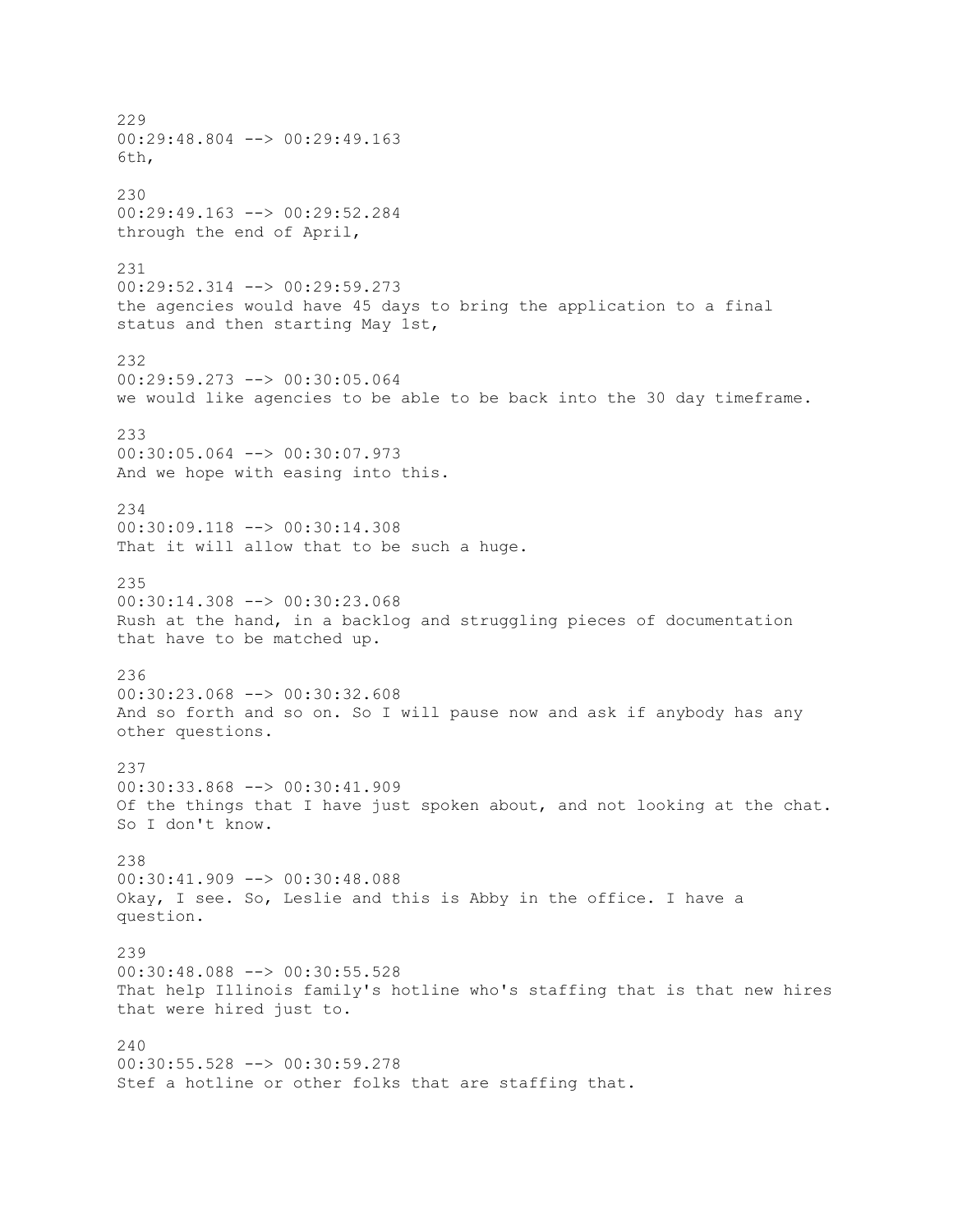241 00:30:59.278 --> 00:31:10.409 No, it's, uh, I'll take that Leslie and it's a contract. It was an emergency contract that we did, uh, last summer. Uh, that's for this. 242 00:31:10.409 --> 00:31:15.689 Fiscal year program here. Okay. With a call center, got it. Thank you. 243  $00:31:15.689$  -->  $00:31:23.459$ Yeah, so we've been very happy with their services so it's worked out very well. 244 00:31:24.778 --> 00:31:31.318 Okay that I will move on to reconnection assistance as you may recall. 245 00:31:31.318 --> 00:31:34.618 Last program year and all of this. 246 00:31:34.618 --> 00:31:38.098 Program year we waived the. 247 00:31:38.098 --> 00:31:42.868 The good faith effort and the. 248 00:31:42.868 --> 00:31:48.298 Excuse me, let me start back again, starting last March. 249 00:31:48.298 --> 00:31:57.989 And retroactively all last program year, the 75 dollar good faith effort that had been our policy for many years. We waived that and continuing. 250 00:31:57.989 --> 00:32:03.419 This entire program here we also are not having the 75 days. 251 00:32:03.419 --> 00:32:07.318 75 dollars excuse me? Good faith effort. 252 00:32:07.913 --> 00:32:15.804 And we anticipate keeping that policy all of next year that we will not require the 75 dollar good faith effort payment. 253 00:32:15.834 --> 00:32:23.784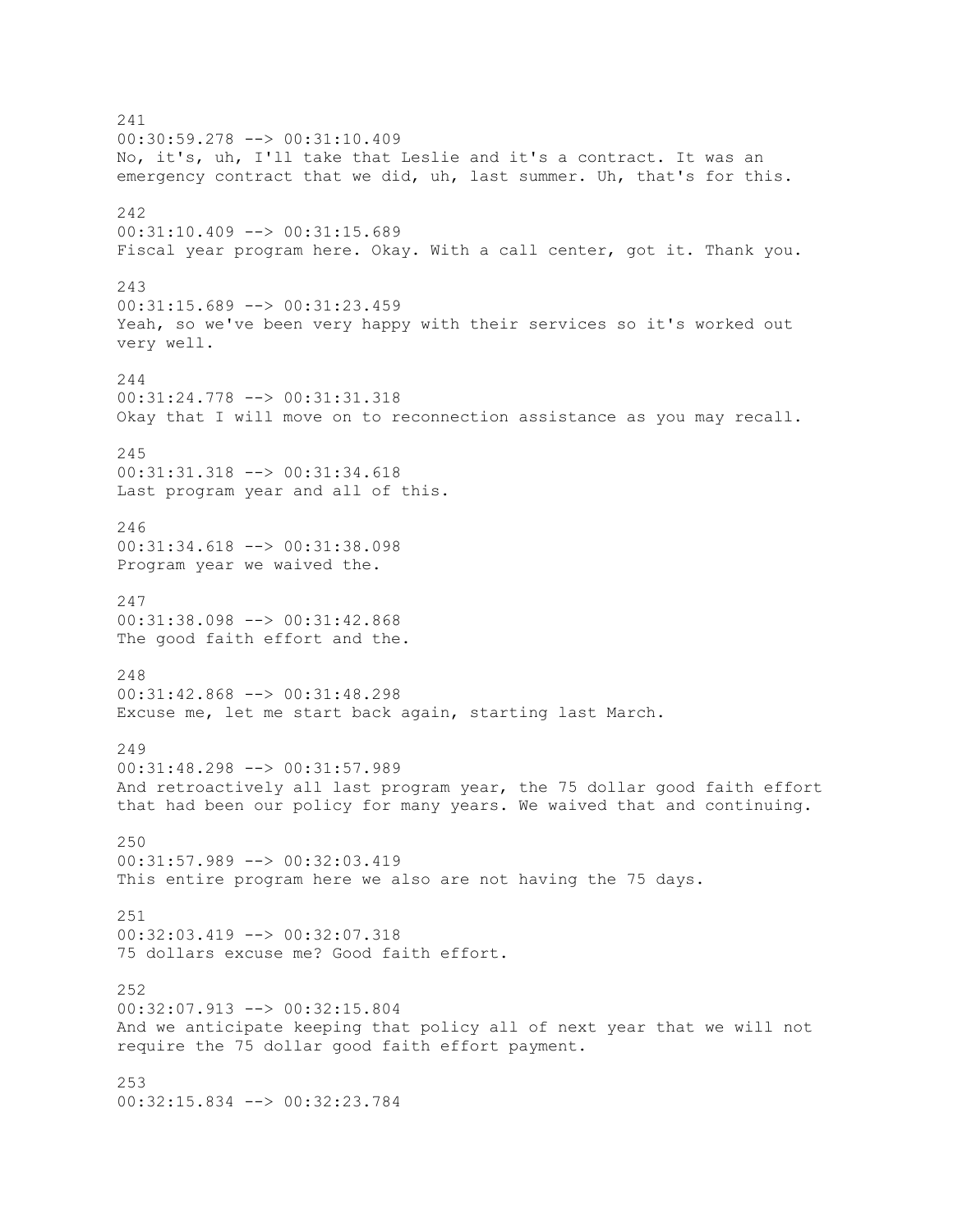In addition to that this program year, starting July 27th we have also waved what's called the CPR or the. 254 00:32:26.183 --> 00:32:40.763 Customer payment responsibility, we are releasing the benefits regardless of connection status. So as long as the household is eligible, they're getting the full and. 255 00:32:42.088 --> 00:32:53.098 If certain other requirements are met, then it will move into the pot of money and the customer would get some are a benefits. 256 00:32:53.098 --> 00:32:57.959 During the steering committee 2 weeks ago. 257 00:32:57.959 --> 00:33:07.769 And previously, there were some concerns brought up about the current requirement that a disconnection notice if needed to receive and benefit. 258 00:33:07.769 --> 00:33:12.959 Customers are being encouraged to enter into deferred payment. 259 00:33:12.959 --> 00:33:16.648 Buy utilities in order to pay off. 260 00:33:16.648 --> 00:33:26.669 Career goals, but then, by doing, so it takes them out of the disconnect status and then that does sometimes. 261 00:33:26.933 --> 00:33:41.663 Have an effect on their ability to be able to receive a reconnection assistance been there are some manual processes that utilities and Eliza can work through together. But that hasn't been. 262 00:33:41.693 --> 00:33:43.614 There just doesn't seem to be enough staff. 263 00:33:44.098 --> 00:33:53.548 All around to be able to do that a lot. We, we have some thoughts about this and we'd like to hear your input. 264 00:33:53.548 --> 00:34:04.288 As well, I've already seen something about increasing the maximum R. A.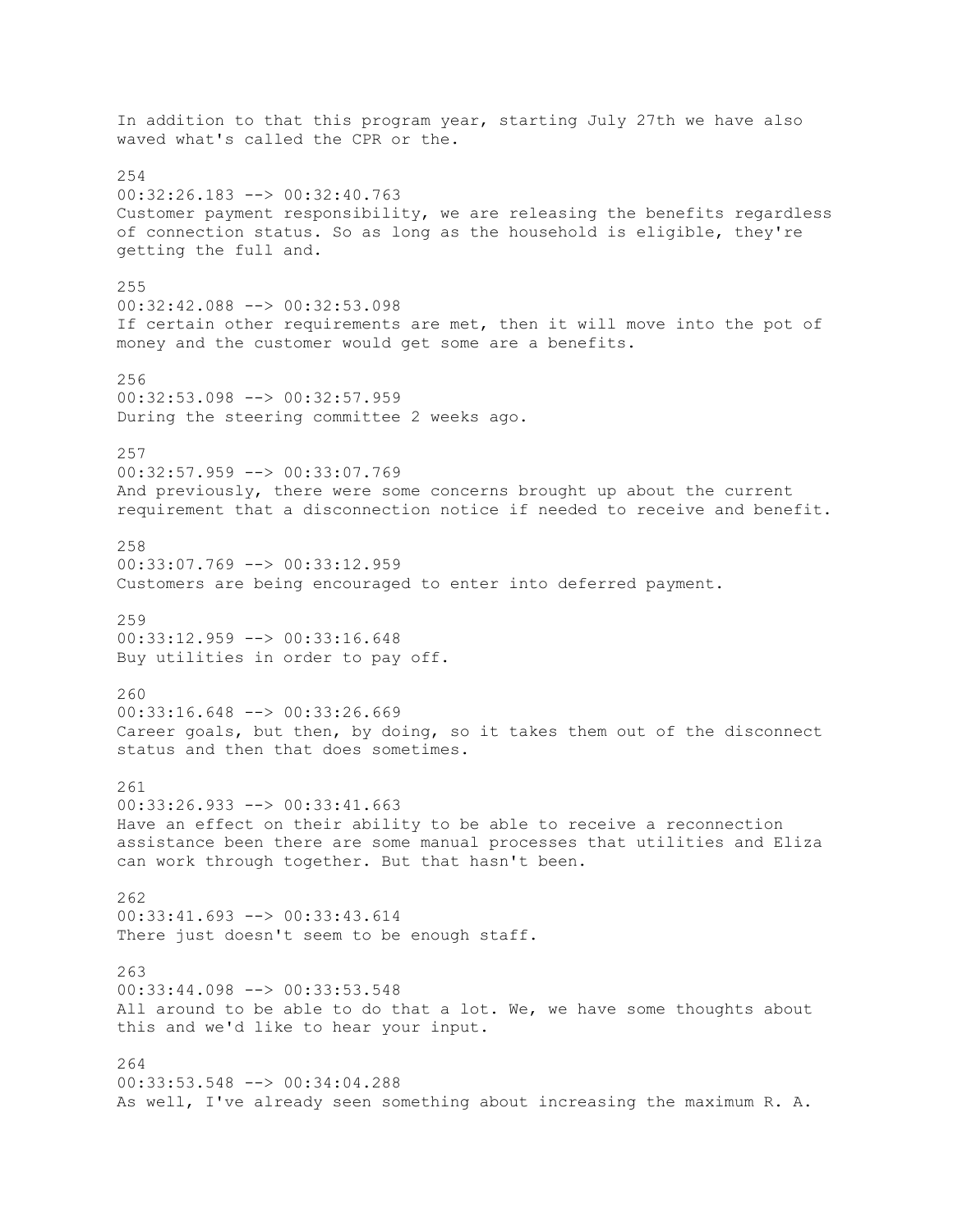265 00:34:04.288 --> 00:34:08.699 For the spring I. 266 00:34:08.699 --> 00:34:12.804 I don't know that that was 1 of our considerations, 267 00:34:12.804 --> 00:34:13.643 but really, 268 00:34:13.643 --> 00:34:26.184 I think today we want just to hear all your suggestions and then we will put them back and we also have to look at the budget to make sure that. 269 00:34:26.458 --> 00:34:32.548 You know, we have the money, which we do. 270 00:34:32.548 --> 00:34:36.719 Who are traditional is now to the policies. 271 00:34:36.719 --> 00:34:50.878 I'll add a 1000 dollars. I didn't realize because number 1 changes and policy will affect like, you've got net and we currently don't have the resources for that. And number 2. 272 00:34:50.878 --> 00:34:55.168 The previous customers, this program. 273 00:34:55.168 --> 00:34:59.998 It would be difficult to serve them. They wouldn't have gotten a higher amount perhaps. 274 00:34:59.998 --> 00:35:10.768 And we just don't we want to avoid which David can talk more about the perverse incentives by changing policy. 275 00:35:14.728 --> 00:35:23.998 Lesley, and the question in there about, uh, are these changes documented. So, I mean, I. 276 00:35:23.998 --> 00:35:30.418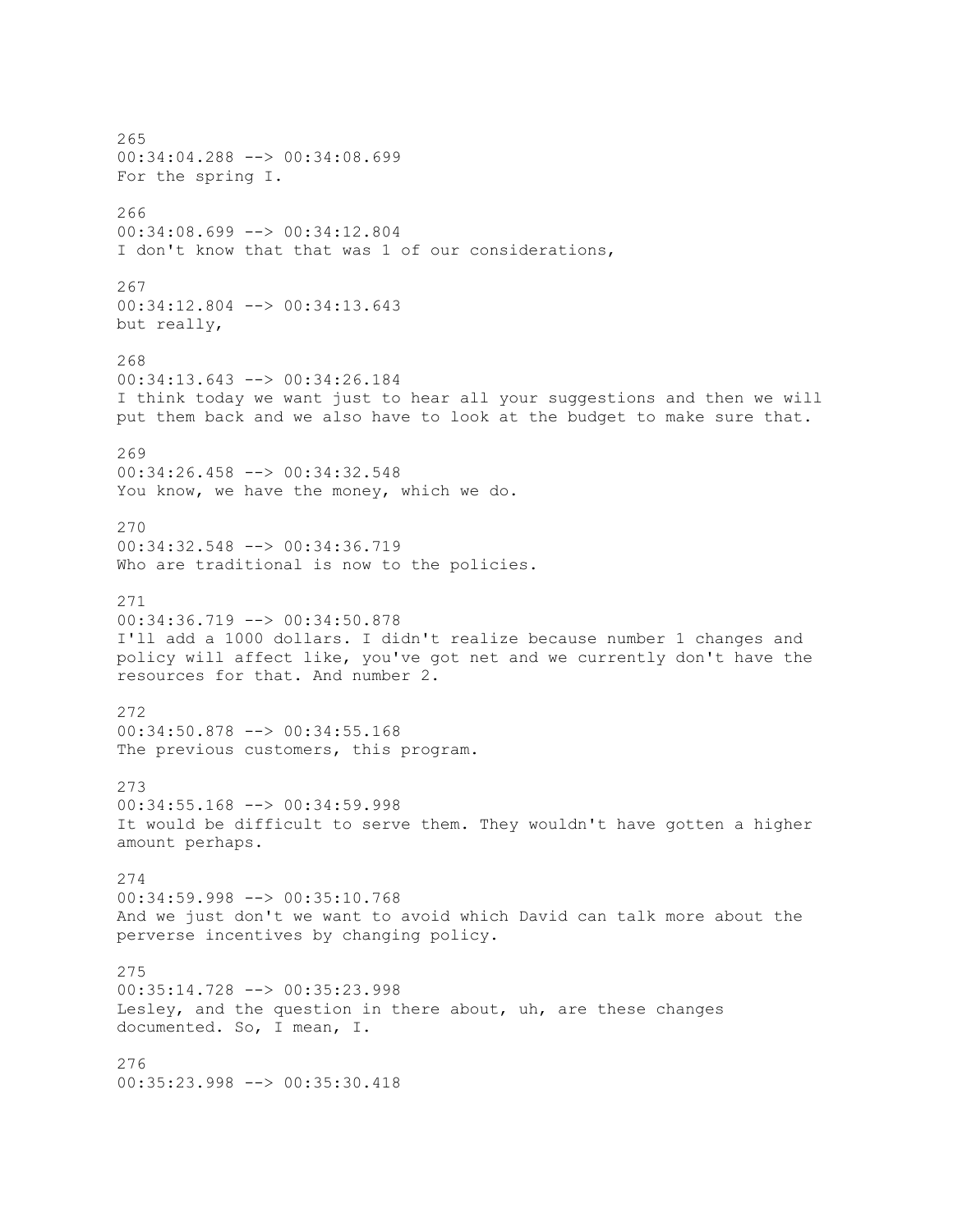Um, I don't know that they're in our manual, but these have been, how have they been communicated to the age? 277 00:35:32.969 --> 00:35:36.028 The changes about. 278 00:35:36.028 --> 00:35:43.199 They are like the good faith effort and the CPR and the are a, any are changes. 279 00:35:43.199 --> 00:35:57.864 Yeah, they've been sent out they've been sent out in procedure letters and broadcast to the, to the agencies and our state plan. 280 00:35:58.318 --> 00:36:01.858 Which was shared with the pack. 281 00:36:01.858 --> 00:36:04.949 Before it was submitted. 282 00:36:04.949 --> 00:36:11.458 And I think those are the main procedure letters that we, that we issue. 283 00:36:11.458 --> 00:36:15.869 Right, I mean, the, that was the comment, like last. 284 00:36:15.869 --> 00:36:24.719 April or may right it was in March. Actually, we, we took me instructed agencies. 285 00:36:25.103 --> 00:36:39.443 We developed a process for them to begin waving it and then we also looked at all past applications last program here and out of all the applications that required 286  $00:36:39.864$  -->  $00:36:40.733$ the 75 dollars. 287 00:36:40.733 --> 00:36:52.313 Good those effort. All of them. If they were denied, they were all reversed, except for 142 applications and those people no longer had account active anymore.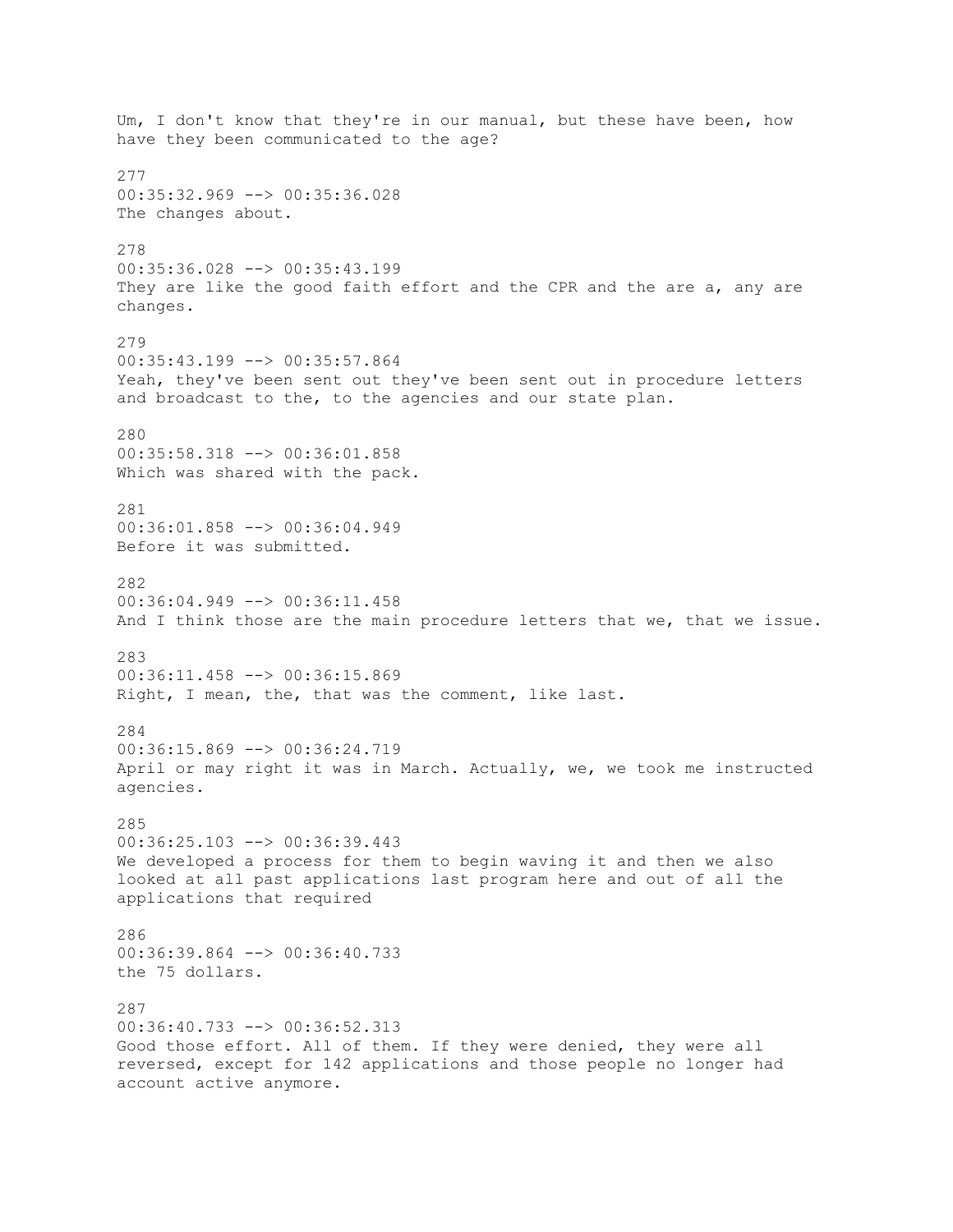288 00:36:52.313 --> 00:37:07.043 So we could not give them benefits. But that was a big job that our office of information technology helped us with last year. And also in conjunction with all the. 289 00:37:14.818 --> 00:37:21.028 Oh, hi, this is Karen. My may I ask a question. 290 00:37:21.983 --> 00:37:35.753 Yes, certainly so Leslie and I was, I'm wondering if you could provide a little more detail about how that work around process works when the agencies are able. 291 00:37:36.088 --> 00:37:43.768 To get in and work with the utilities to process a larger reconnection assistance grant. 292 00:37:43.768 --> 00:37:47.219 Even though say the customer is on a DPA. 293 00:37:47.219 --> 00:38:00.358 Um, clearly that, you know, in my view, that's something that, that we need to make happen and it needs to really be in place as of April 1st, when the moratorium lifts because right now. 294 00:38:00.358 --> 00:38:08.458 Customers are being encouraged to enter into deferred payment arrangements and, you know, it, it, it. 295 00:38:08.458 --> 00:38:21.653 You know, talk about an unintended consequence, you know, people try to to do the right thing and enter into a payment agreement and then it ends up penalizing them in terms of getting the larger grant. 296 00:38:21.653 --> 00:38:27.744 So, I, I just wonder if you could maybe just spend a minute talking about how that process works. 297 00:38:27.840 --> 00:38:33.119 Whether or not the ceo's had any conversations with the utilities to sort of. 298 00:38:33.119 --> 00:38:38.250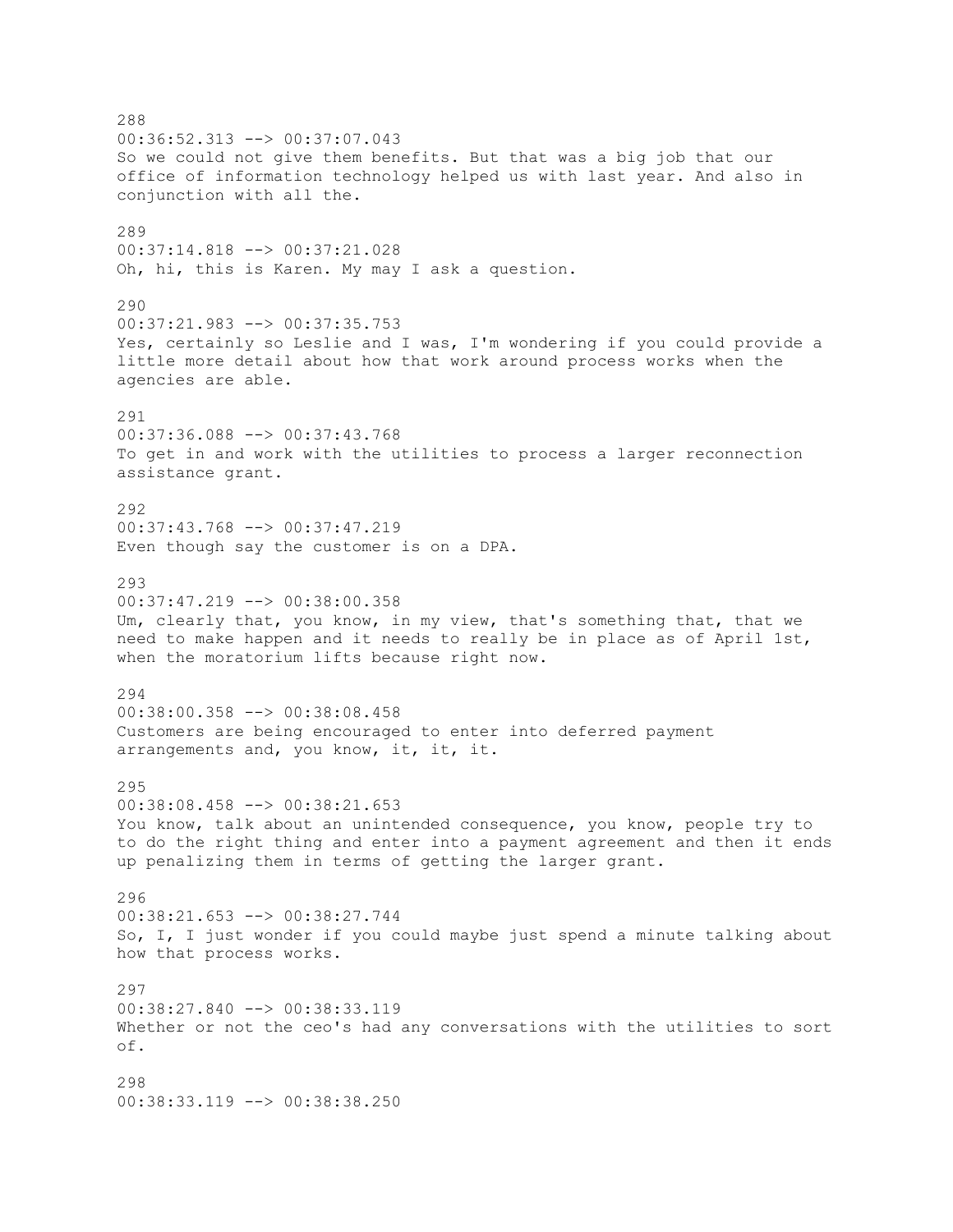Work together to make that happen as of April. 1st. 299  $00:38:40.440$   $\rightarrow$  00:38:48.300 This is the beginning of that conversation I do think I know that we're, we're concerned. 300 00:38:48.804 --> 00:38:51.594 We do understand the situation, 301 00:38:51.925 --> 00:39:04.405 but we're wondering if the utilities would have a way to continue offering deferred payment agreement without removing the customer from the disconnect, 302 00:39:04.405 --> 00:39:08.005 imminent disconnect threat that would in our. 303 00:39:08.280 --> 00:39:14.099 Mind be the easiest all around the best. 304 00:39:14.099 --> 00:39:24.960 Best way to be able to get the most reconnection assistance money out the door so that there's that comment. And then how does it work? 305 00:39:24.960 --> 00:39:33.389 When the so it's a manual process and the customer would have to. 306 00:39:33.389 --> 00:39:46.195 Apply for heat, and they would have to have a large bill and then the agency in conjunction with the utility, which is a manual process they would need to work. 307 00:39:46.224 --> 00:39:51.775 There is there's sort of like a back door to lie. He's not that. 308 00:39:52.199 --> 00:39:55.585 It requires searching user rights, 309 00:39:55.644 --> 00:40:09.655 and there's usually 1 person at every utility sometimes more than 1 that have access that could actually help with the reconnect amount or the outstanding balance.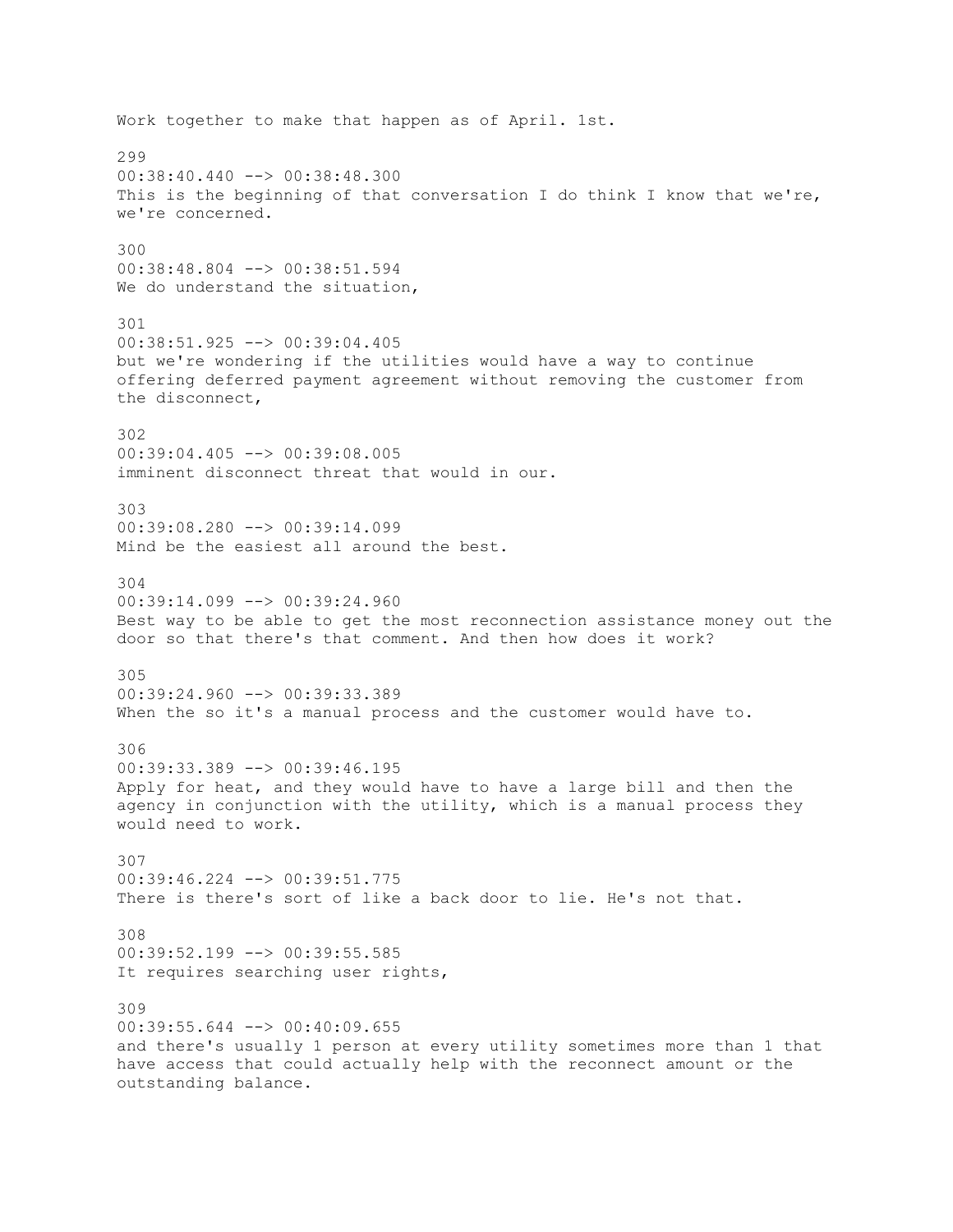310 00:40:10.110 --> 00:40:20.099 But that has to be done before they go into the deferred payment arrangement. So what has been done in the past is. 311 00:40:20.099 --> 00:40:23.639 They would work with. 312  $00:40:23.639$  -->  $00:40:27.989$ The agency and the utility would work together. 313 00:40:27.989 --> 00:40:33.210 Get as much of the life benefit as possible and then the remaining amount. 314 00:40:33.210 --> 00:40:39.449 Would be put into the deferred payment agreements and this is nothing new. That's just been. 315  $00:40:39.449$  -->  $00:40:44.159$ Available ever since, like, you've got started. 316 00:40:44.159 --> 00:40:48.599 But it's just that it's a manual process and so it's. 317 00:40:48.599 --> 00:41:00.210 Not, it's hard to offer on a wide scale, but I want to say Leslie and Jason Decker from commented in the chat, because he has an update on this. 318 00:41:01.105 --> 00:41:05.394 Hey, Leslie and Karen. Hey, this is something we're looking at on account that time. 319 00:41:05.394 --> 00:41:16.463 We actually just had a meeting about a week ago with Amy, English Amy, thank you for bringing it up and the recent discussions and I'm sorry, I'm getting some background noise here. 320 00:41:21.025 --> 00:41:34.405 That's much better. Yeah, so we met with a English with cub after bringing this up and Karen I know you had brought it up earlier. So we wanted to make sure we had a conversation to really understand what folks are seeing.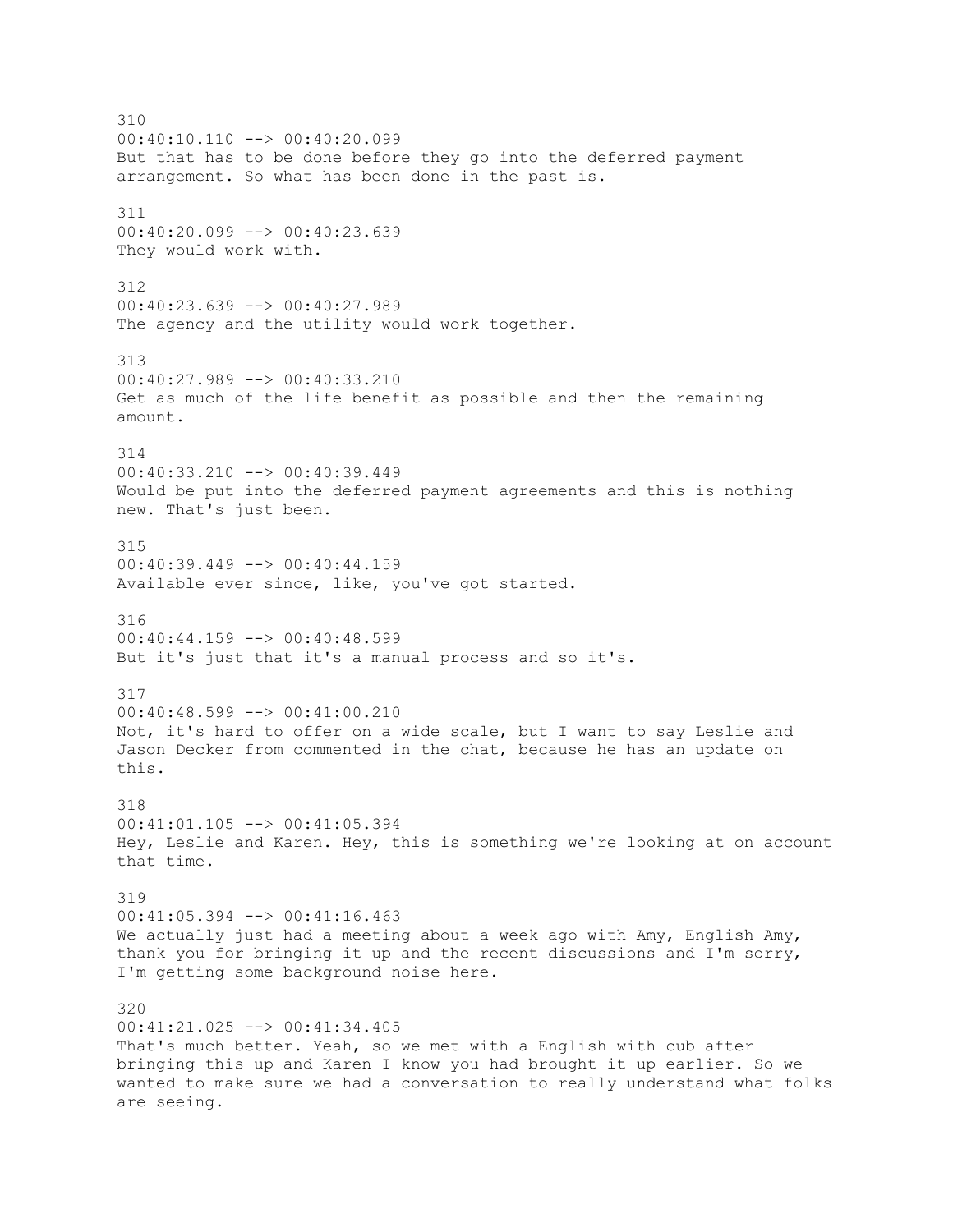321 00:41:34.434 --> 00:41:37.704 We are looking at a technology change on the comment side. 322 00:41:38.039 --> 00:41:52.465 Uh, we have a request into our it team to implement a change. So we're going to work this. It, it is a priority on our side. It definitely is. In the best interest of our customers. It's in the best interest of the utilities. I just want to let, you know, it's something we're working on. 323 00:41:52.824 --> 00:41:59.545 We don't have timing, but we've prioritizes to try to get it on a fast track. And we'll share updates as we have available. 324 00:42:01.349 --> 00:42:04.650 Oh, that's good to know. Thank you. 325 00:42:06.570 --> 00:42:11.579 And Jason, do you have any idea that as to whether that would be. 326  $00:42:11.579$  -->  $00:42:16.619$ Available prior to, you know, by April 1st. 327 00:42:16.619 --> 00:42:21.960 Um, because it was my understanding too, that over the summer, I remember you, and I had a conversation. 328 00:42:21.960 --> 00:42:30.659 About making sure that people that we're entering into the longer 24 month. Dpas weren't inadvertently. 329 00:42:30.659 --> 00:42:42.000 You know, sort of being denied that larger benefit and I thought there was a workaround that comment did that sort of, you know, to Leslie and point. 330 00:42:42.000 --> 00:42:47.280 Um, you know, sort of Mark, the, the account. 331 00:42:47.280 --> 00:42:59.670 To ensure that agencies could give them the larger grant, but they would still not be disconnected and be able to turn to a DPA.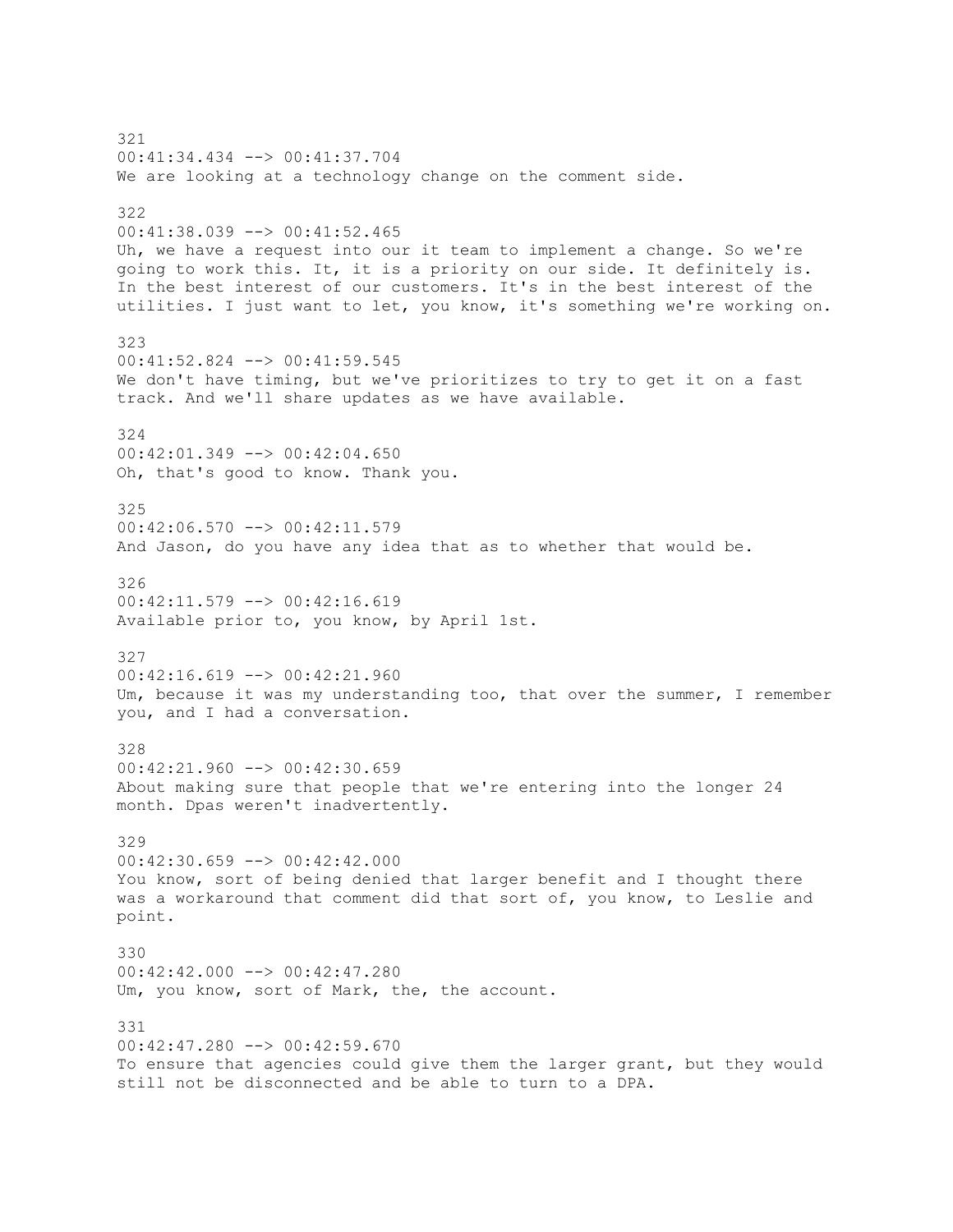332 00:42:59.670 --> 00:43:05.760 Yeah, so on the 2 parts of that, Karen really, really would like this put in. 333 00:43:05.760 --> 00:43:15.420 April 1st, right. Um, coming out of the winter moritorium here, making sure that this is in place and to your point, right? Those customers who take action on their account. 334 00:43:15.420 --> 00:43:25.014 To contact the CSR, they get put into a DPA that they don't lose out on available assistance because they were proactive and did what the utility asked them for right? 335 00:43:25.465 --> 00:43:37.135 On the 2nd, piece of that we've been approaching a lot of this very manually on the comment side and doing our best to make sure we address it, but really feel this technology change is needed. So when an L. 336 00:43:37.135 --> 00:43:49.704 a pings com that and looks at the customer account, it will show that there's still inactive collections and eligible for reconnection assistance and we're also looking at it in a way. 337 00:43:50.514 --> 00:44:04.554 And if the customer who had called in and around a DPA that if they've received the reconnection assistance, and they had went on to a DPA, it would actually pay down or pay off that as well. Not just the outstanding balance. It wasn't an. 338 00:44:05.400 --> 00:44:18.269 And thanks, Jason, and can the other utilities addresses? I know Ameren system does allow this kind of. 339 00:44:18.269 --> 00:44:21.659 An easier. 340 00:44:21.659 --> 00:44:26.340 Transition then then the other utilities to to do. 341 00:44:26.340 --> 00:44:34.679 Exactly this is that right? And then also, I'm wondering about nicor and people's gas.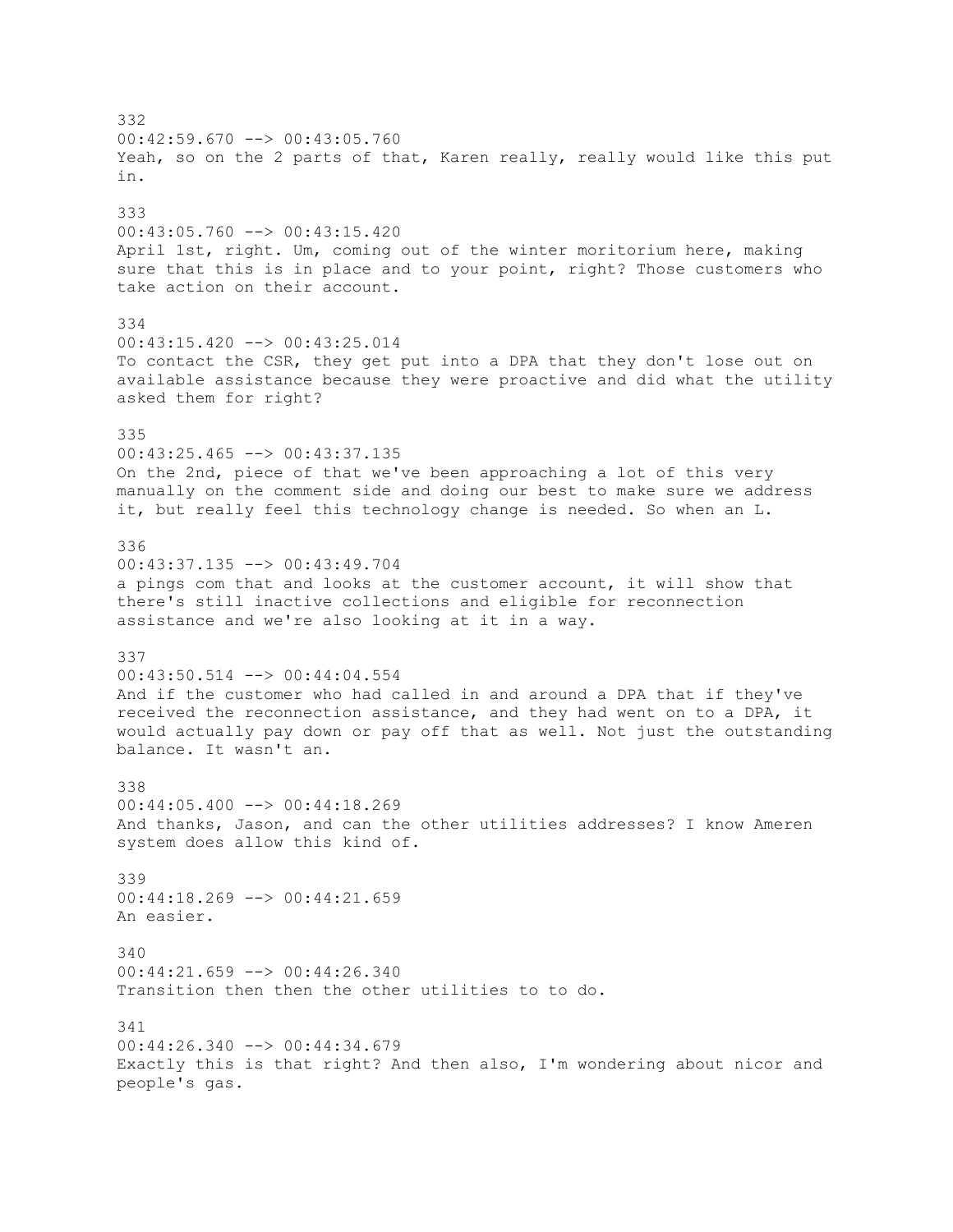342 00:44:34.679 --> 00:44:38.400 They 2 are trying to figure out a workaround on this. 343 00:44:41.219 --> 00:44:49.590 And I, I don't mean to hijack the meeting, you know, if, if you need whatever the time is David, I want to respect that. 344  $00:44:51.119$  -->  $00:44:59.489$ No, Helen has said that, uh, she would like to so Allen, you should be able to come off mute and can you, can you hear me David? 345 00:44:59.489 --> 00:45:06.480 Okay, I agree. Karen natural gas would like to work on a solution. 346 00:45:06.480 --> 00:45:12.900 We work on on a limited basis doing that manual work around. 347 00:45:12.900 --> 00:45:20.159 But we need, and I'm very interested to hear what I'm trying to program. 348 00:45:20.159 --> 00:45:34.199 We would like to understand what flexibility we have, because we'd like to be able to do this on more of a wide scale that I think we've got a bunch of issues of the whole. 349 00:45:34.199 --> 00:45:37.500 The 24 month. 350 00:45:37.500 --> 00:45:40.739 That we've been encouraging people to get on. 351 00:45:40.739 --> 00:45:45.659 But also, you know, we have around the corner April. 1st. 352  $00:45:45.659$  -->  $00:45:55.590$ Does not send out disconnect notices to everyone who was eligible just that would be way too many on April. 1. 353 00:45:55.590 --> 00:46:02.309 And so we need some other work around so that while these customers going in get assistance.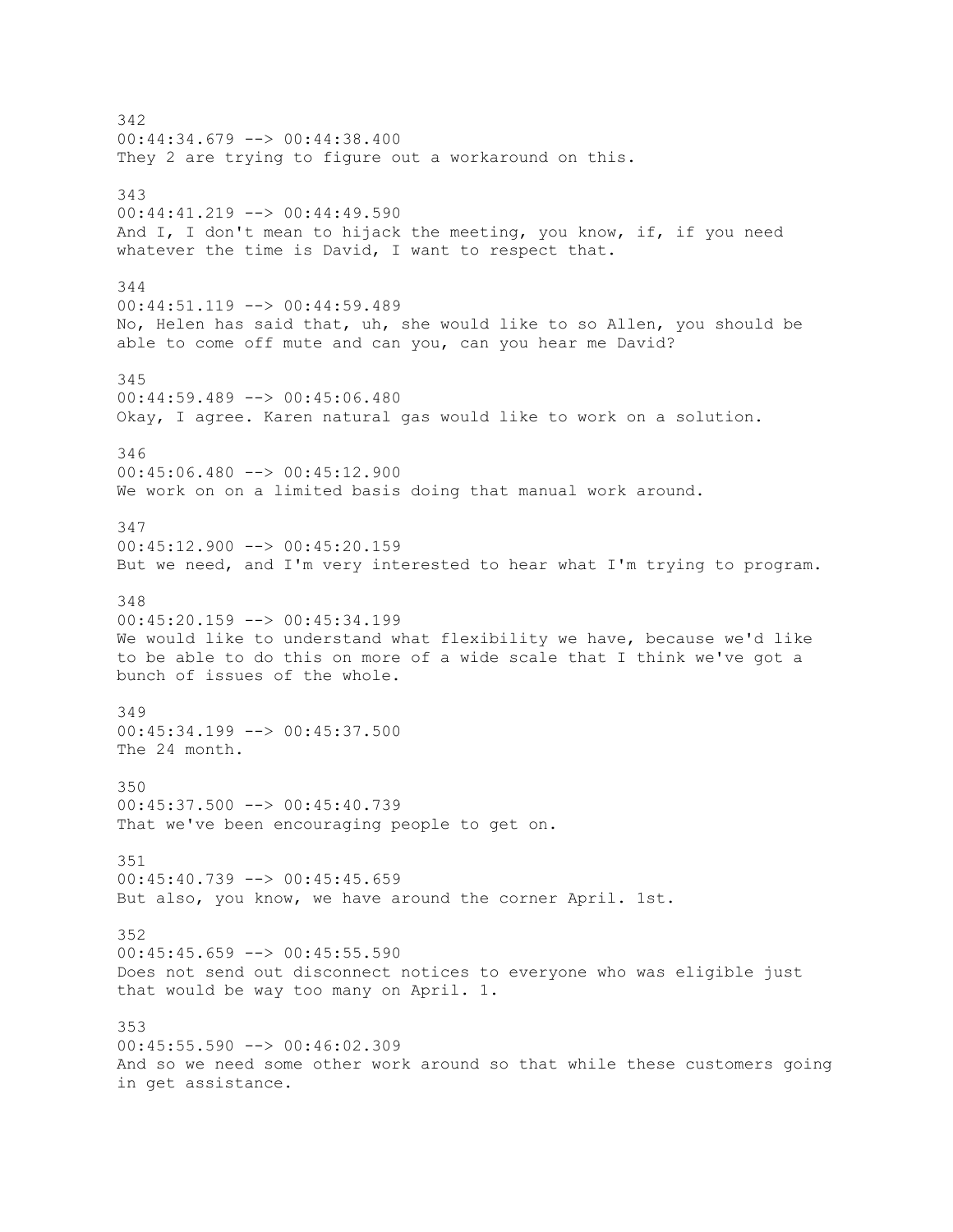354 00:46:02.309 --> 00:46:08.789 That they qualify for the larger funds. 355 00:46:08.789 --> 00:46:12.329 And the other thing that I'm very concerned about. 356 00:46:12.329 --> 00:46:17.639 Is and I think, I don't know anything, but. 357 00:46:17.639 --> 00:46:30.534 What, if we don't even send disconnect notices in April? I mean, there's a lot going on right now, based on the state of emergency we might not be allowed to send disconnect notices. 358 00:46:30.804 --> 00:46:34.195 And so again, people aren't going to be eligible for those funds. 359 00:46:34.764 --> 00:46:46.795 So, I do think more it's more important than ever that we spend some of these dollars and get people's balances down whether the utilities are cutting or not. 360 00:46:50.190 --> 00:47:04.405 So is interested in understanding what flex oh, these we have and trying to work around some program right now. It is very manual and it's it's really hard to do it on a large scale. 361  $00:47:06.804$  -->  $00:47:20.155$ And, Jen, you can correct me if I said, Jen Martin works a lot closer in the details, but I think I got it. Nope, you're good. Thanks, Ellen. This is Leslie. 362 00:47:20.155 --> 00:47:31.525 And again, I just wanted to say, I believe I know in the past, anyway, that utility had a group meeting periodically that you would have amongst yourselves. 363 00:47:31.914 --> 00:47:46.375 And I can say that whatever Ameren did with their coating last summer, we approved approved and it worked very well with ally. She dot net. 364  $00:47:46.764$  -->  $00:47:56.784$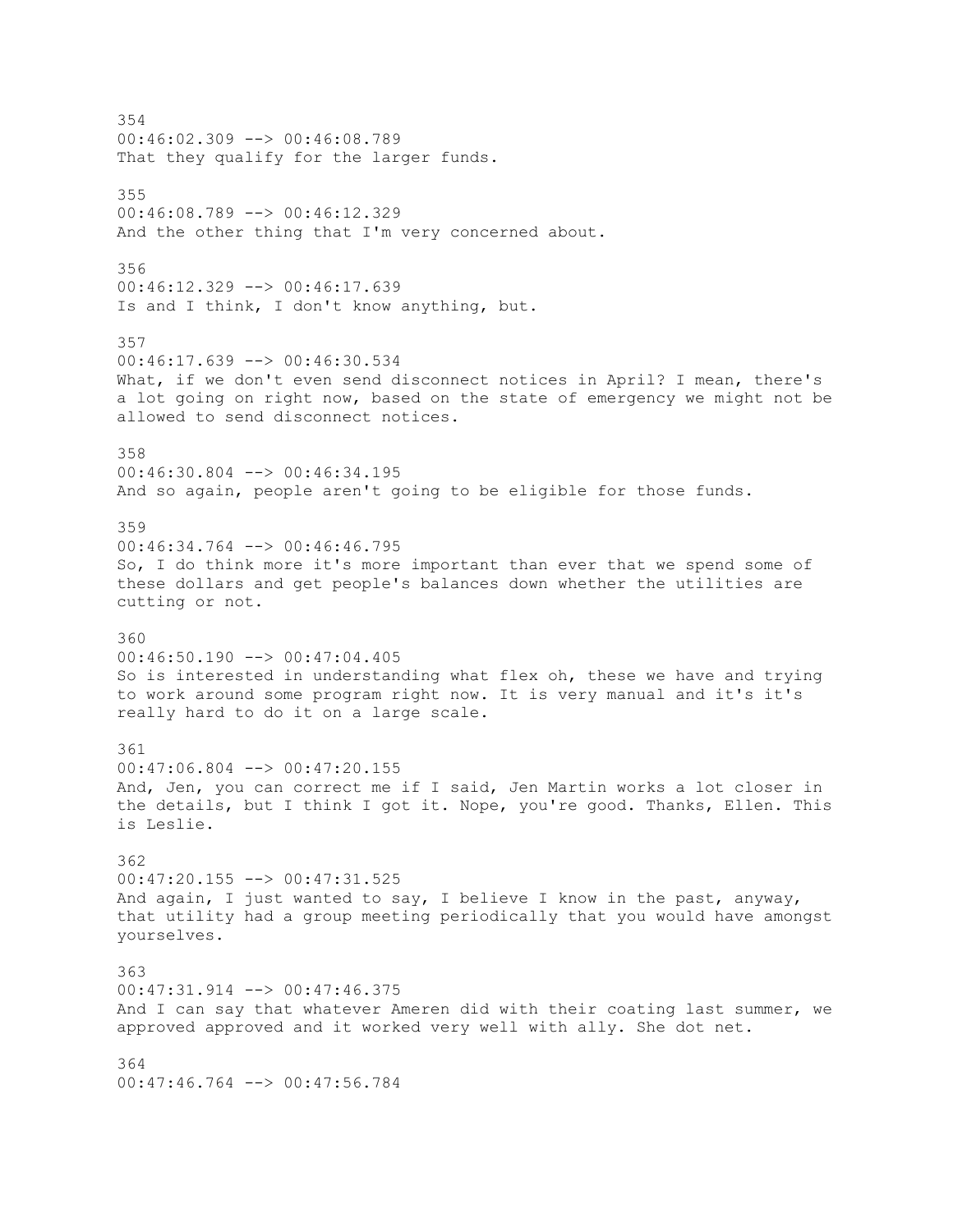And so, I don't know if you're doing your utility meeting with each other, you want to try to work something out and find out what am landed. 365 00:47:57.505 --> 00:48:09.025 And then, of course, I don't know, like you said, Allen might not be allowed to I don't know how your other little girls statutory requirements are going to fall into this. 366 00:48:09.684 --> 00:48:16.644 But we want to support to get the money out the door to the customers who needed the most. 367 00:48:20.065 --> 00:48:26.605 And then if there were no other questions for me on this topic, I would encourage you. 368 00:48:27.210 --> 00:48:35.219 If you have an afterthought, you can send an email to to myself. 369  $00:48:35.219$  -->  $00:48:47.635$ Bless land must go at Illinois dot Gov and share your thoughts if you're from a utility or an agency or wherever you're from. Let us know what you think. 370 00:48:47.635 --> 00:48:54.264 If you think you have some good ideas please share and we'll do our best. 371 00:48:54.570 --> 00:49:02.460 To help the customers and then I'll pass this on to Maria, who was going to give a update. 372 00:49:02.460 --> 00:49:11.070 Hey, there, this is Eric and can I just make a quick statement here on that before we change topics? Um. 373 00:49:11.070 --> 00:49:17.280 Carried out for a response from all the utilities. We have a concern about. 374 00:49:17.280 --> 00:49:26.309 We would certainly like to see more money, get to these customers and kind of echo what nicor said trying to find a way to do that.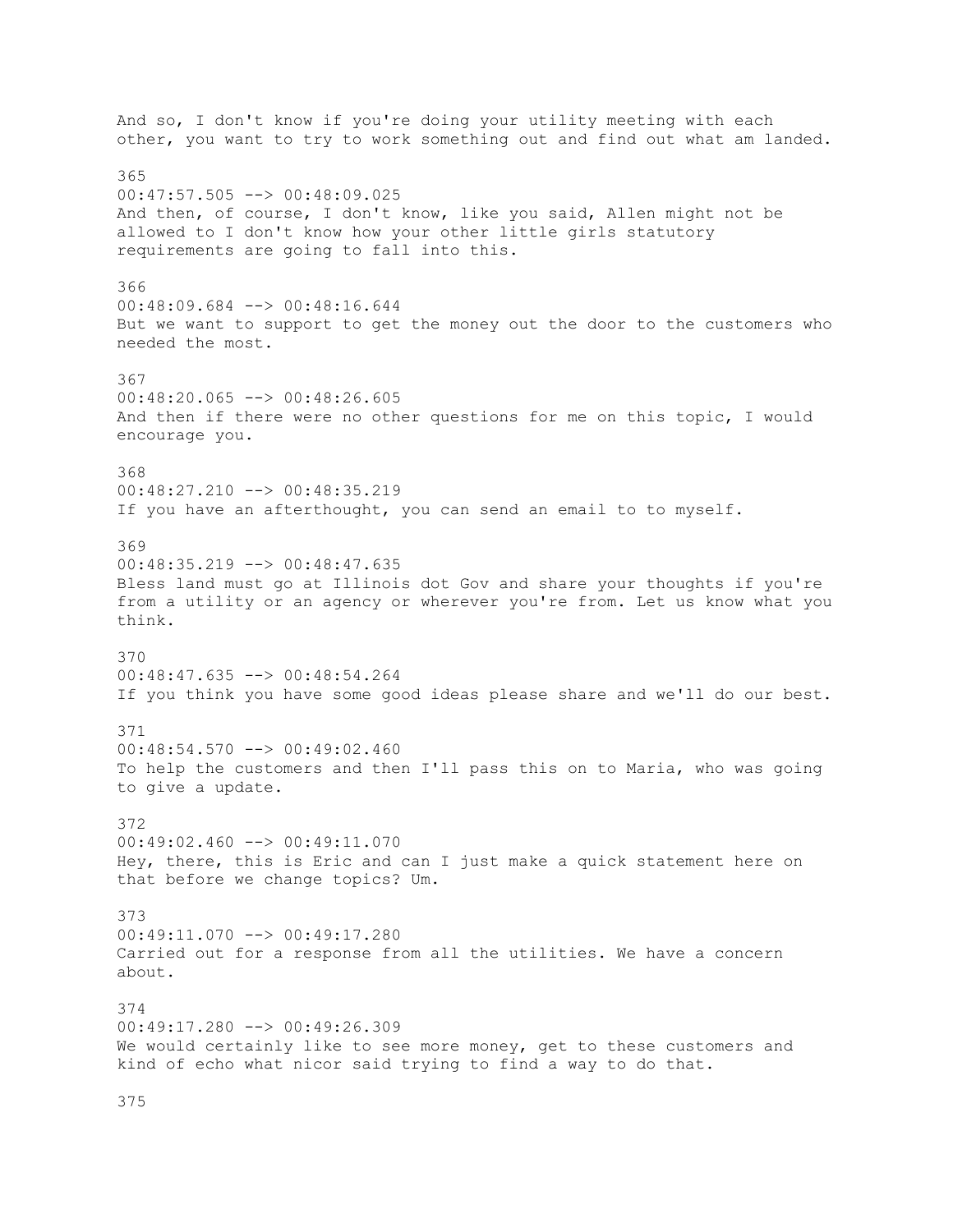00:49:26.309 --> 00:49:35.429 We don't have a we certainly like other utilities wouldn't have a staff to do anything manually for not not at scale. 376 00:49:35.429 --> 00:49:40.409 And our system, the way our system is coded. Yeah. 377  $00:49:40.409$  -->  $00:49:48.210$ We will see that matches and conforms with the rules that are both laid out by the regarding disconnections. 378 00:49:48.210 --> 00:49:55.739 Dpas and in 2 forms with rules, so. 379 00:49:55.739 --> 00:50:03.389 We're be concerned about making a system change that might violate those roles. So we'd like to have a bigger conversation. 380 00:50:03.389 --> 00:50:08.909 Yeah, so a couple of things. 381 00:50:08.909 --> 00:50:21.840 1st Jason suggested possibly a breakout meeting, uh, to talk about this and I, I don't know, Leslie and what you think, but what I'm hearing and I don't understand I'm. 382 00:50:21.840 --> 00:50:29.760 They upfront that I don't understand this issue as well as my people, my life tip managers, but. 383 00:50:29.760 --> 00:50:33.599 It seems to me, if Ameren has figured out a way that. 384 00:50:33.599 --> 00:50:41.550 That I assume meets those requirements that you just said, Eric, that there must be some way. 385 00:50:41.550 --> 00:50:45.690 To do it, so perhaps a, a meeting. 386 00:50:45.690 --> 00:50:49.889 With utilities specifically on this to try to figure out.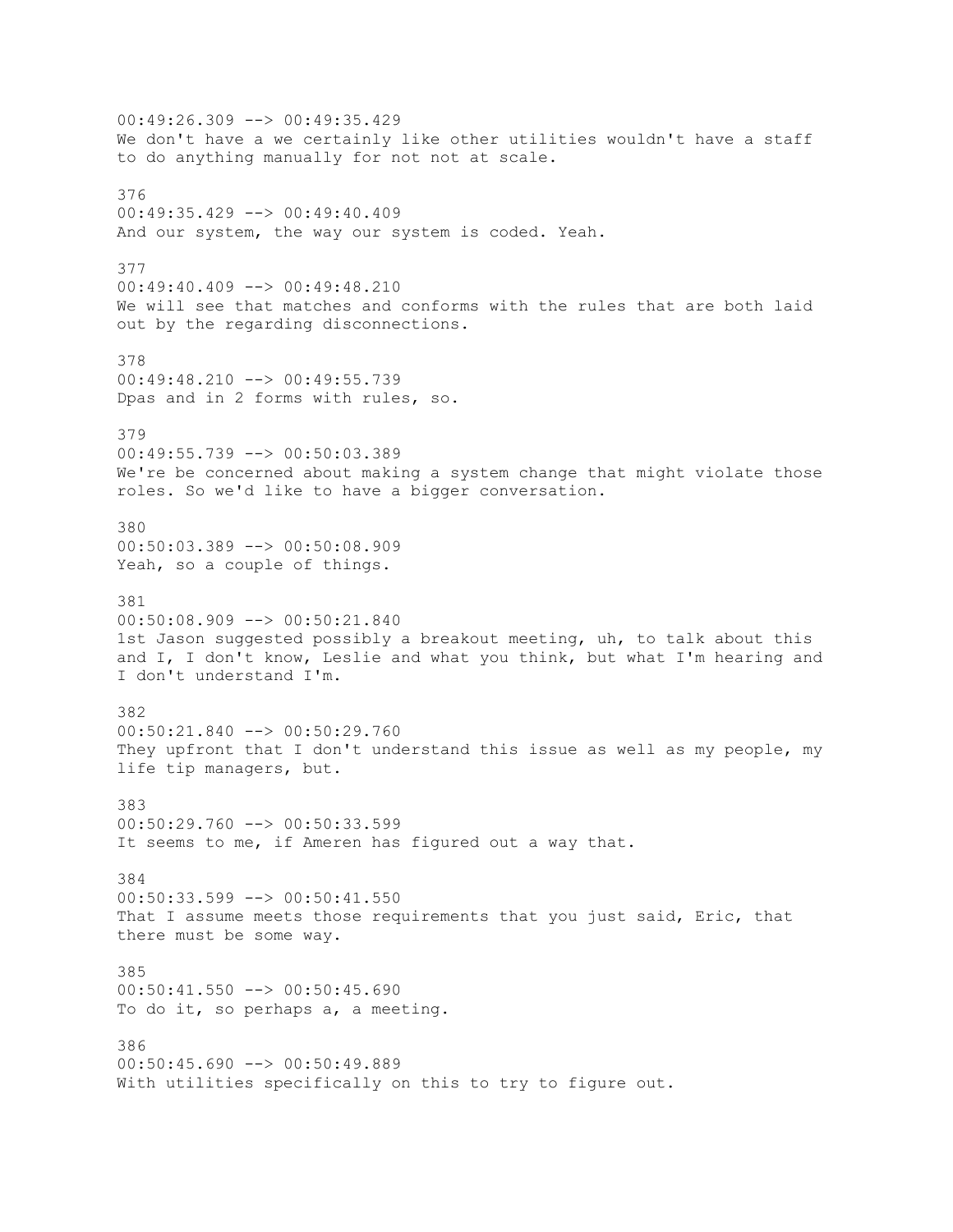387 00:50:49.889 --> 00:50:53.280 Uh, the best way to do, it makes sense. 388 00:50:53.280 --> 00:50:53.820 Um, 389 00:50:53.905 --> 00:50:55.614 we haven't talked about this internally, 390 00:50:55.614 --> 00:51:01.914 so I don't I'm asking Leslie and now on the fly what you think about that and then also, 391 00:51:02.514 --> 00:51:02.934 Leslie, 392 00:51:02.934 --> 00:51:09.144 and there's a question from Amy in the chat about the calculation. 393 00:51:09.480 --> 00:51:12.690 And, uh, tied to shut off. So, um. 394 00:51:12.690 --> 00:51:16.559 We said we were going to move on, but can you comment on those things? 395 00:51:16.559 --> 00:51:26.400 Well, being the slow reader that I am, I have not read those yet. So, let me read those and. 396  $00:51:26.400$  -->  $00:51:39.329$ And then while Maria does the tip part, I can read those and prepare my response. And then also, yes, we would definitely care to host a meeting with the utilities to work this out. 397 00:51:39.329 --> 00:51:44.309 Okay, um, so I think that, uh. 398 00:51:44.309 --> 00:51:48.630 It makes a lot of sense to see if you can. 399 00:51:48.630 --> 00:52:02.514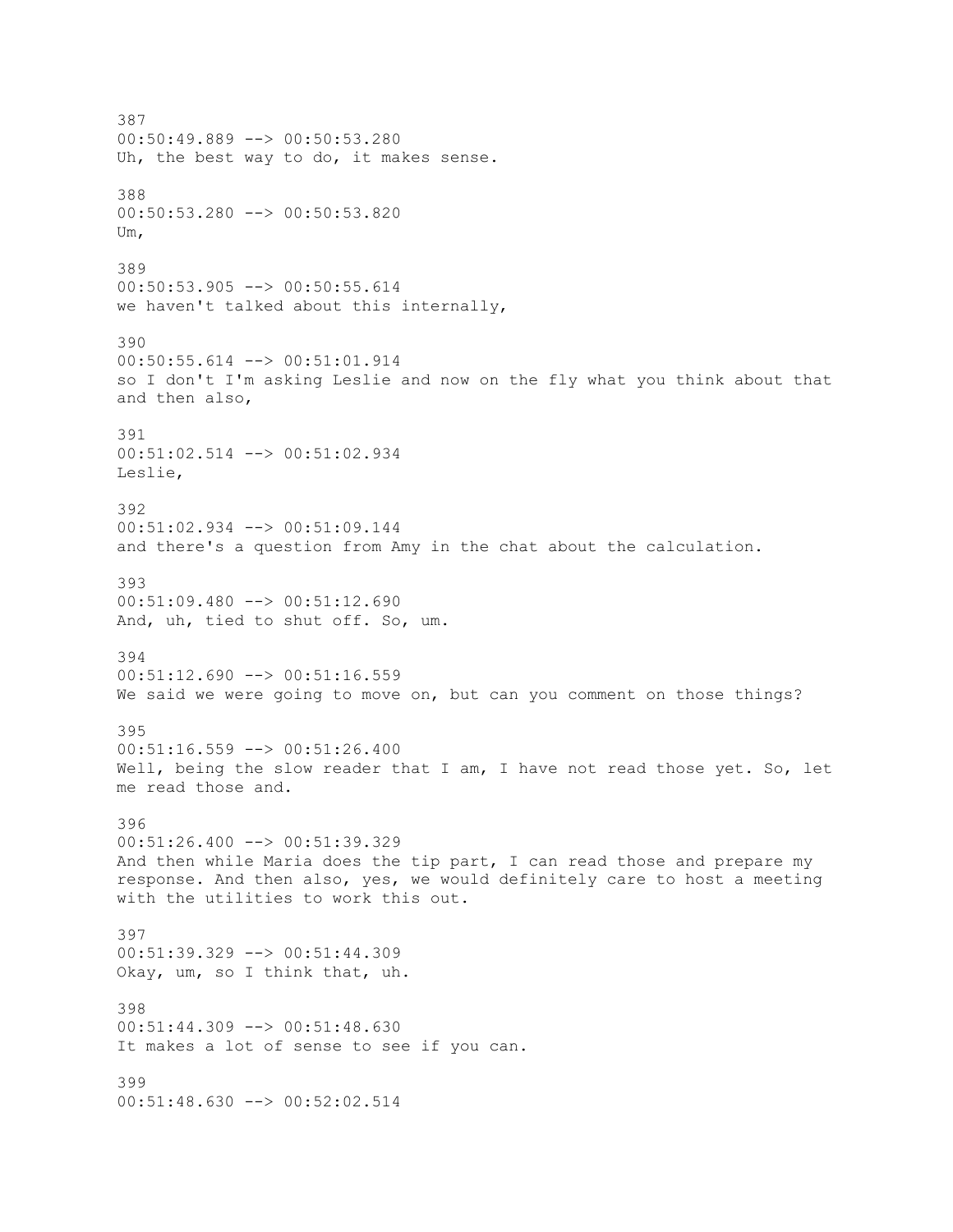I'm doing this with the agencies trying to figure out best management practices that we can apply a, you know, more widely across the state. If we find someone that's doing something. So, I, I think that's a good idea. And we should move forward that. 400 00:52:02.514 --> 00:52:05.934 So, we'll be in touch with the utilities on that. 401  $00:52:06.269$  -->  $00:52:15.000$ So, we will give back to your question, Amy, but let's jump and have that. 402 00:52:15.000 --> 00:52:20.070 Maria go over and then we'll jump back on the right calculation. 403 00:52:21.355 --> 00:52:35.364 Thank you, David. Good afternoon. Everyone I will be covering the people report. We had up the steering committee meeting 2 weeks ago. Those that were on that meeting. 404 00:52:35.635 --> 00:52:49.105 Probably, the spark will be a little redundant, but for the pack members and other guests that did not participate in that meeting, that will be an update. So I total of 134447416. 405 00:52:49.105 --> 00:52:54.744 it's currently obligated annually on behalf of 20246 customers that are currently enrolled in. 406 00:52:54.744 --> 00:52:55.074 Pe, 407 00:52:55.074 --> 00:52:59.844 so we're looking at a state wide, 408 00:52:59.844 --> 00:53:03.175 average benefit of a 1000 with 7 dollars, 409 00:53:03.175 --> 00:53:12.684 you can see the break down by local agency on our program status report next to the data. 410 00:53:12.684 --> 00:53:24.175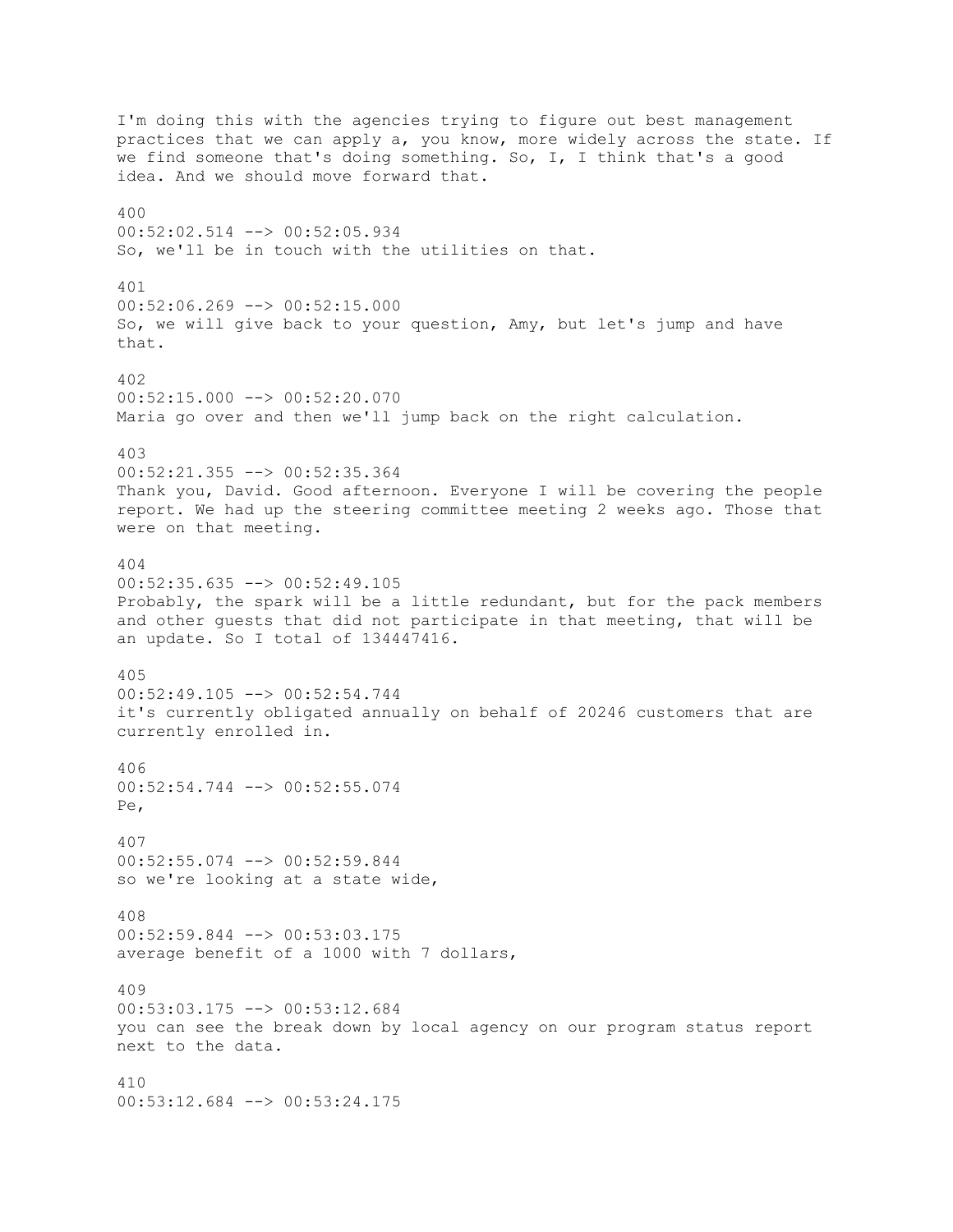So, the average benefit that we were looking statewide looked at last year, during these point of time was 969. 411 00:53:24.175 --> 00:53:33.355 so we're roughly a little bit higher than last year in terms of the average benefit. 412  $00:53:47.065$  -->  $00:54:01.945$ We have discussed previously for this you ask the local agencies to accept new customers beginning on July 27th when he was being open, 413 00:54:01.945 --> 00:54:04.855 or at any time between July 2008th, 414 00:54:04.855 --> 00:54:05.425 and September 1st, 415 00:54:05.425 --> 00:54:19.945 refunding availability by utility and by Allegheny county in the case of syida the agency started accepting new people customers on January 4th so they 416 00:54:19.945 --> 00:54:24.445 have been now enrolling big customers for a couple weeks, 417 00:54:24.925 --> 00:54:33.324 and they are going to continue taking those applications based on their location for utility logging. 418 00:54:33.324 --> 00:54:47.664 In that case. I've seen those new applicants can contact any of the seat us partnering tech side for the application and new people enrollment applications. 419 00:54:47.695 --> 00:55:02.215 These time has been extended to the end of the new enrollments have been extended to March 31st instead of December 31st with the goal of helping those agencies that 420 00:55:03.864 --> 00:55:15.804 we're leaving a little funding on their budget to continue enrolling new cost new customers and hopefully obligate those budgets Elliot is,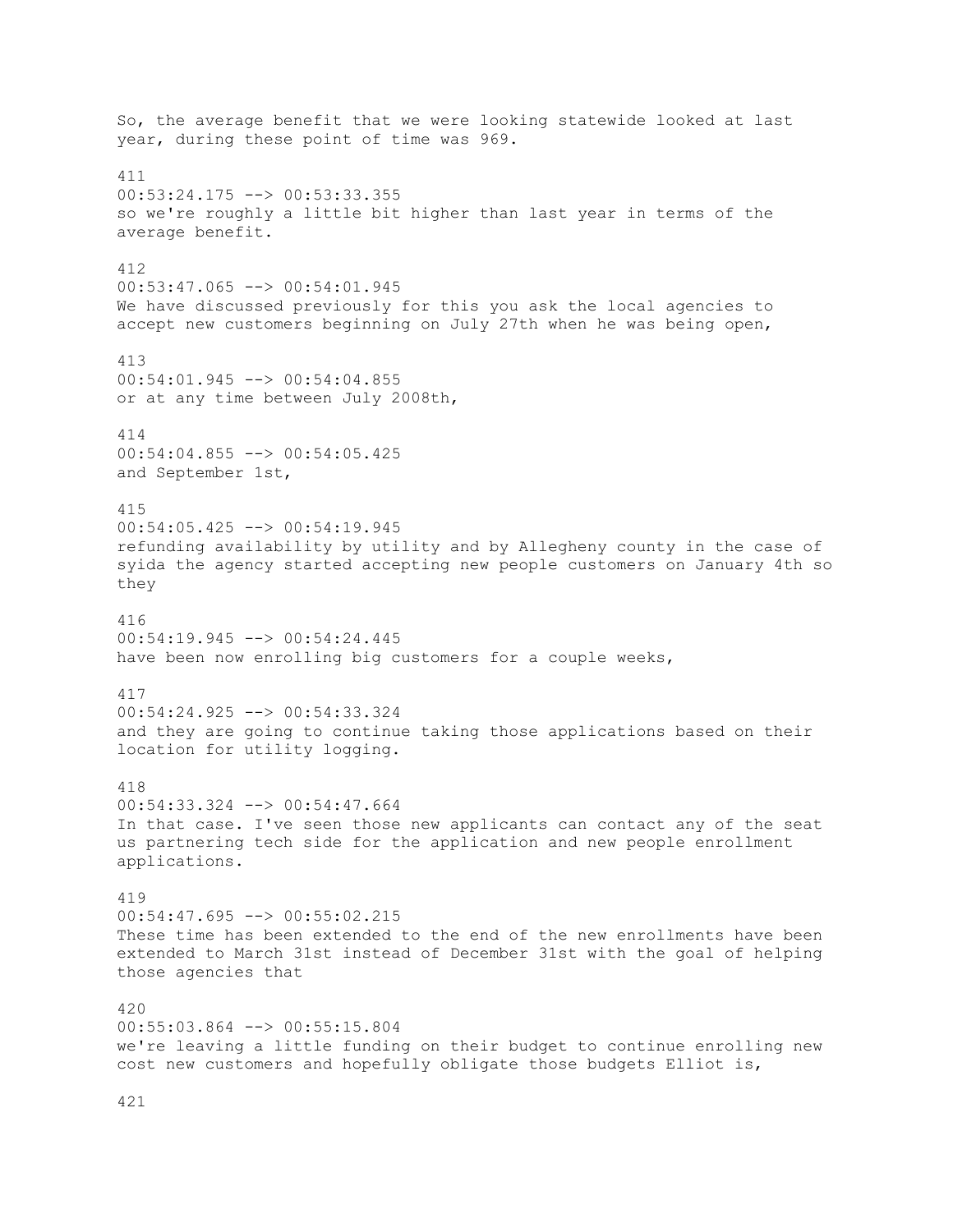00:55:15.804 --> 00:55:24.835 we'll have time to process these new applications in the stars database after the March 31st deadline, 422 00:55:24.835 --> 00:55:27.385 then after April 1st, 423 00:55:27.414 --> 00:55:36.894 or after the alligator runs out of funding applicants will be offered the traditional at that time. 424 00:55:43.914 --> 00:55:52.375 At this time, some agencies have stopped taking new publications due to funding availability in their budgets. 425 00:55:53.094 --> 00:55:58.255 Those are in Marion County CFS, 426 00:55:59.005 --> 00:56:08.034 Illinois family handbook Randy in can vote county only and Western in old counties, 427 00:56:08.065 --> 00:56:09.894 except county. 428 00:56:12.925 --> 00:56:24.264 In addition to the peak report, we'll we'd like to also share with the group that our furnace assistance component of the program. 429 00:56:24.775 --> 00:56:33.804 It's currently still available to qualifying homeowners who have I'd approve likey benefit for the premier or that. 430 00:56:33.804 --> 00:56:48.114 They have been a inactive P customer within the last 12 months, and the program will continue taking applications until April. 1st, April 30th of 2021. 431 00:56:49.440 --> 00:57:00.389 So, with that that's for today, in terms of a deep reporting at this time, are there any questions or comments. 432  $00:57:05.489$  -->  $00:57:16.679$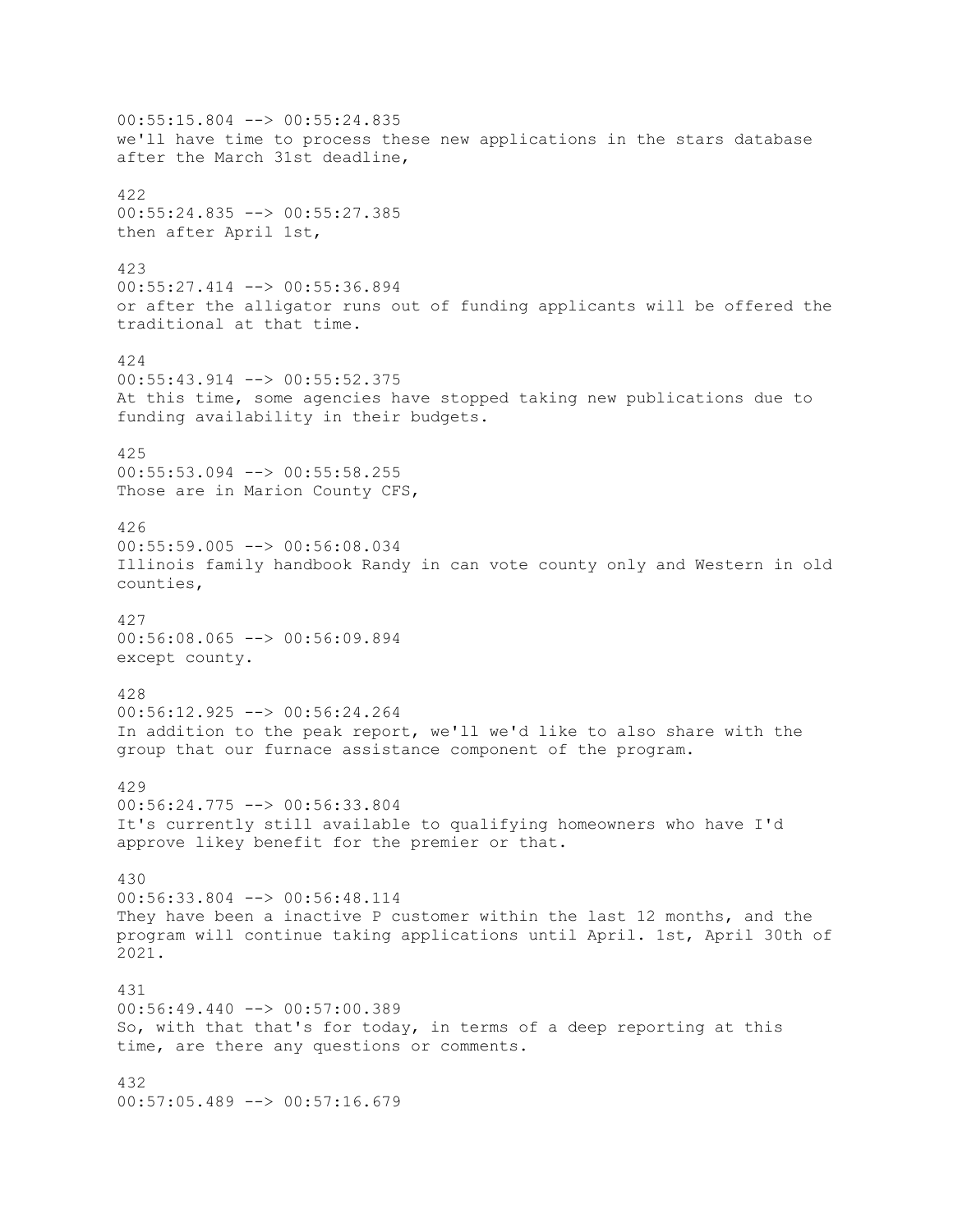Okay, so I'm not seeing any, uh, anything in the chat on Pip or, uh, anyone chiming in. So, um, I think we can. 433 00:57:16.679 --> 00:57:21.869 Go back to the previous conversation and I see. Uh. 434 00:57:21.869 --> 00:57:34.559 Kim, from Ameren, I think is saying that she can talk about the process they have in place. So Kim, can you. 435 00:57:51.059 --> 00:57:55.349 Kim, are you there, Maria, can you unmute Jim and see if. 436  $00:57:56.909$  -->  $00:58:00.090$ Yeah, I'm trying. 437 00:58:01.710 --> 00:58:06.269 Yeah, I'm trying I think you should be okay to me. 438 00:58:12.599 --> 00:58:17.429 She just wrote in the chat that she can't. Unmute. Okay, I see that. 439 00:58:17.429 --> 00:58:27.809 So, maybe we can continue to see if we can solve that problem. Leslie and you have any, uh, thing that you can. 440 00:58:29.034 --> 00:58:41.815 Respond to Amy I'll read amy's. Is there a way to formulate the calculation and like dot net? So it's no longer tied to shut off notice, but rather to total balance. For example, if the balance is greater than 120% of the. 441 00:58:44.670 --> 00:58:48.510 Our funds will be released to cover the remainder up to the cap. 442  $00:58:48.510$   $\rightarrow$   $00:58:51.929$ So, anything on that. 443 00:58:58.650 --> 00:59:05.849 Leslie, and can well, I can I add something. So this. 444 00:59:05.849 --> 00:59:10.710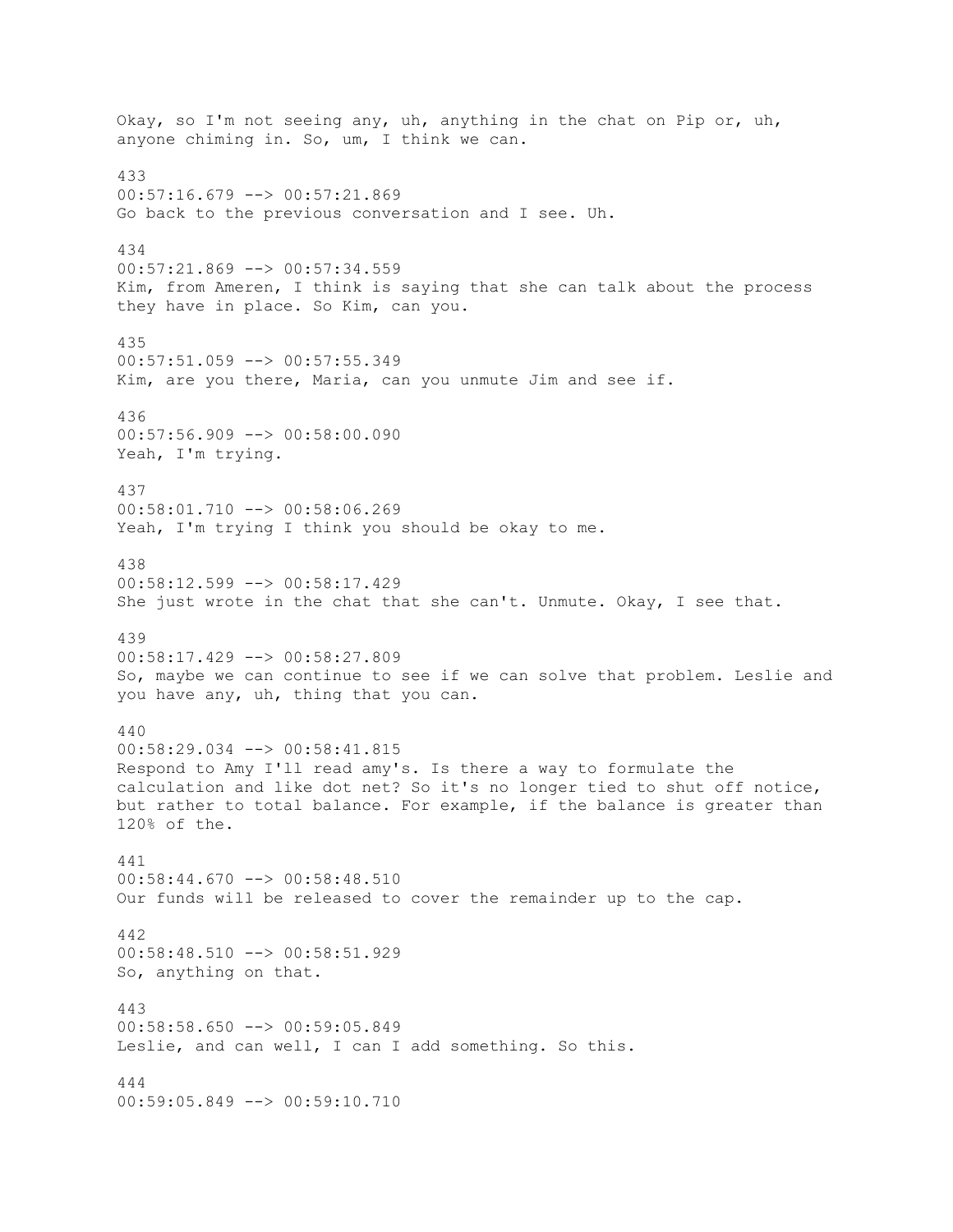Now, I'm sorry. Okay. Go ahead. 445 00:59:11.940 --> 00:59:15.329 With that. 446 00:59:15.329 --> 00:59:26.099 I accidentally needed myself so what I was saying was the policy and calculations, it's had our discretion. It's about our, a money. 447 00:59:26.394 --> 00:59:33.295 It's a part of our federal crisis assistance program. So it's something that we define ever here in our state plan. 448  $00:59:33.744$  -->  $00:59:45.085$ So any changes that we would make always, they need to be reflected in our state plan but we have to be very careful to avoid negative consequences. 449 00:59:45.085 --> 00:59:48.744 And perverse incentives, so we need to. 450  $00:59:49.500$  -->  $00:59:52.585$ Get really careful consideration to what we're going to do. 451 00:59:52.914 --> 01:00:06.565 1 idea that I had was possibly paying on the higher, the reconnect amount, or the outstanding balance up to the cap, which would be similar to what your Amy is suggesting, or proposing. 452 01:00:07.585 --> 01:00:16.074 And but we also have to understand the financial impact of a whole program here, because at least cover the funds. 453  $01:00:16.105$  -->  $01:00:26.034$ We are statutorily required to have the crisis assistance funds available through March 15th of every year. Now, this year doesn't. 454  $01:00:26.639$  -->  $01:00:34.320$ No, look like that's going to be a problem, but for our policy for next year, we need to be very careful with what we. 455  $01:00:34.320$  -->  $01:00:37.500$ What we put into effect.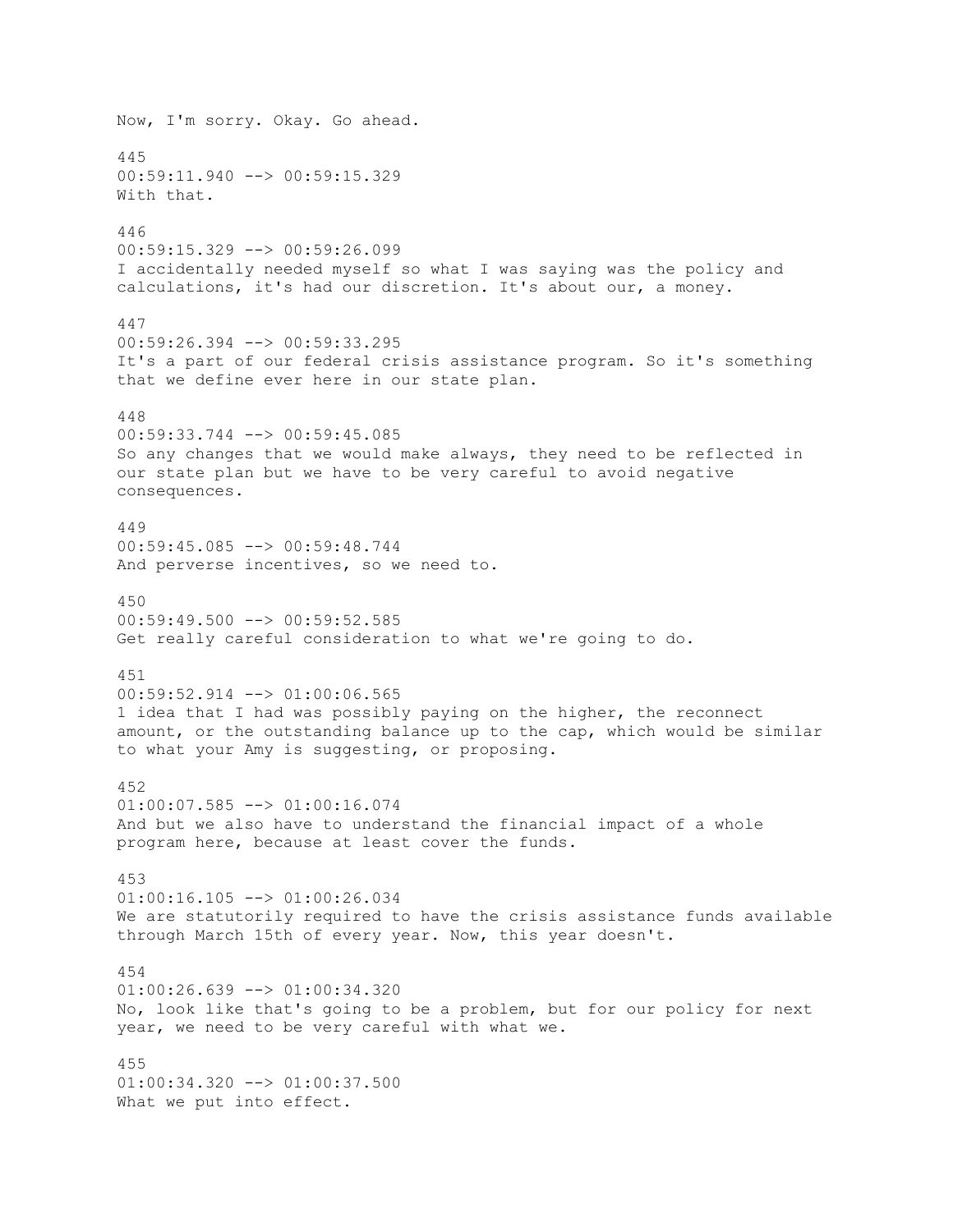456  $01:00:40.500$  -->  $01:00:45.210$ Thank Thank you for that for that input, Leslie and that was very informative. 457 01:00:45.210 --> 01:00:53.730 This is Mindy. Can I say something real quick about that? Sure. Okay. 458 01:00:53.730 --> 01:00:58.260 Um, what Leslie and just talked about about the higher of the 2. 459  $01:00:58.260$  -->  $01:01:03.389$ That works great for Ameren and your communicating vendors. 460 01:01:03.389 --> 01:01:07.139 But that just panics me because. 461 01:01:07.139 --> 01:01:10.199 In order to be fair, we would have to call. 462 01:01:10.199 --> 01:01:16.139 Every 1 of our non communicating vendors for every application that comes in this store. 463 01:01:18.239 --> 01:01:32.880 Can you elaborate on what you mean, Wendy? I'm not calling you. Sure sure. We have a customer come in and they're just kind of. 464 01:01:32.880 --> 01:01:38.010 But we're supposed to see what that outstanding balance really is. 465 01:01:38.010 --> 01:01:41.369 We would have to call those vendors. We only have. 466  $01:01:41.369$  -->  $01:01:52.019$ A hand well, in our in our territory, we only have Ameren that communicates with why he thought net whenever we do our raise, we have to call. 467 01:01:52.019 --> 01:02:00.389 Every vendor and get the amounts that that person really knows what their outstanding balances what their amount to reconnect is.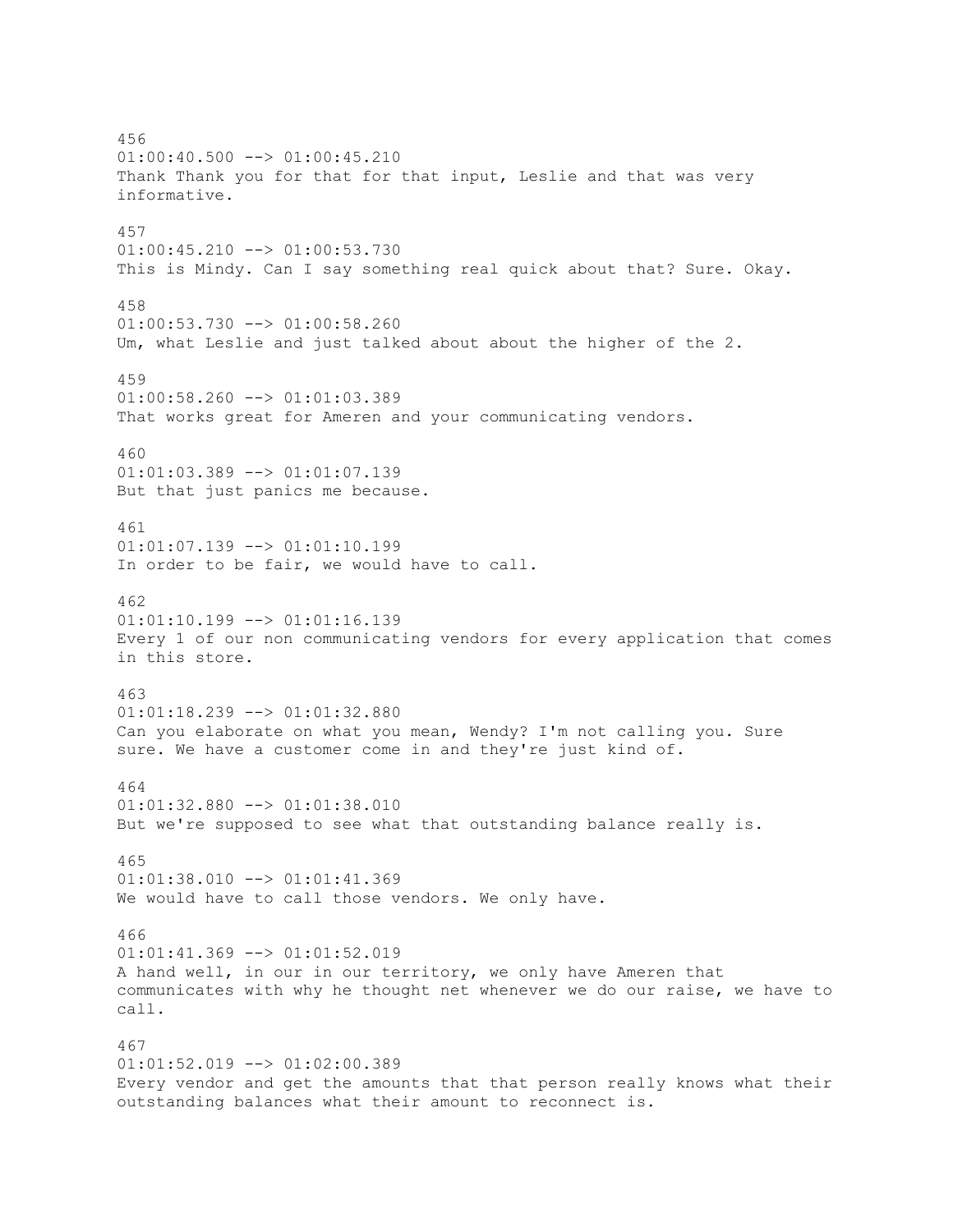468  $01:02:00.389$  -->  $01:02:07.829$ We have to do that, and if if we are going to be fair to our customers that are not communicating. 469 01:02:07.829 --> 01:02:11.610 We would have to do that on every application we took. 470  $01:02:12.690$  -->  $01:02:26.664$ Does that make sense? And I'd like to Cathy from CFF and I'd like to add that isn't just 1 call, because we're talking split vendors. 471  $01:02:26.664$  -->  $01:02:36.445$ So you're talking a propane company possibly and a roll electric. You know so those are 2 phone calls on every application. 472 01:02:36.775 --> 01:02:46.405 They're not just municipal, it's gas and electric that we would have to find out what that the larger was the outstanding balance or. 473  $01:02:46.710$  -->  $01:03:01.014$ For Cathy and Mindy would that be how does that process work now under the existing system if they're non communicating vendors like the propane and the CO Ops and stuff, how are you getting? That are a amount forgiving? 474  $01:03:02.275$  -->  $01:03:16.614$ We call we call to get them. We do have 1, like, it is a regulated utility, it's liberty, and we do email them. So we don't call them. 475 01:03:16.614 --> 01:03:24.744 We have an email process set up where they give us that information and some, some other utilities that like to be emailed. 476 01:03:25.079 --> 01:03:31.889 And they send it back, but you have to contact them all, but we're only doing that on our applications. 477 01:03:32.244 --> 01:03:47.125 Correct and like, we've got maybe 20% on a regular 20% of our applications are our age, the rest of them. We do their dbts, and we go on about our business and we have got in my agency.

478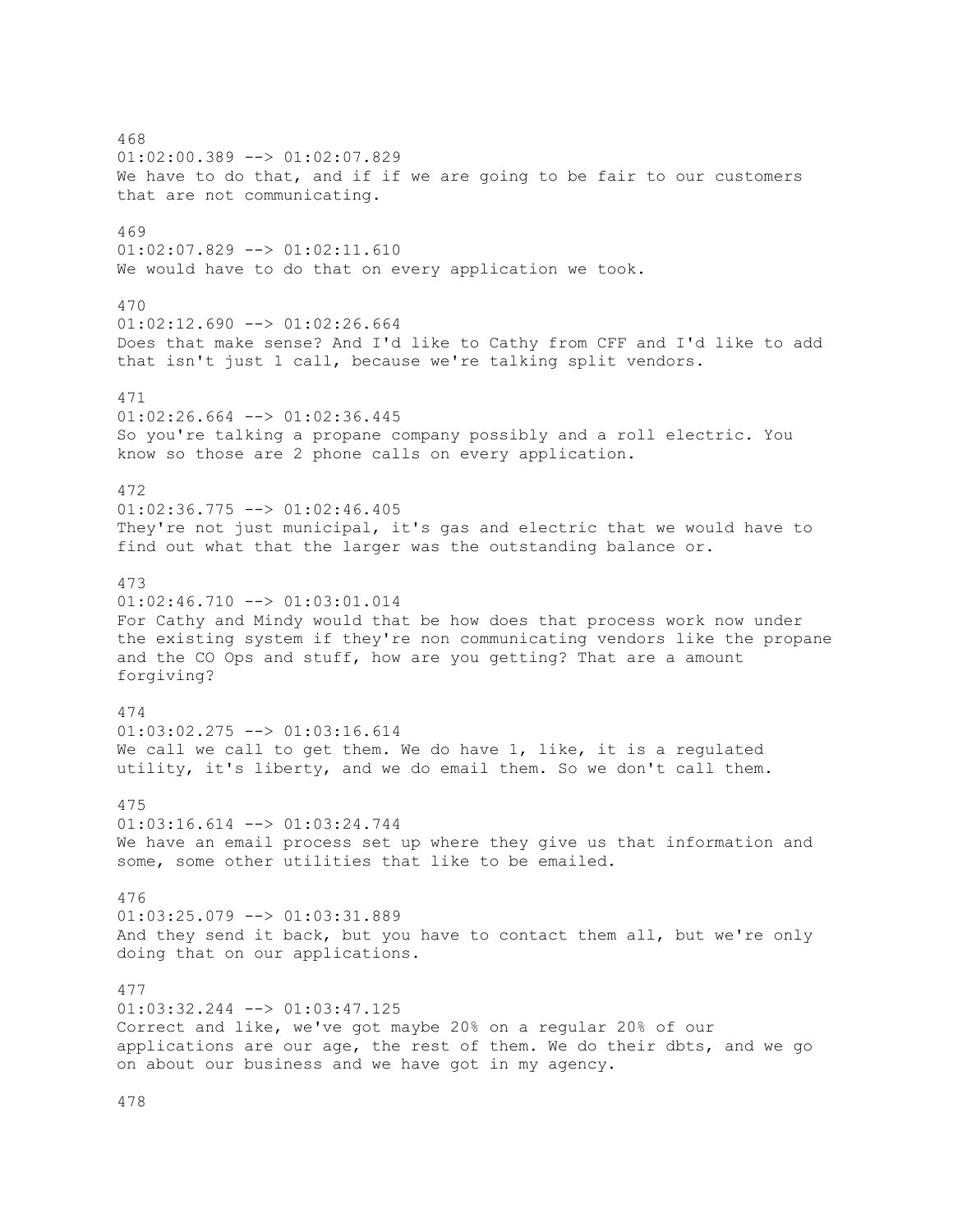01:03:47.125 --> 01:04:01.914 We've got 2 people that make those phone calls to those vendors, because we don't want to bombard the vendors with all 9 of our counties are 22 staff calling them all the time, which is another thing you're going to get, and you're gonna get pushed back. 479 01:04:01.914 --> 01:04:06.505 I know from people like North electric, if we call on every single application, we do. 480 01:04:08.130 --> 01:04:16.824 I just that just it scares me. I'm sorry Thank you. That's very enlightening. I'm just I'm for the benefit of us. 481  $01:04:16.855$  -->  $01:04:27.744$ Um, Northerners who aren't familiar with that are you saying that if we went to the other process, you would be making, like, twice as many phone calls basically, or under the comments. 482 01:04:27.989 --> 01:04:42.054 So, under the under the current process, how do you know, if it's going to be an application or not before you call they call us and tell us that they are either getting disconnected because they have a disconnect notice or that they have been disconnected. 483 01:04:42.114 --> 01:04:43.824 That's why we call. 484 01:04:44.130 --> 01:04:48.690 I see same here. 485  $01:04:48.690$  -->  $01:04:53.639$ Let me add something so this, this goes back, maybe 25 or 30 years. 486  $01:04:53.639$  -->  $01:04:56.909$ It's the difficulty to process. 487  $01:04:56.909$  -->  $01:05:04.050$ Emergency assistants led to the creation of what was called an amount to restore form. 488  $01:05:04.050$  -->  $01:05:09.329$ And a customer and back, then it was also only customers actually.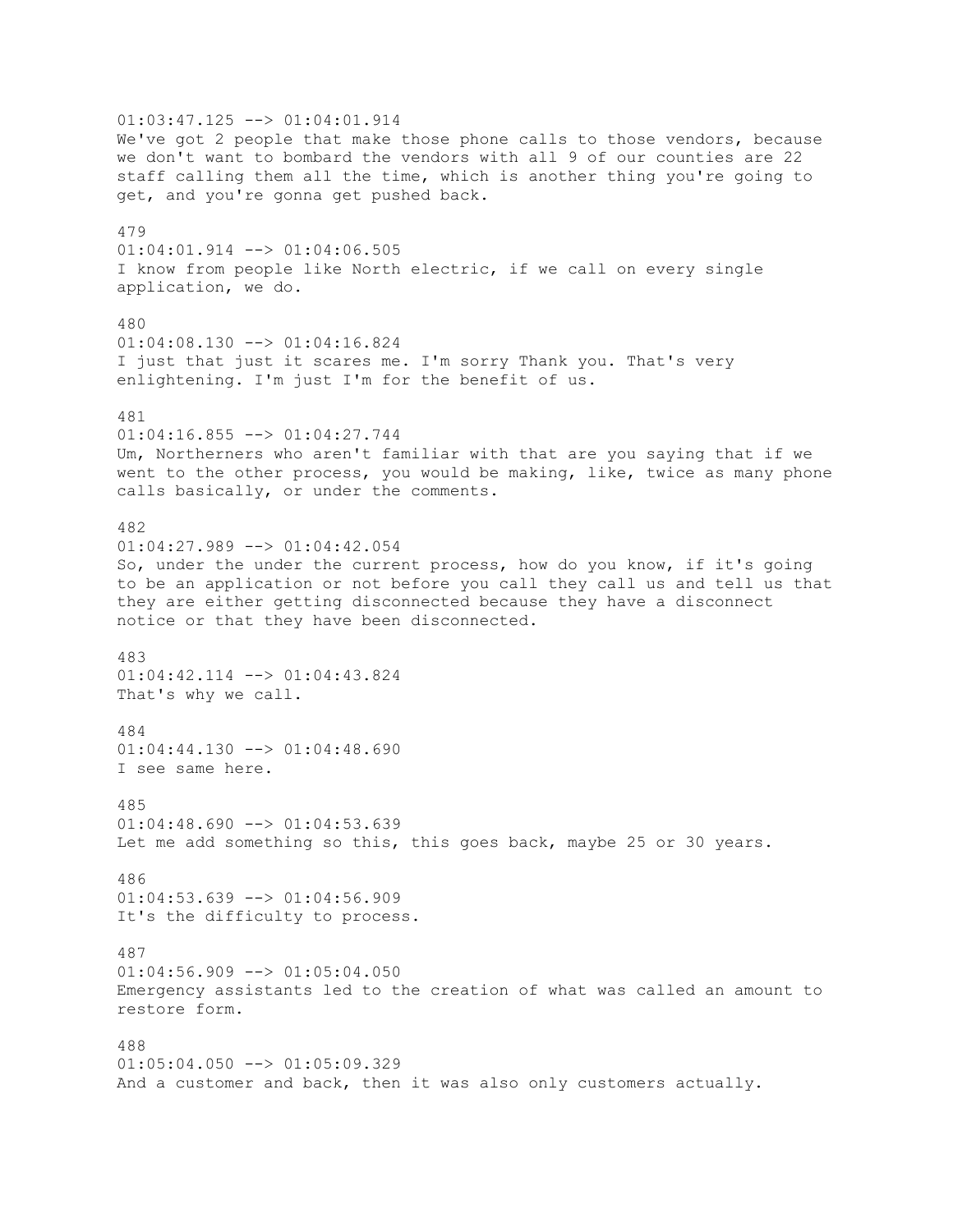489  $01:05:09.329$  -->  $01:05:14.550$ Without service, they were required to go into the utility. 490  $01:05:14.550$  -->  $01:05:19.500$ And get an amount to restore form, which would show what they needed to pay. 491  $01:05:19.500$  -->  $01:05:26.760$ Or what PC or what? A combination of the, the person in needed to pay to get back. 492  $01:05:26.760$  -->  $01:05:33.960$ And I know in this, in the computer system, there still is a remnant of that amount to restore form. 493 01:05:33.960 --> 01:05:41.039 That the utilities enter into their system and then can retrieve it. 494 01:05:41.039 --> 01:05:44.219 So, to an extent, this is automated and. 495 01:05:44.219 --> 01:05:50.639 You know, with what Kathy and Mindy says, I'm sure cedar would say the same thing. 496  $01:05:50.639$  -->  $01:05:54.989$ We are reliant on this sort of technology. 497 01:05:54.989 --> 01:05:58.380 To make reconnection assistance work. 498 01:05:58.380 --> 01:06:03.719 And I think it can be done. 499  $01:06:03.985$   $\leftarrow$   $>$   $01:06:05.605$ Reconnection assistance, 500  $01:06:05.605$  -->  $01:06:08.815$ we don't we don't have any difficulty with and it, 501 01:06:08.844 --> 01:06:09.565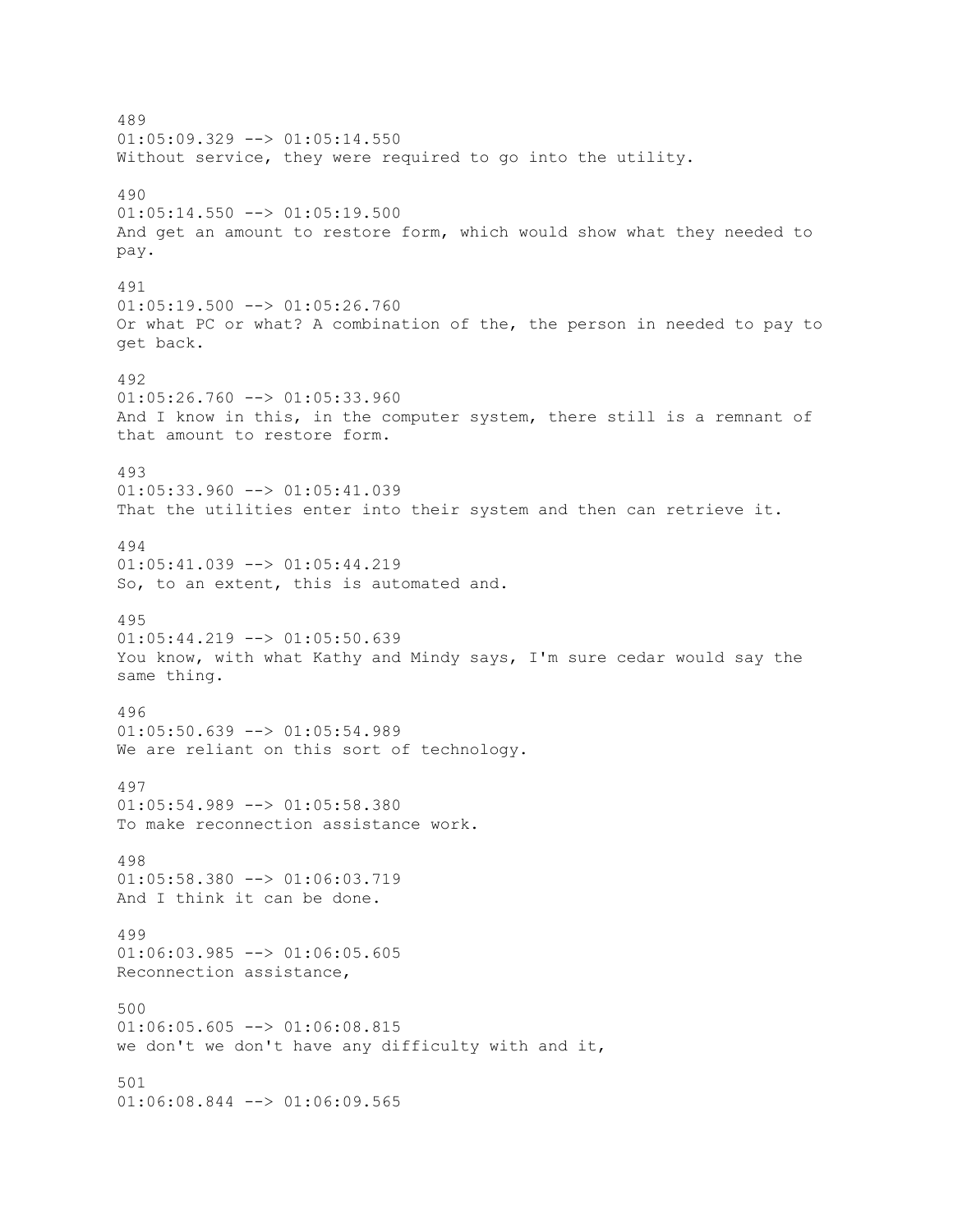like I said, 502 01:06:09.594 --> 01:06:22.045 it is based on when there is a disconnect notice or a customer is off and that we make those communications to the utility companies. 503 01:06:22.315 --> 01:06:23.394 The, the. 504  $01:06:23.699$  -->  $01:06:30.239$ Non communicating ones, just like clockwork and it's no problem. Um, it's it's. 505 01:06:30.684 --> 01:06:41.335 If everybody was coming in, and we were trying to determine what outstanding balances were and stuff, that's where the problem would come in that. 506 01:06:41.514 --> 01:06:56.155 There's no way we could contact all of those utility companies, but the customers don't have to actually go and get a form filled out. We call them we get the amount needed to restore, you know, used to we got the 90 day payments. 507  $01:06:56.155$  -->  $01:07:04.465$ Now, we don't even need those so that we have no trouble doing and keeping up with. It's just if we had to do it on everybody. 508  $01:07:14.130$  -->  $01:07:21.420$ Okay, thanks everybody Kim bond were you able to. 509  $01:07:21.420$  -->  $01:07:25.260$ On mute yourself? I think so. Can you hear me. 510 01:07:25.260 --> 01:07:28.650 Yes. Okay. Good. Good. Good. 511 01:07:28.650 --> 01:07:32.039 All right, so I think the question I was supposed to amor was how we. 512 01:07:32.039 --> 01:07:35.789 We're able to communicate through rely he done that.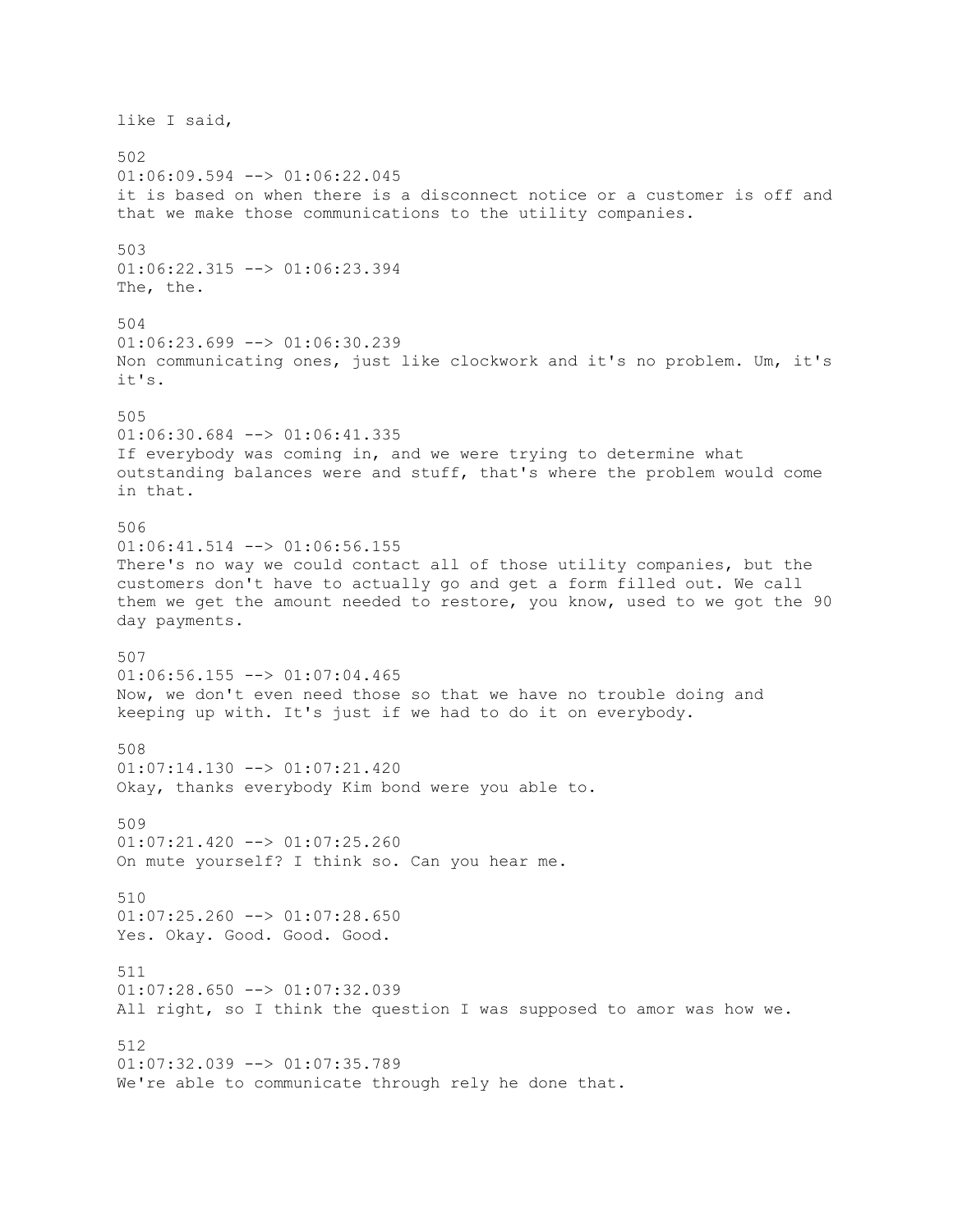513 01:07:35.789 --> 01:07:40.739 Our customers who still were in imminent danger. 514 01:07:40.739 --> 01:07:55.074 But we weren't sending a disconnection. No, there's 2. and so what we, I can't speak to the details of the coding because that was in our, it department. But basically, what they did was when our customers started entering the collection timeline. 515 01:07:55.224 --> 01:07:58.014 So our timeline would tell us our collection time. I would tell us. 516 01:07:58.289 --> 01:08:11.280 The customers who have the potential of receiving a disconnection notice, and when they were at that status of receiving a note, then those customers are pulled out that timeline. So that notice would not be sent. 517 01:08:11.280 --> 01:08:24.659 But I T, department kept that set of customers about identified that set of customers and continue to communicate through lie. He dot net as if they were in imminent danger. 518  $01:08:24.659$  -->  $01:08:27.689$ So, they had to that's the way they. 519  $01:08:27.689$  -->  $01:08:36.869$ Identified who to continue the communication to I, he died not to say we're going to be disconnected, although they didn't get the disconnection notice. 520  $01:08:36.869$  -->  $01:08:45.539$ Is that if that makes sense so they created a code and I can't speak to the code or how it was created, but that's how they identify those customers. 521 01:08:50.454 --> 01:08:51.805 That's really helpful. 522 01:08:51.805 --> 01:08:52.164 Kim, 523 01:08:52.194 --> 01:08:54.475 and the other utilities,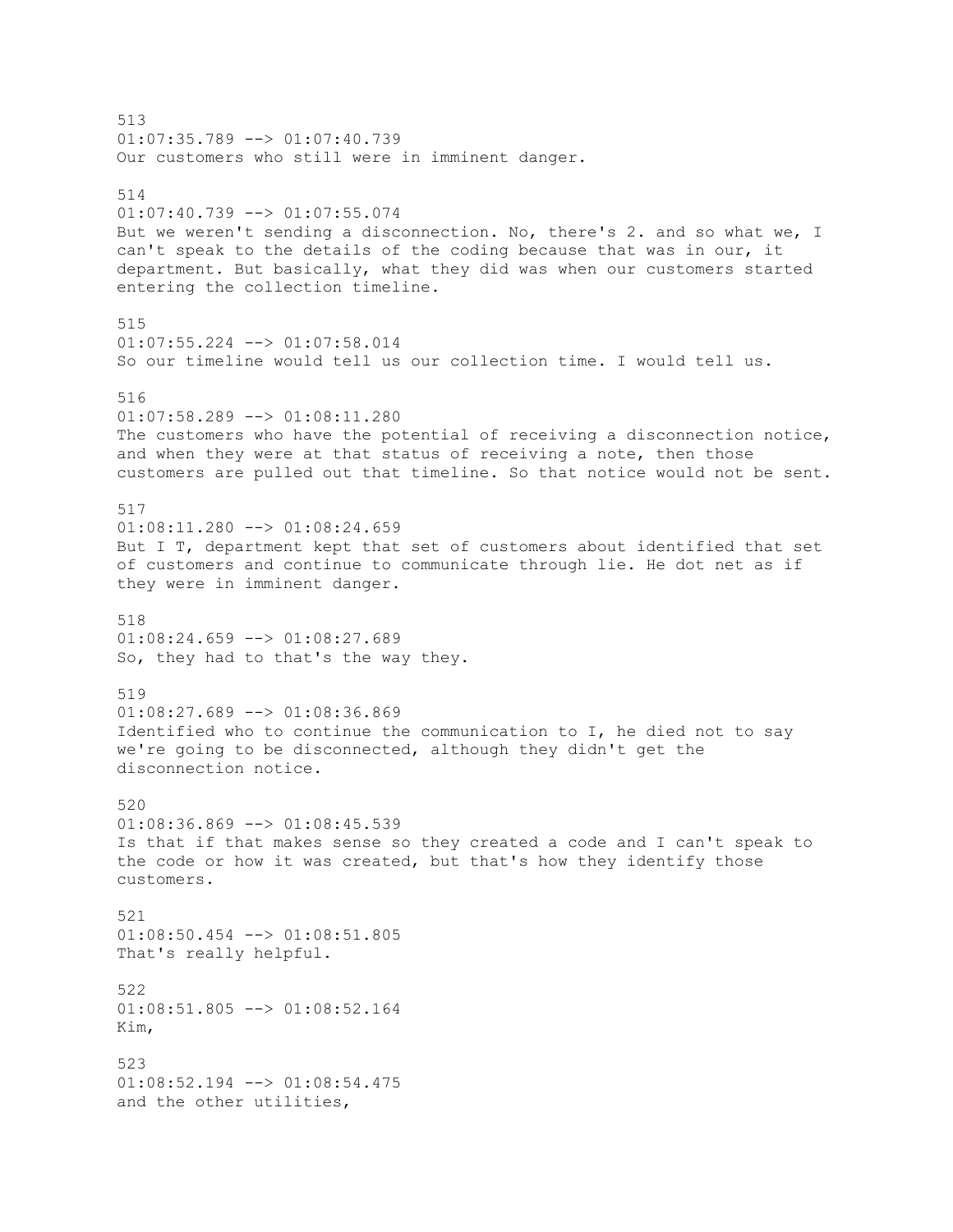524 01:08:54.475 --> 01:08:54.744 I mean, 525 01:08:54.744 --> 01:08:56.274 maybe you are aware of that, 526 01:08:56.274 --> 01:08:56.515 that, 527 01:08:56.545 --> 01:08:58.225 that that's how it works, 528 01:08:58.255 --> 01:09:01.135 but doing that, 529 01:09:01.164 --> 01:09:01.554 which, 530 01:09:01.793 --> 01:09:02.154 you know, 531 01:09:02.154 --> 01:09:03.085 from what Kim said, 532 01:09:03.085 --> 01:09:03.444 it's, 533  $01:09:03.895$  -->  $01:09:04.255$ it's, 534 01:09:04.284 --> 01:09:10.314 it's communicating to the agencies that the customer is in a minute disconnection status and yet. 535 01:09:10.619 --> 01:09:14.789 Um, the customer, um, is, is. 536 01:09:14.789 --> 01:09:25.710 Sent a notice kind of sounds ideal. It removes the stress from the customer's. Like, they get the larger Grant and.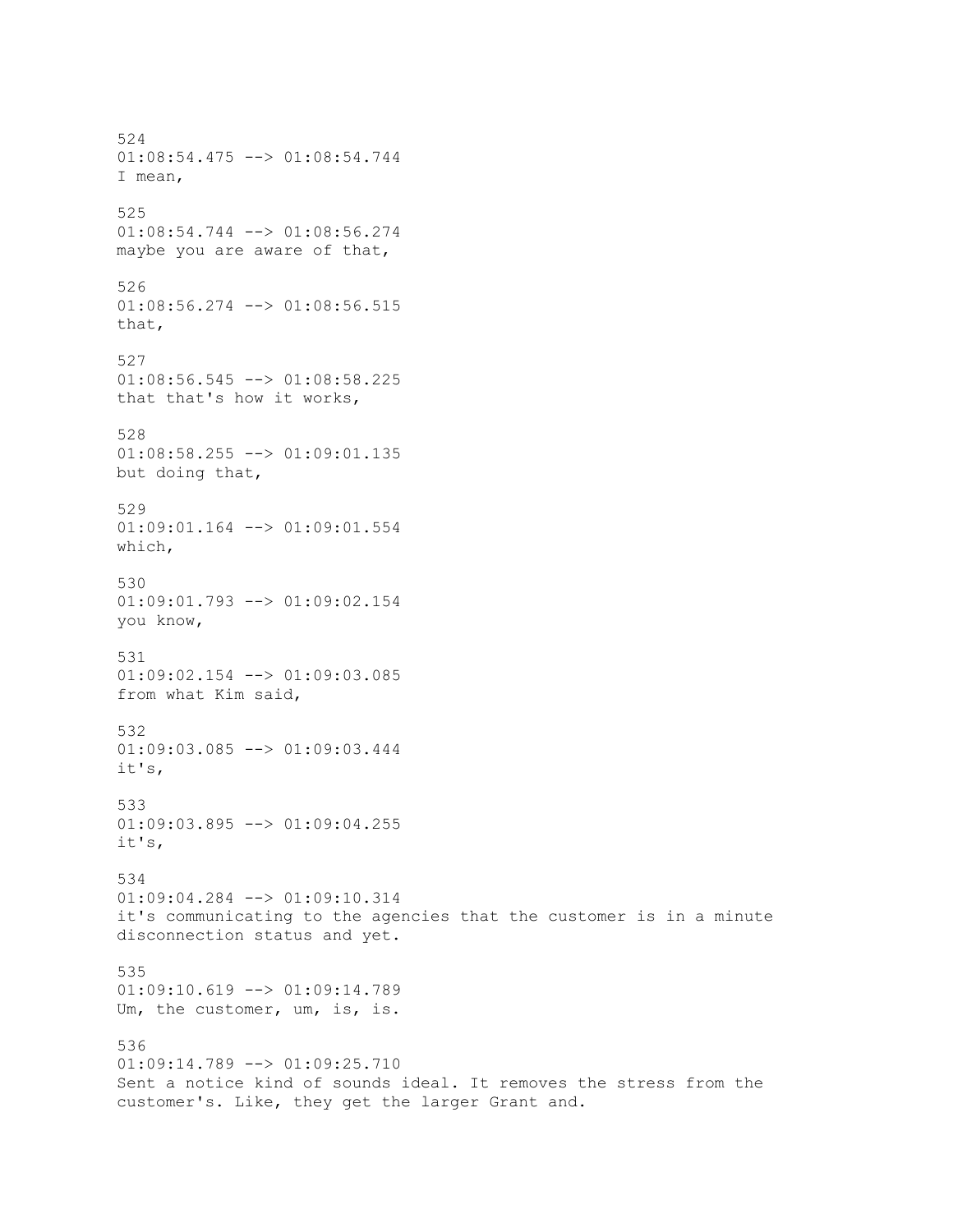537  $01:09:25.710$  -->  $01:09:35.609$ Everyone wins, the utility gets gets more money and the funds get used it. Is that something that sounds. 538 01:09:35.609 --> 01:09:43.319 Impossible to the other 3 utilities to to make work without significant. It changes. 539 01:09:44.970 --> 01:09:52.409 This is Ellen rentals from nicor gas sent a question through. 540  $01:09:52.409$  -->  $01:10:00.119$ Were you own customers that were are currently flagged low income. 541 01:10:00.119 --> 01:10:05.460 Because we are able to segregate those customers, but I. 542  $01:10:05.460$  -->  $01:10:10.229$ And I can't speak for the programming. I know nothing seems to be easy. 543 01:10:10.229 --> 01:10:16.979 But I knew a customer who's going in to an agency for the 1st time. 544  $01:10:16.979$  -->  $01:10:26.699$ And hadn't been certified before I don't see how we could distinguish them from any other customer. But I, I think we have an opportunity to, at least. 545 01:10:27.175 --> 01:10:40.404 Identify the current people, current customers that are flagged as low income. So to answer your question, Alan, we did not just isolate the low income customers. 546 01:10:40.675 --> 01:10:44.904 It was any customer who would have been receiving a disconnection notice because. 547  $01:10:45.180$  -->  $01:10:56.395$ You know, it could have been a customer who had never went to, like, heat before and was going to get some help to be certified as low income. So we didn't want to segregate that.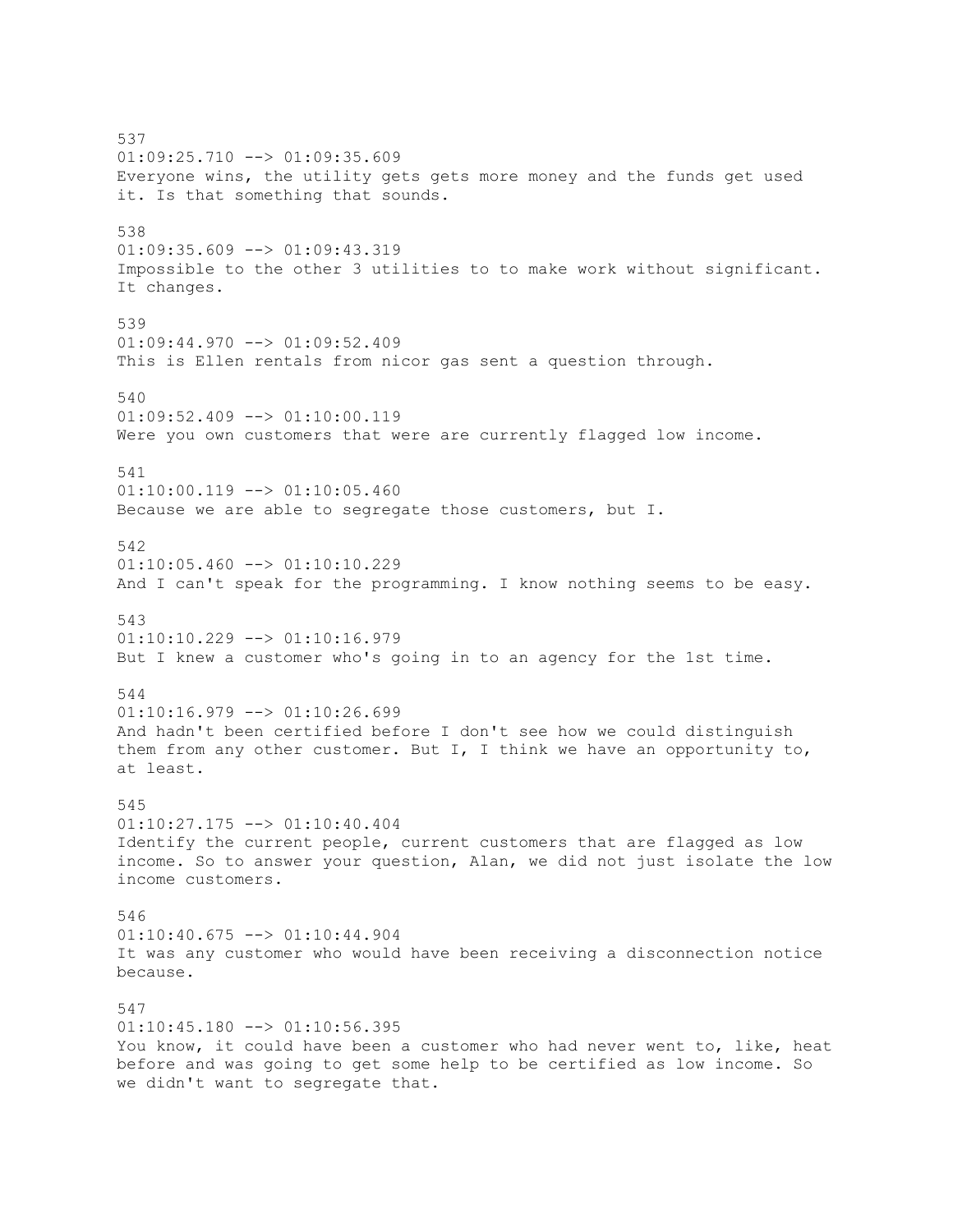548 01:10:57.024 --> 01:11:01.704 So, anyone that was going to receive a note is what we. 549 01:11:02.130 --> 01:11:12.899 Continued the coding to communicate the lie he done or excuse me imminent danger. Now I do want to also mention just for transparency that that. 550  $01:11:13.284$  -->  $01:11:19.375$ Work around that, I just mentioned did not work for any customers who were on it, a payment agreement. 551 01:11:19.704 --> 01:11:30.145 So we will still have to think about how to make that work for customers who did set up a payment agreement prior to them possibly receiving a disconnection notice. 552  $01:11:35.100$  -->  $01:11:39.090$ And did you also only do this during the moritorium? 553 01:11:39.090 --> 01:11:44.670 I mean, at some point, you must be letting disconnect notices go out. 554 01:11:45.960 --> 01:11:49.074 Or are we doing 2 things separately? 555 01:11:49.104 --> 01:12:01.404 You're always putting people in an eminence that you're evaluating them or an eminent disconnect status and then it's totally separate from truly issuing disconnect notices. 556 01:12:02.425 --> 01:12:07.404 Right. And we only did this during the time that we were in moratorium. 557 01:12:08.034 --> 01:12:18.055 So, prior to us sending disconnections in November, I believe there was is when we did it now, we're not communicating that information at this point. 558 01:12:18.630 --> 01:12:22.079 All right Thank you. 559 01:12:28.260 --> 01:12:36.210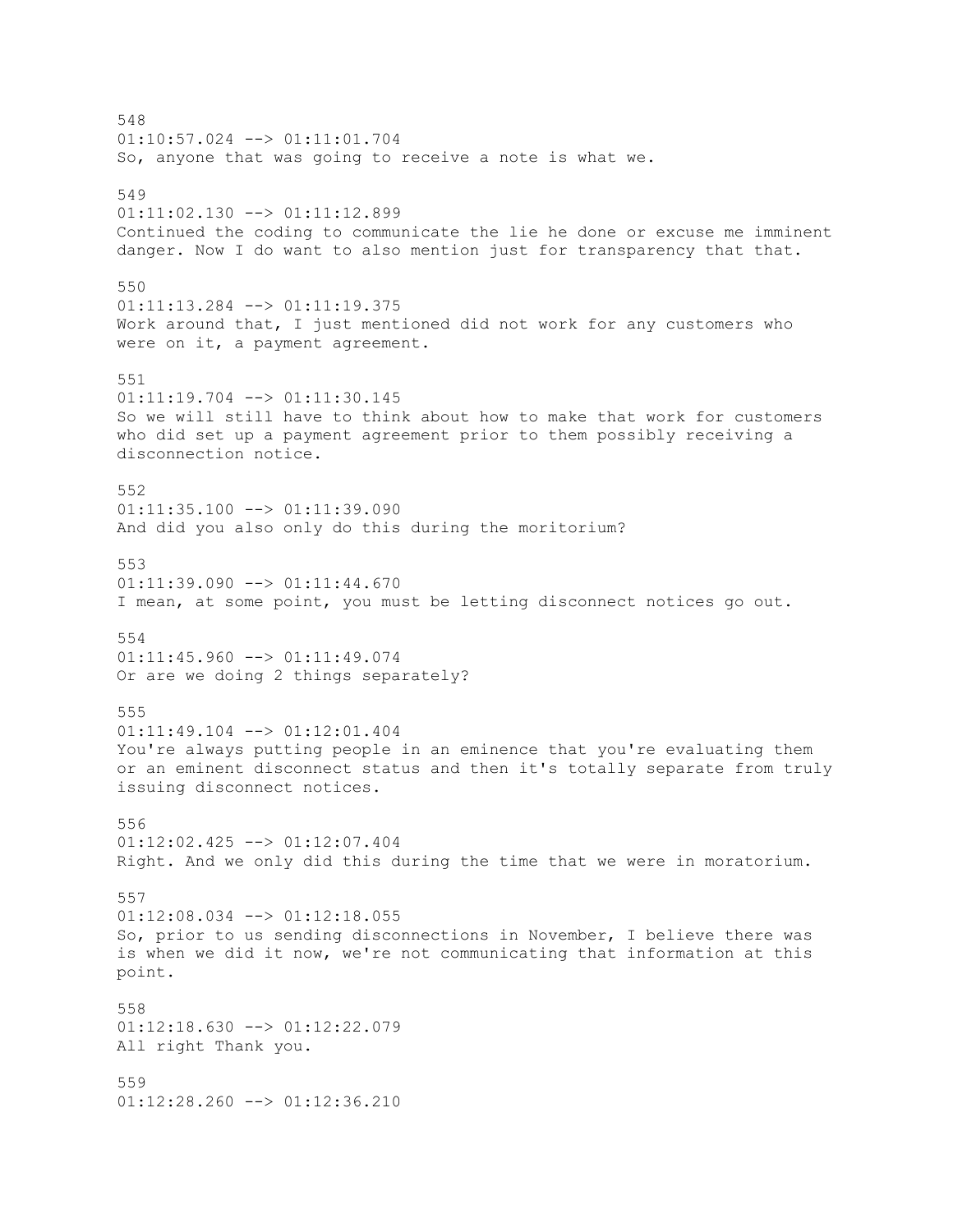Okay, do we have any more conversation on. 560 01:12:36.210 --> 01:12:50.850 That topic well, it's based on what Kim described and windy and and some of the other speakers. 561 01:12:50.850 --> 01:12:56.039 This sounds like something that is really worthy of. 562  $01:12:56.039$  -->  $01:12:59.100$ You know, further discussion. 563  $01:12:59.100$  -->  $01:13:13.829$ And kind of quickly, because, you know, the dams about to break on April 1st, we know ridges are are going to be significant because of coven and the economic. 564 01:13:13.829 --> 01:13:18.630 You know, I, I, I just. 565  $01:13:18.630$  -->  $01:13:27.869$ And maybe that's something that Alan Amy, and I can follow up with the utilities on, but I hope like we could get and. 566 01:13:27.869 --> 01:13:31.170 Agency representatives. 567 01:13:31.170 --> 01:13:36.149 To to engage on that call, because it sounds like that this can be solved. 568 01:13:36.149 --> 01:13:39.840 It just, it, it just requires some. 569 01:13:39.840 --> 01:13:46.619 So careful thinking so that there aren't as, as you said, David, unintended consequences, but. 570 01:13:46.619 --> 01:13:53.279 Boy, I think everyone benefits if we can figure this out to get people the largest grant possible.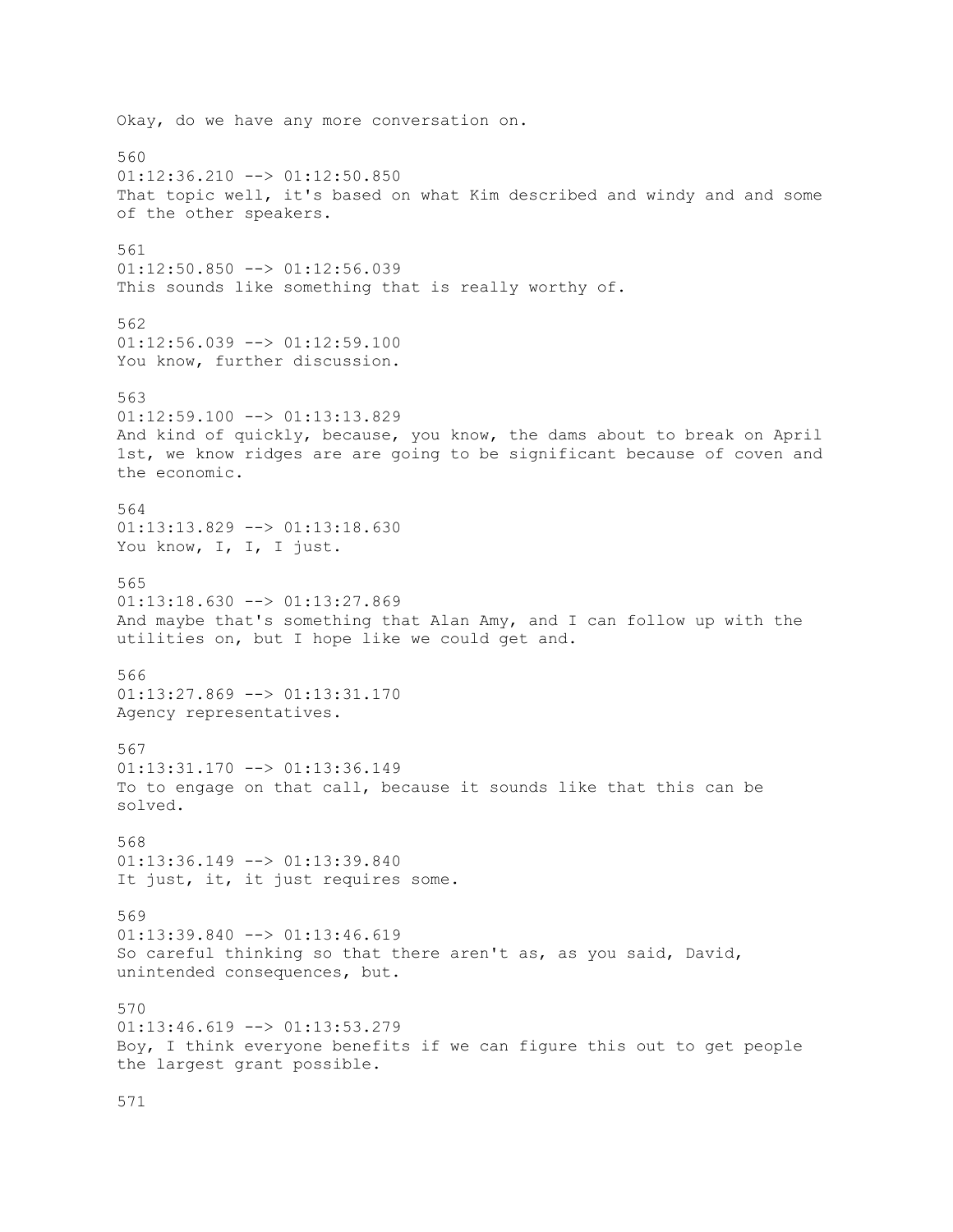$01:13:53.279$  -->  $01:13:59.100$ Doesn't have to return funds to the federal government and the utilities get. 572  $01:13:59.100$  -->  $01:14:06.329$ More of their marriages collected, so it seems like a win win win. 573 01:14:06.329 --> 01:14:14.310 Yeah, and that's, uh, I I've got here is a note to set up a meeting with the utility. So I, I think we'll be a. 574 01:14:14.310 --> 01:14:20.039 Reaching out and making sure that the utilities, uh, we'll, we'll talk and kind of. 575 01:14:20.039 --> 01:14:27.569 Decide what the agenda is going to be, but make sure the right people from the utilities are on so that we can figure this out. 576  $01:14:27.569$  -->  $01:14:30.600$ Hey. 577 01:14:30.600 --> 01:14:34.739 All right, so. 578 01:14:34.739 --> 01:14:48.840 We're through the discussion items before we move into other business, I'm just going to do 1 last call. Is there anything else on the discussion items before we move to the 2 other business items? 579  $01:14:52.920$  -->  $01:14:57.960$ Okay, I'm not seeing anyone chime in. So, um. 580 01:14:58.645 --> 01:15:13.284 I don't know, I, I see the names on here and, uh, um, this group and a lot of them look familiar because we've been meeting for the last. Uh, I don't know how many months how many months has it been 6 months on the energy affordability discussion? 581 01:15:13.979 --> 01:15:21.180 A group, so, um, I'll start the update, but ask, uh, anyone else, uh, who's been.

582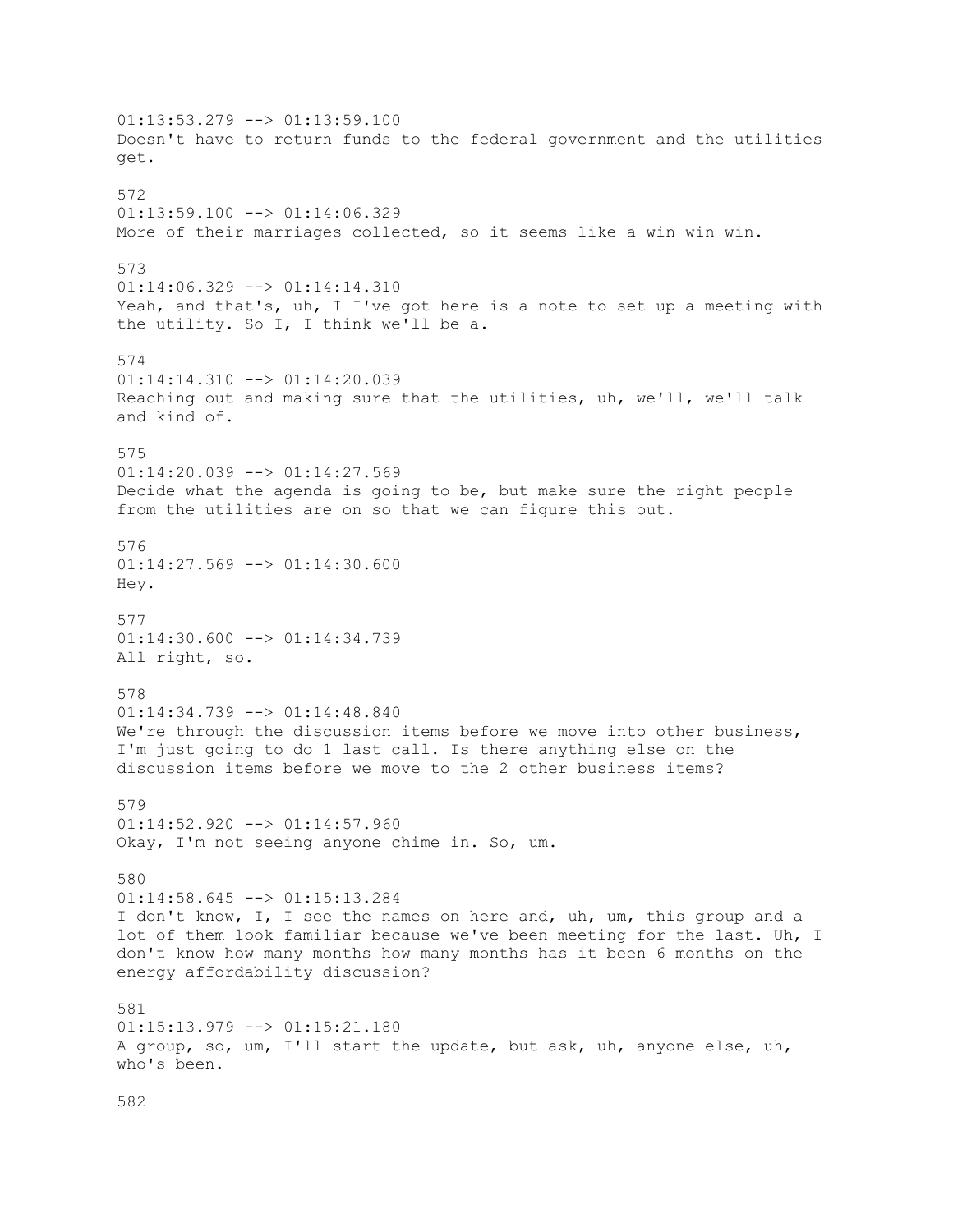01:15:21.180 --> 01:15:24.779 Greatly involved Karen Allen. 583 01:15:24.779 --> 01:15:28.859 I don't think John is on, but, uh, Jason. 584 01:15:28.859 --> 01:15:33.210 And anyone else that wants to chime in as well, but. 585  $01:15:33.210$  -->  $01:15:42.600$ We have been meeting for several months, talking data and more recently, hammering out language. 586  $01:15:42.600$  -->  $01:15:49.859$ Uh, for a revisions to the energy assistance act, uh, those revisions. 587  $01:15:49.859$  -->  $01:15:55.439$ Um, are due to the legislative review board? I'm saying that, right? 588 01:15:55.439 --> 01:16:00.810 Uh, tomorrow, um, so, Karen, you've recently, uh. 589 01:16:00.810 --> 01:16:10.979 Been working on the final draft of that. So, would you want to come off mute and just I don't know that we need to go line for line, but just talk about. 590 01:16:10.979 --> 01:16:25.560 Uh, the status of that sure David. Yeah so the utilities and and other advocates have been meeting and also agency representatives. 591 01:16:25.560 --> 01:16:32.430 To try and figure out what the, what statutory changes are needed to really. 592  $01:16:32.430$   $\rightarrow$   $01:16:39.420$ Increase participation in Pip and solve some of the issues that the agencies have had in terms of. 593 01:16:40.345 --> 01:16:42.265 The covering the administrative, 594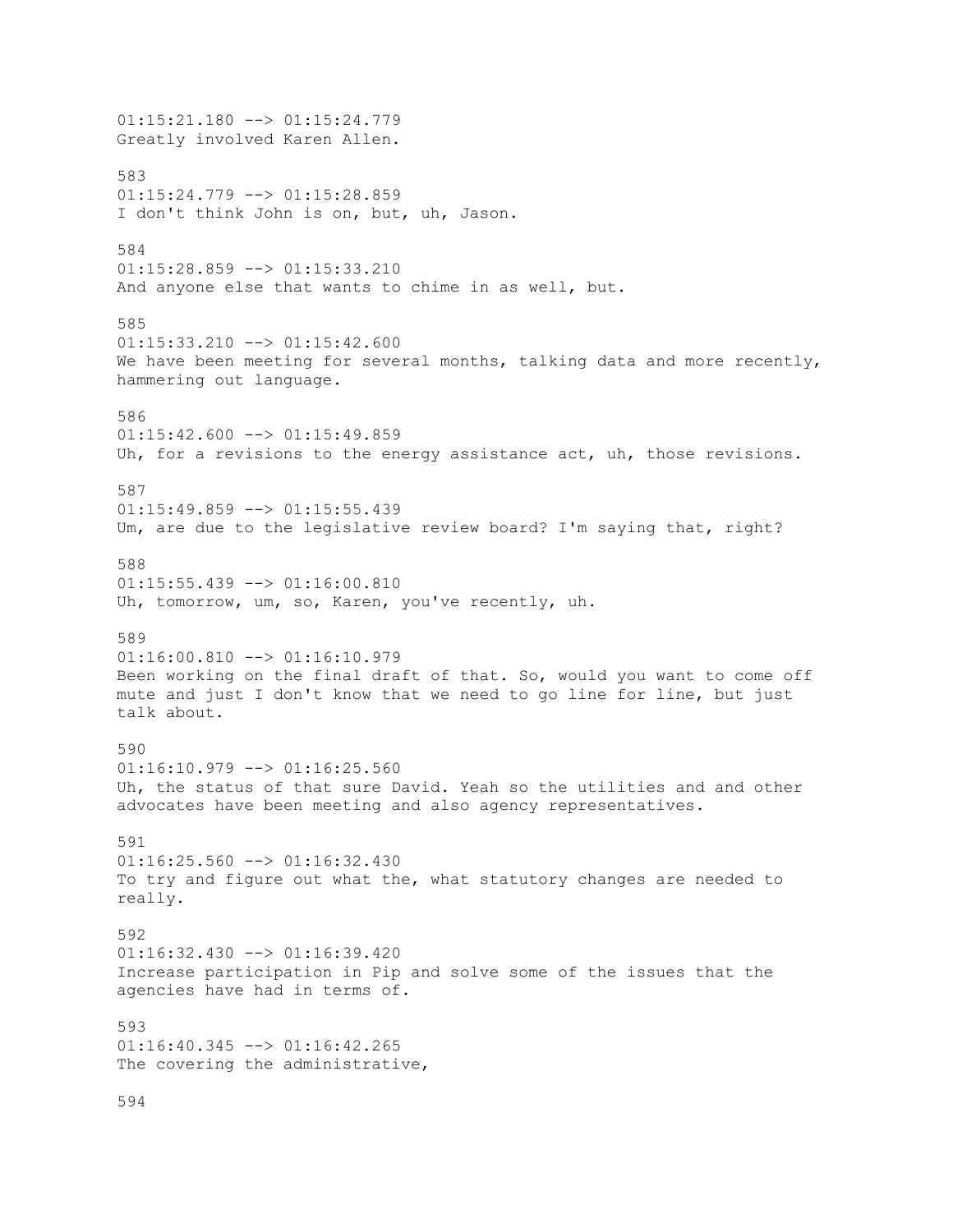$01:16:42.265$  -->  $01:16:56.935$ additional administrative costs and processing tip applications and and solving other problems as well such as ensuring that undocumented persons can can participate 595 01:16:56.965 --> 01:16:57.954 going forward. 596 01:16:59.034 --> 01:17:01.375 And so we've got language, 597 01:17:01.375 --> 01:17:06.085 not all of it has been agreed to buy the utilities but, 598 01:17:06.175 --> 01:17:06.534 you know, 599 01:17:06.534 --> 01:17:14.095 we have a sort of a package of changes written into the energy assistance act. 600  $01:17:14.369$  -->  $01:17:20.819$ And we're in the process of identifying a sponsor. 601  $01:17:20.819$  -->  $01:17:29.039$ So that the bill can be brought to the legislative reference bureau for formal drafting. 602 01:17:33.475 --> 01:17:48.293 Hey, Karen reference. Yeah, it's going to go ahead, David. No, I just, I knew, I didn't know what stood for Karen and maybe David, you know, this, as well, in terms of the timing of the report. 603 01:17:48.324 --> 01:17:52.704 Do you know, when that report will come out and impact numbers will get an opportunity to review it? 604 01:17:53.039 --> 01:17:56.039 As well, as the proposed language changes. 605  $01:18:00.300$  -->  $01:18:11.069$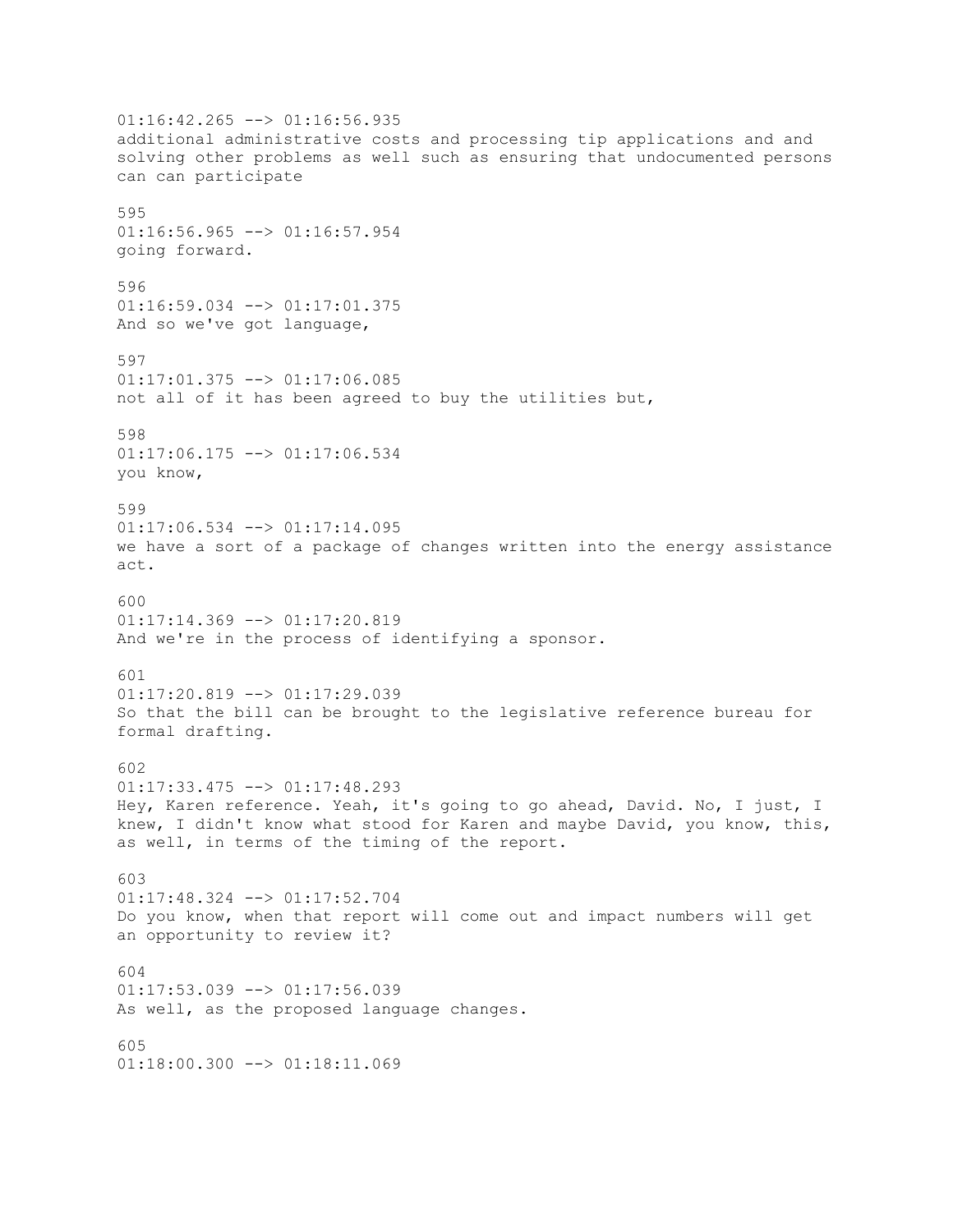So, down cold in the who's been the facilitator of those meetings, we'll be drafting report. I don't know when he's planning on on completing that, um. 606 01:18:11.069 --> 01:18:18.840 Presumably you will, I'll get a chance to review the draft and sort of acknowledge that. 607 01:18:18.840 --> 01:18:24.420 What what's in? The report is is consistent with what everyone's experience. 608 01:18:24.420 --> 01:18:36.210 And the latest draft is essentially the draft that John colden shared with. 609  $01:18:36.210$  -->  $01:18:42.060$ Persons the other day. Okay. Thanks, Karen. 610 01:18:44.220 --> 01:18:51.420 All right anyone else have anything on that on anything brief. 611 01:18:51.420 --> 01:18:54.479 Um, I take it comment will be. 612  $01:18:54.479$  -->  $01:18:58.590$ You know, doing something similar with the legislative. 613 01:18:58.590 --> 01:19:12.569 The, and as David said, it's legislative reference bureau and there to assist people to make sure anything that gets introduced as a bill. 614  $01:19:12.569$  -->  $01:19:18.659$ Uh, uses the right language and the right system of referencing other legislation. 615  $01:19:18.659$  -->  $01:19:23.970$ So, as Karen said, the low income advocates have. 616 01:19:23.970 --> 01:19:31.289 We'll be putting through a legislator something to we don't have a sponsor. We haven't introduced.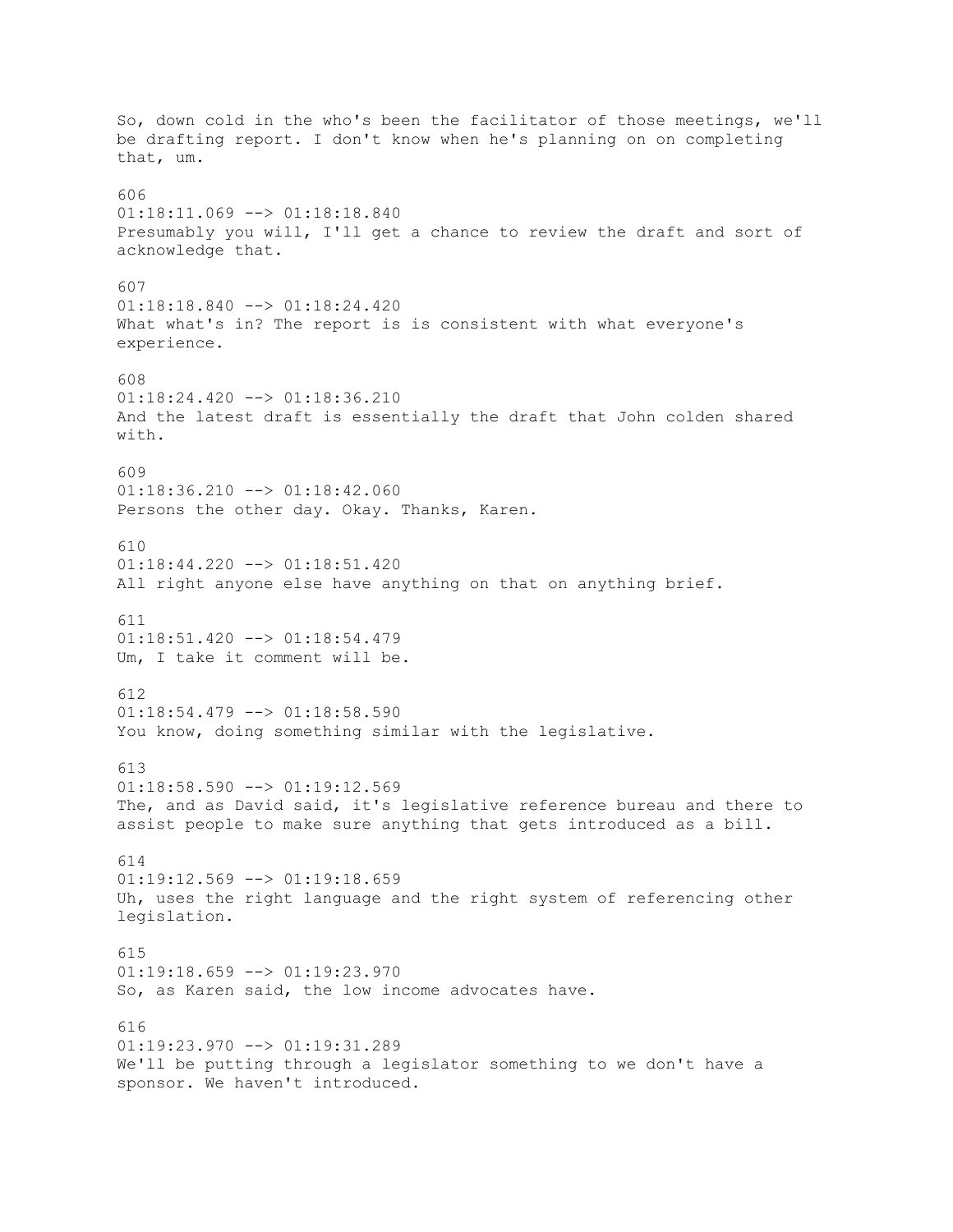617 01:19:31.289 --> 01:19:34.739 This is definitely an early stage in the process. 618  $01:19:34.739$  -->  $01:19:38.460$ And I think the intent of what Karen put together. 619  $01:19:38.460$  -->  $01:19:44.369$ Definitely relied on suggestions made by. 620 01:19:44.369 --> 01:19:48.479 By D. C. Oh. And by the utilities and by. 621 01:19:48.479 --> 01:19:52.409 Compromises we made of course, this is not. 622  $01:19:52.409$  -->  $01:19:56.909$ Some areas there weren't compromises, so this will be our language. 623 01:19:56.909 --> 01:20:02.340 And you've seen pretty much what it is, and at some point. 624 01:20:02.340 --> 01:20:08.039 It's going to be come a bill and it's going to be an early stage of the process. 625 01:20:08.039 --> 01:20:14.640 I would take it that our sponsors and if comment introduces something through a. 626  $01:20:14.640$  -->  $01:20:21.300$ A legislator, or the other utilities, uh, there'll be sponsors and the sponsors will say to people. 627  $01:20:21.300$  -->  $01:20:26.159$ Get together and talk about it so, although John has done his work. 628 01:20:26.159 --> 01:20:32.279 This is still the process that a lot. There's a lot of process ahead. 629 01:20:32.279 --> 01:20:40.920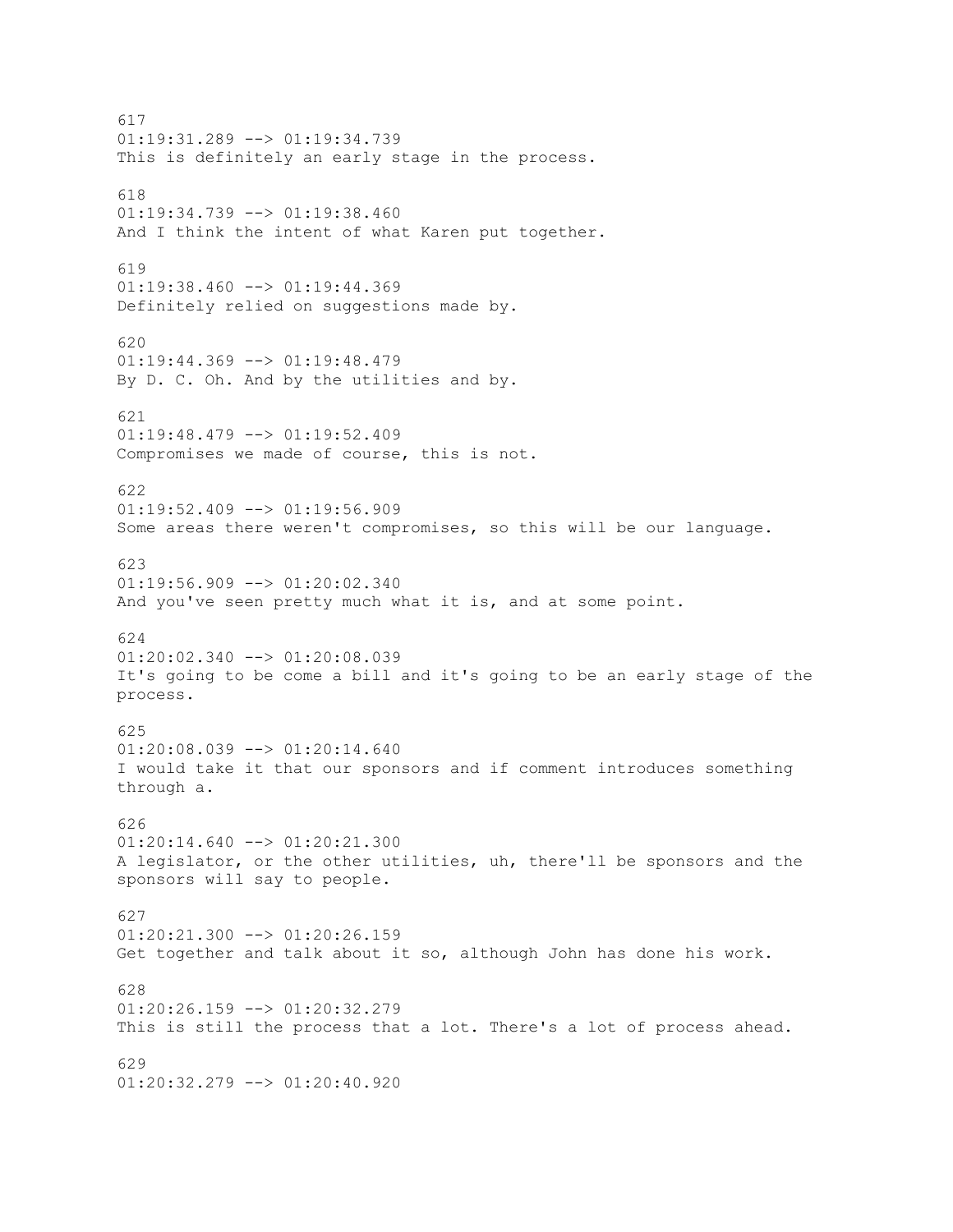And I'm just counting on the, the goodwill and and efforts to understand each other's positions that was displayed. 630 01:20:40.920 --> 01:20:44.699 In our our formal process convene. 631  $01:20:44.699$  -->  $01:20:59.664$ Through the stipulation of the yeah, and  $I$ , I do that this wasn't a, to this group wasn't exactly where I thought I'd relay this information, but I think I'm gonna do it now, because I've got meetings for the rest of the day. 632 01:21:00.864 --> 01:21:15.324 I've talked to our legislative liaison on how our process works and the language that I brought that brought a Trina back, then several months ago, had 6 items that. 633  $01:21:17.699$  -->  $01:21:28.170$ Wanted changed or changes that we desired and I found out yesterday that I had already run those up the flagpole. So those are going to be. 634  $01:21:28.170$  -->  $01:21:31.255$ And a proposal, that's a proposal. 635 01:21:31.524 --> 01:21:45.354 Uh, so the, there are Bill will be out there as well, but so the, the other items that aren't part of those 6 right now, of course, the governor's office has not signed off on those. 636 01:21:45.595 --> 01:21:59.215 But those are ones that, as that process goes forward, Ellen, and the rest of the group will be, we were involved in those discussions. So we'll be talking to my directors office in the governor's office about those as well. 637 01:22:03.420 --> 01:22:17.784 So, I think that's everything on energy, affordability, the discussion group. I think that a lot of good came out of that group. I think that some legislation is going to end up, coming out of the, that process. 638 01:22:17.784 --> 01:22:30.475 But I think the, uh, just the conversations and some of the data analysis data sharing that agencies are that we did, and that some of the utilities did has been a fruitful.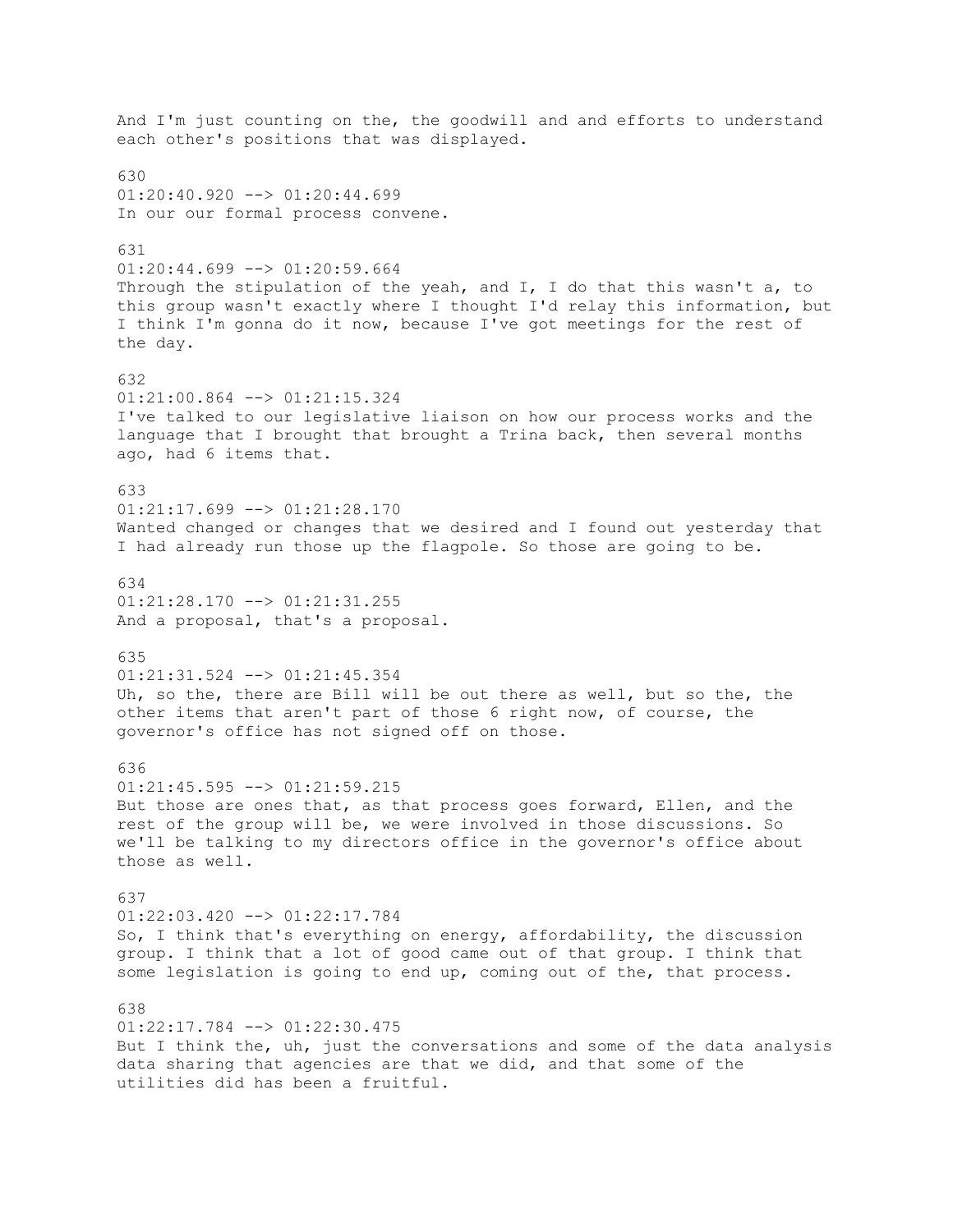639 01:22:30.475 --> 01:22:45.444 And I think that it's going to help conversations here at the pack going forward as well. So, I, I do think it was a good process. Karen, you reached out to me, seems like a long time ago now, but I'm glad that we worked on this together. 640 01:22:45.444 --> 01:22:48.324 I think it was a fruitful process to build through. 641  $01:22:48.659$  -->  $01:22:55.050$ So, that's that the last item that I have is a, a. 642  $01:22:55.050$  -->  $01:22:59.069$ Comment start update and I think. 643 01:22:59.069 --> 01:23:09.119 Area are you doing that? And if oh, uh, would you like me to share the screen? Hey, Karen you're still on, can you? Yeah Thank you. 644 01:23:11.159 --> 01:23:16.890 Hi, David yes if you want to share your screen, I can walk through it with you. Oh, okay. 645  $01:23:16.890$  -->  $01:23:20.609$ Let me. 646 01:23:21.930 --> 01:23:31.135 I've got too many windows open. Okay. There we go. All right perfect. So good afternoon. 647 01:23:31.164 --> 01:23:39.444 Everyone I will be going over the comments overview, which of course, stands for the supplemental ridge reduction program. 648 01:23:40.345 --> 01:23:52.015 So going to the next slide, we can jump right into the details that we all know that part of the energy assistance act. Utilities have now been able to utilize. 649 01:23:54.810 --> 01:23:59.130 Okay. 650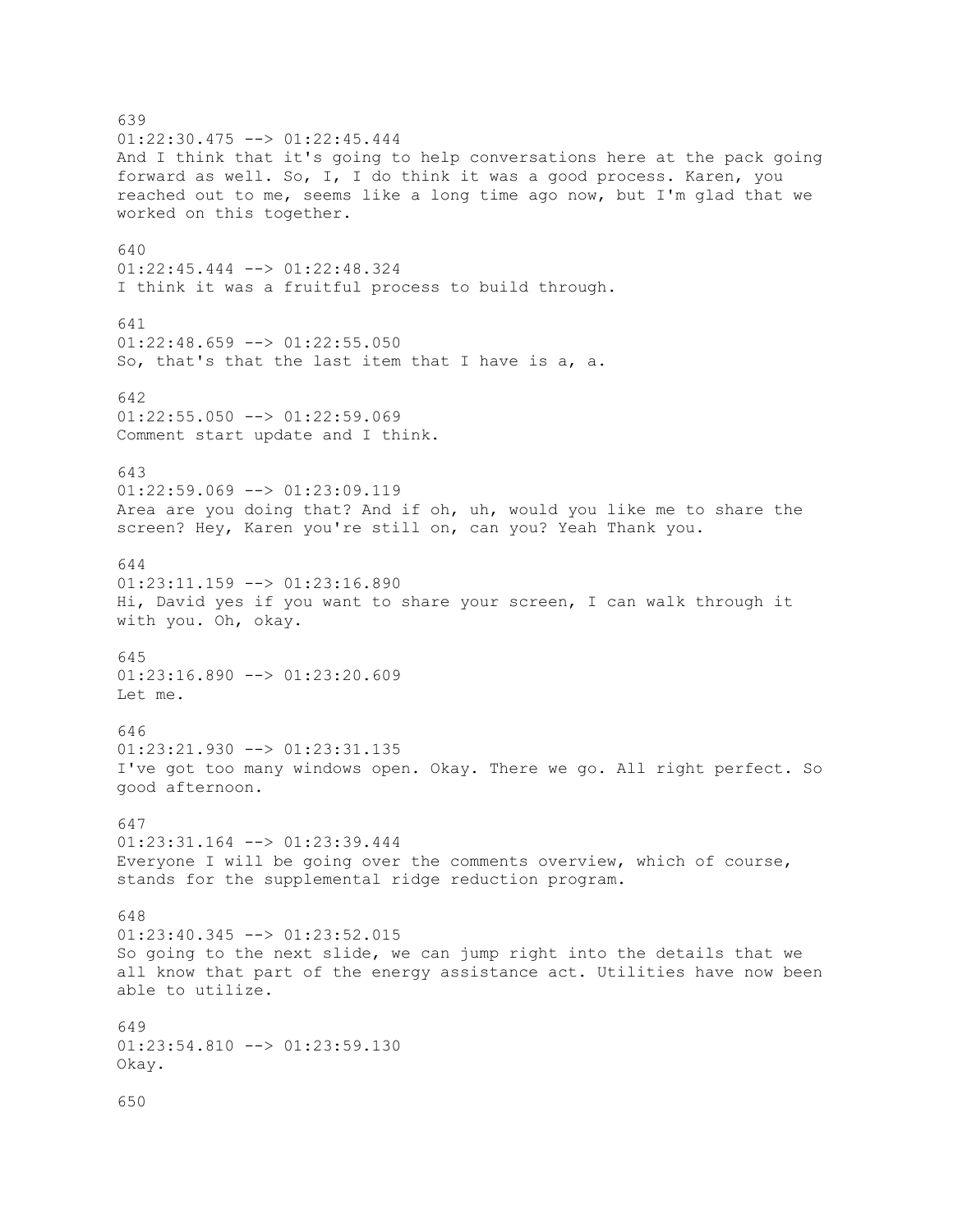01:23:59.130 --> 01:24:02.220 Okay. 651 01:24:06.930 --> 01:24:10.020 Okay. 652 01:24:14.670 --> 01:24:18.479 Yeah, as Erin. 653  $01:24:20.399$  -->  $01:24:25.560$ Yeah, we can maybe Erin can you get us from your video? Maybe. 654 01:24:25.560 --> 01:24:30.210 Guess what we're getting feedback you're breaking up. 655 01:24:33.270 --> 01:24:37.229 Can you still hear me. 656  $01:24:37.229$  -->  $01:24:46.560$ Can you still yeah, that's much better and really it started breaking up immediately. So I think, uh, from this slide, you probably need to start to start. 657 01:24:48.869 --> 01:24:52.164 Okay, no problem. Sorry about that. Everyone. 658 01:24:52.765 --> 01:24:53.784 So as mentioned, 659 01:24:53.784 --> 01:24:56.395 we know that the Illinois energy assistance act now, 660 01:24:56.395 --> 01:24:57.475 awards utilities, 661 01:24:57.475 --> 01:25:00.564 the opportunity to leverage the excess 8 cents, 662 01:25:00.564 --> 01:25:02.305 which is collected from the supplemental,

663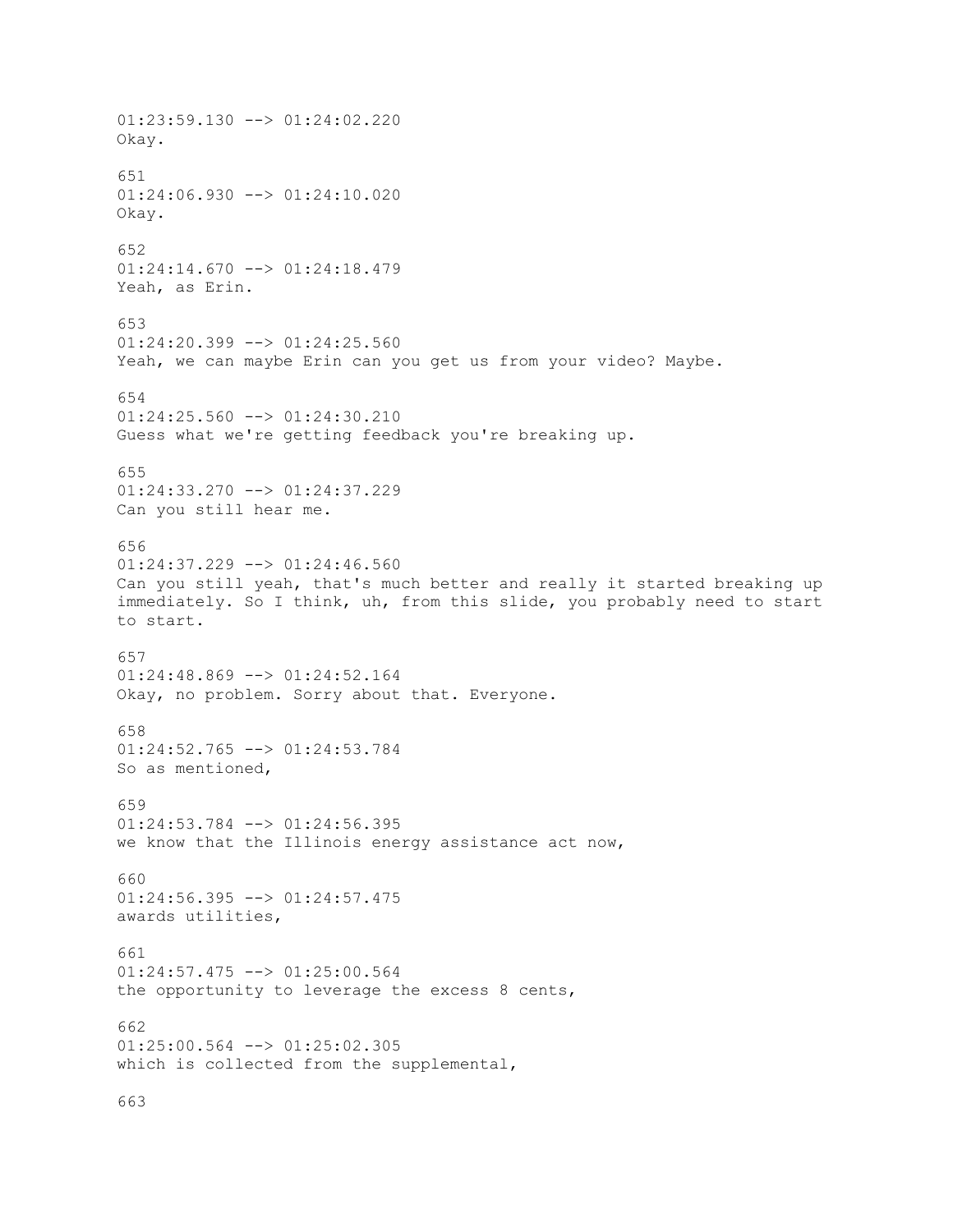01:25:02.305 --> 01:25:04.465 low income energy assistance tax, 664 01:25:04.734 --> 01:25:08.875 in order to support an additional energy assistance offering that we're calling. 665 01:25:08.875 --> 01:25:23.064 Sorry? So, that start program is something that com, Ed is utilizing to serve additional limited income customers with a monthly ridge credit, which is up to that 8333 Max, similar to PIP. If they paid on time and in full. 666 01:25:23.064 --> 01:25:27.715 So we wanted to utilize some practices, best practices from the program. 667 01:25:27.715 --> 01:25:27.954 So, 668 01:25:27.954 --> 01:25:30.835 comic did structure our program very similar, 669 01:25:30.835 --> 01:25:42.805 requiring our participants to actually enroll in budget billing to provide that stabilize budget billing amount along with again that incentivized and behavior with those monthly rearrange credits. 670 01:25:42.805 --> 01:25:51.414 We did launch into manual capacity November 1st, 2019, and we targeted recipients in order to meet the income requirements. 671  $01:25:51.414$   $\leftarrow$   $>$   $01:26:02.725$ And we wanted to do that to offer an additional longterm energy assistance option to those lie heap recipients who may have been experiencing hardship throughout the program year. 672  $01:26:02.725$   $\longrightarrow$   $01:26:16.135$ So our launch was a 2 phase program launch again originally very manual, and it was managed by the care team to complement a suite of available care options. And then we did some internal I. T. 673  $01:26:16.135$  -->  $01:26:24.505$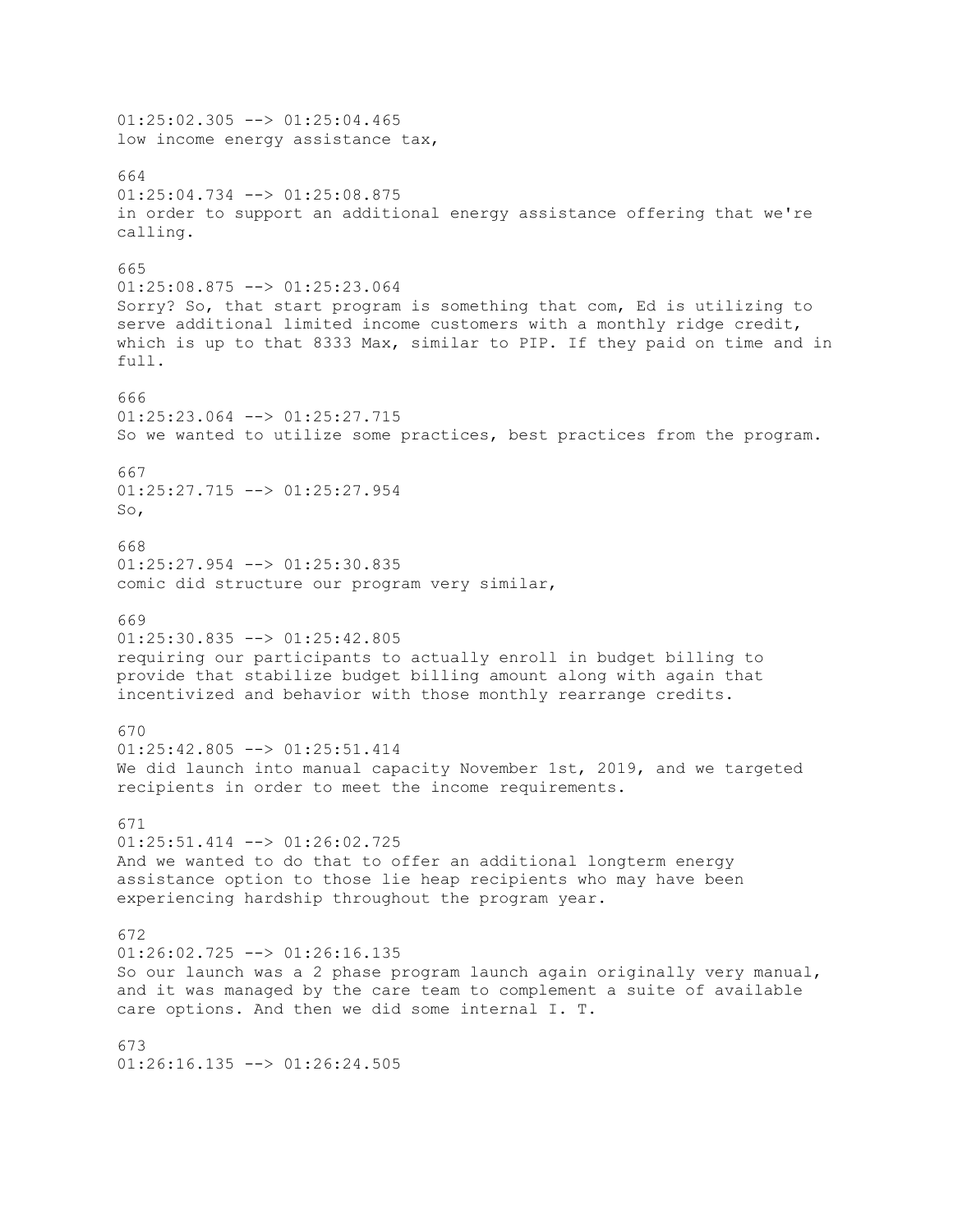enhancements and we had a project that completed October of 2020. so would allow our a comment, a customer service representatives to assist with enrollments. 674 01:26:24.534 --> 01:26:38.305 We also did some automations to expand customer access, utilizing case management and automated customer correspondence via letters and emails to support their long term success within the program. 675 01:26:38.305 --> 01:26:45.625 So, we want to make sure the customers have access and awareness to the program. So we decided to do start solicitation. 676 01:26:49.284 --> 01:27:04.164 Which understood monthly to proactively engage eligible customers and offer long term financial assistance. We've gotten great feedback from customers, stating that they're helpful or appreciative of the help that's offered to them without them having to proactively seek that assistance. 677 01:27:04.884 --> 01:27:17.515 The 2nd component is those eligible customers. They may enroll by again contacting the call center or emailing our mailbox to provide ease of access those information or that information I'm sorry. 678  $01:27:17.545$  -->  $01:27:28.645$ Is provided in the solicitation letter in detail. Um, and then, of course, they have options to leverage various channels of outreach that we utilize to educate customers and build awareness. 679 01:27:29.064 --> 01:27:39.595 We do things such as emails, letters over the phone conversations, which we know are very valuable with these type of programs, making sure that customers are privy and understanding the parameters of the program. 680 01:27:39.895 --> 01:27:44.064 And then, of course, utilizing our call center for assistance as well. 681  $01:27:44.904$  -->  $01:27:59.515$ And then we know that the available additional dollars help us to support our customers with their evolving needs, especially during this time of cobit hardship, and making sure that they get that financial assistance and we can expand the available options for them. 682

01:28:00.145 --> 01:28:06.925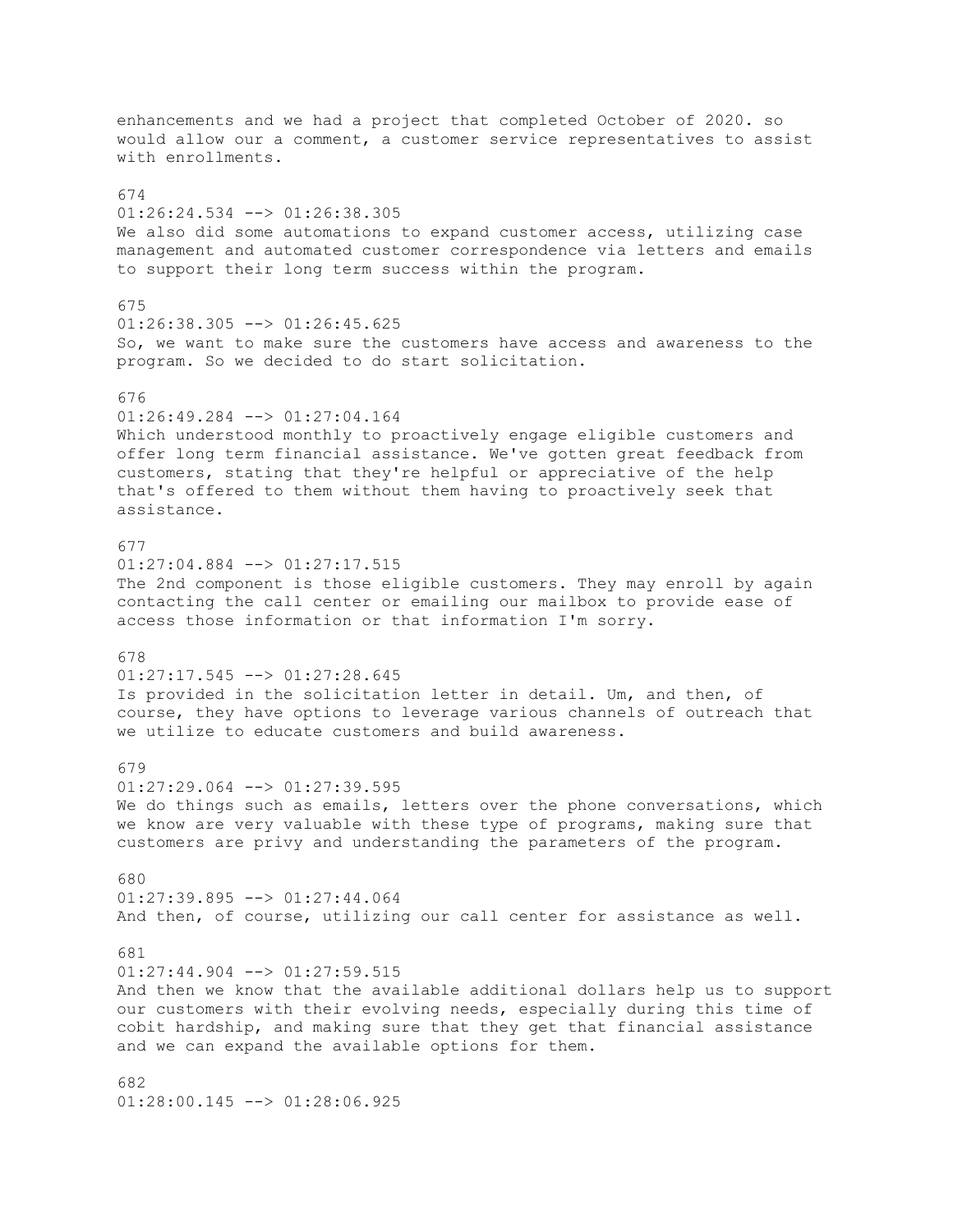Next slide. Please. All right so, what I wanted to do here is just to give you a side by side comparison. 683 01:28:06.925 --> 01:28:15.175 A lot of people are well versed in the programs of fit, but wanted to line up just to see where the nuances do kind of coincide and or differ. 684 01:28:15.534 --> 01:28:28.375 So, for the supplemental ridge reduction program, if we talk about eligibility, we do a private legislation line up with the recipient being the 200%, federal poverty level for supplemental ridge reduction program. 685 01:28:28.375 --> 01:28:36.685 Those customers are required to have an a reread that way. We can make sure that they are receiving that arrears reduction credit. 686 01:28:38.274 --> 01:28:53.034 And then, in the event they have in harsha, they can in fact, receive assistance as we know of course, is the trigger event for them to be eligible. But they can also receive additional care funding. If applicable in the time that they have a hardship while they're on the program. 687 01:28:53.664 --> 01:29:06.954 So, their program design as mentioned does require for them to set up budget billing. We don't have that monthly state benefit. Of course, but our budget billing does do a 6 month review. 688 01:29:06.984 --> 01:29:19.284 We want to make sure that we're mindful of the customer's usage that if they do have a deferred credit or debit, that is taken into consideration to determine if there's any changes that need to be made throughout the program. 689 01:29:19.524 --> 01:29:33.774 And we do send the customers correspondence in regards to the budget billing review as well, as a bill message on their monthly bill. So, they know in advance when their budget billing review will occur for the monthly grant amounts. 690 01:29:34.045 --> 01:29:46.795 We do as mentioned, have that 8333 Max for the program similar to Pip and then for customers a requirement to be current on the bill the answer is yes, of course, we want to make sure that we're promoting positive payment behavior.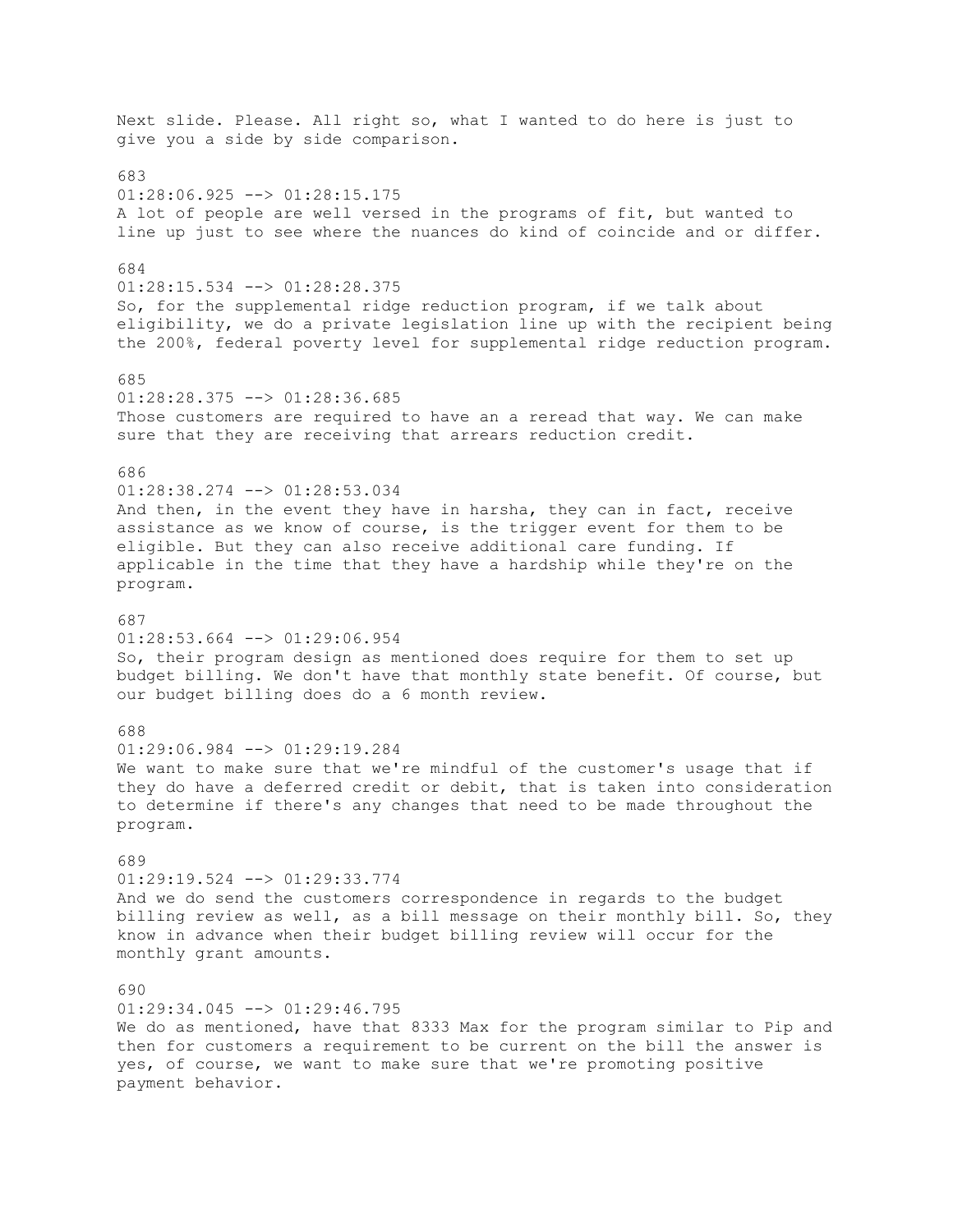691 01:29:46.795 --> 01:29:59.725 We also know that customers may experience do the time during their time of enrollment. So we did offer for customers to get up to 3 late payments while they're enrolled within the program before they may potentially default. 692 01:30:01.524 --> 01:30:13.194 And as mentioned, again, budget billing is the required component in order for them to remain in the program. And then the length of the program is as long as they have in a refuge, they can remain on the program if they pay on time. 693 01:30:13.194 --> 01:30:27.895 And in full, we'll continue to give them the 8333 mics credit every month until they get down to 0T. That is our ultimate goal that customers do essentially graduate if you will from the program, which would hopefully continue on for a long term payment behavior. 694 01:30:29.845 --> 01:30:44.425 And then the benefits of this program, we are able to do proactive customer outreach to Pre qualified customer. So again, there is a customer satisfaction quantity that they're appreciative of doing that in advance during their time of trying to find assistance. 695 01:30:45.114 --> 01:30:58.435 And then we have that administered program in house with so we can continue to engage our customers and build awareness for not only this program. But also other programs as well. And then utilizing those additional dollars that we have available. 696 01:30:58.435 --> 01:31:04.404 We want to make sure that we're able to assist our customers and as many options as possible. 697 01:31:05.755 --> 01:31:20.095 All right next slide and that's pretty much it that sums up the overview of, uh, in the appendix is just the legislation that speaks to the availability to leverage the dollars. So I will stop there. 698 01:31:20.425 --> 01:31:23.064 And that ends my overview pending any questions. 699 01:31:28.380 --> 01:31:34.470 Uh, I think I have 1, so, is this, um, I quess.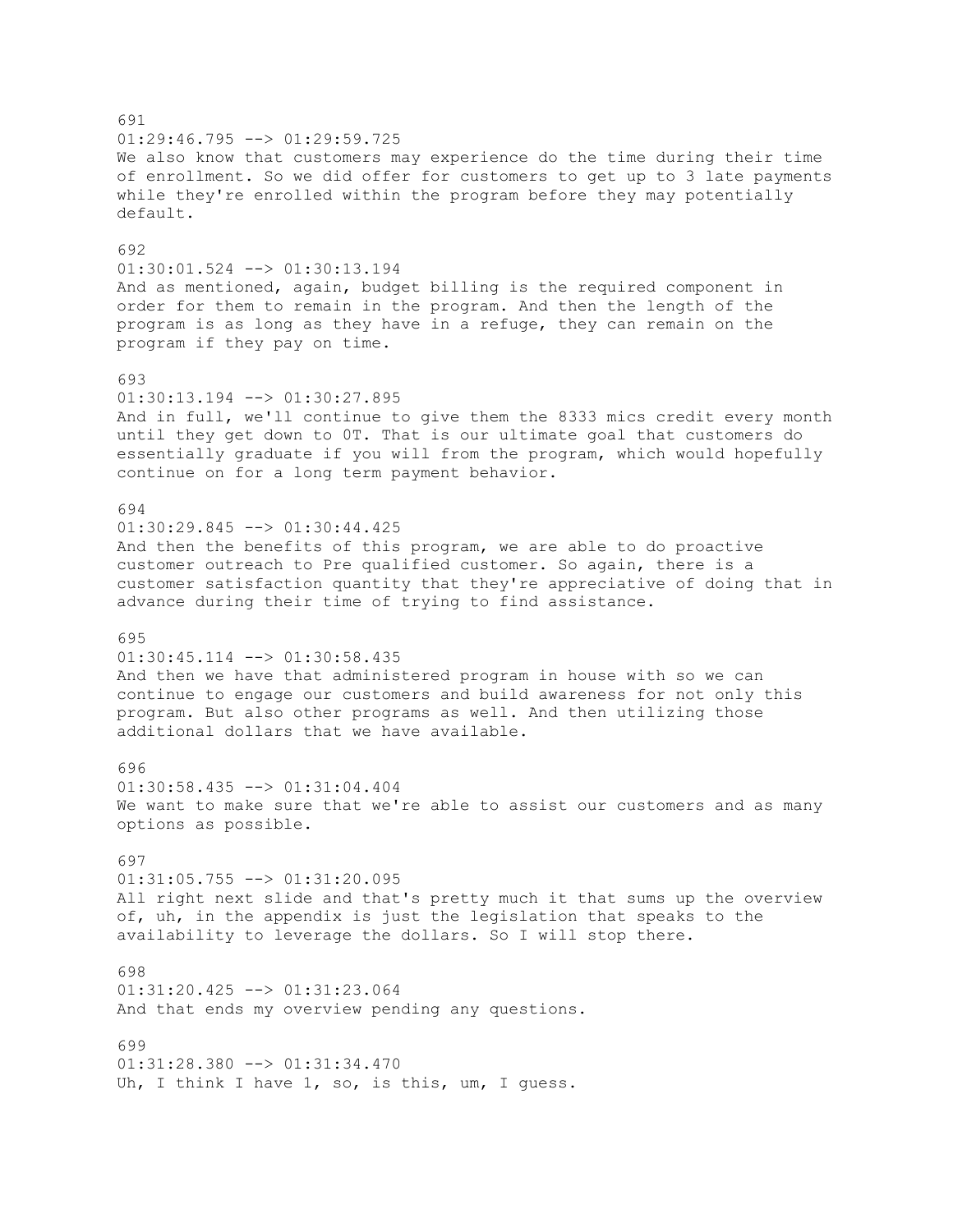700  $01:31:34.470$  -->  $01:31:44.430$ Obviously, not all live heap customers have riches, but is this offered to every 1 of the heap customers within a com a customer. 701 01:31:46.164 --> 01:31:46.555 Um, 702  $01:31:46.555$  -->  $01:31:55.555$ so we do send out the full of customers that have a pasty balance, 703 01:31:55.585 --> 01:32:04.404 but we are sending out a 1000 letters them off currently that number will definitely increase as we continue to expand efforts to, 704 01:32:04.404 --> 01:32:04.704 um, 705 01:32:04.704 --> 01:32:06.505 get customers engaged in the program. 706 01:32:07.284 --> 01:32:14.364 But we don't send it to all of the population. We do have to stagger it out just to make sure that customers have time to respond. 707 01:32:26.578 --> 01:32:32.429 I think we're area and I, I think we lost. Yeah. Sorry. 708 01:32:32.429 --> 01:32:46.253 Yeah, David, I think that the question is somewhat yes, right if somebody headline heat and they're not eligible, we try to spread out the enrollments based on calls into the care center. 709 01:32:46.253 --> 01:32:50.094 So we send out we reach out to a 1000 potential customers a month. 710 01:32:50.488 --> 01:32:55.679 Okay. 711 01:32:55.679 --> 01:33:02.819 Here. 712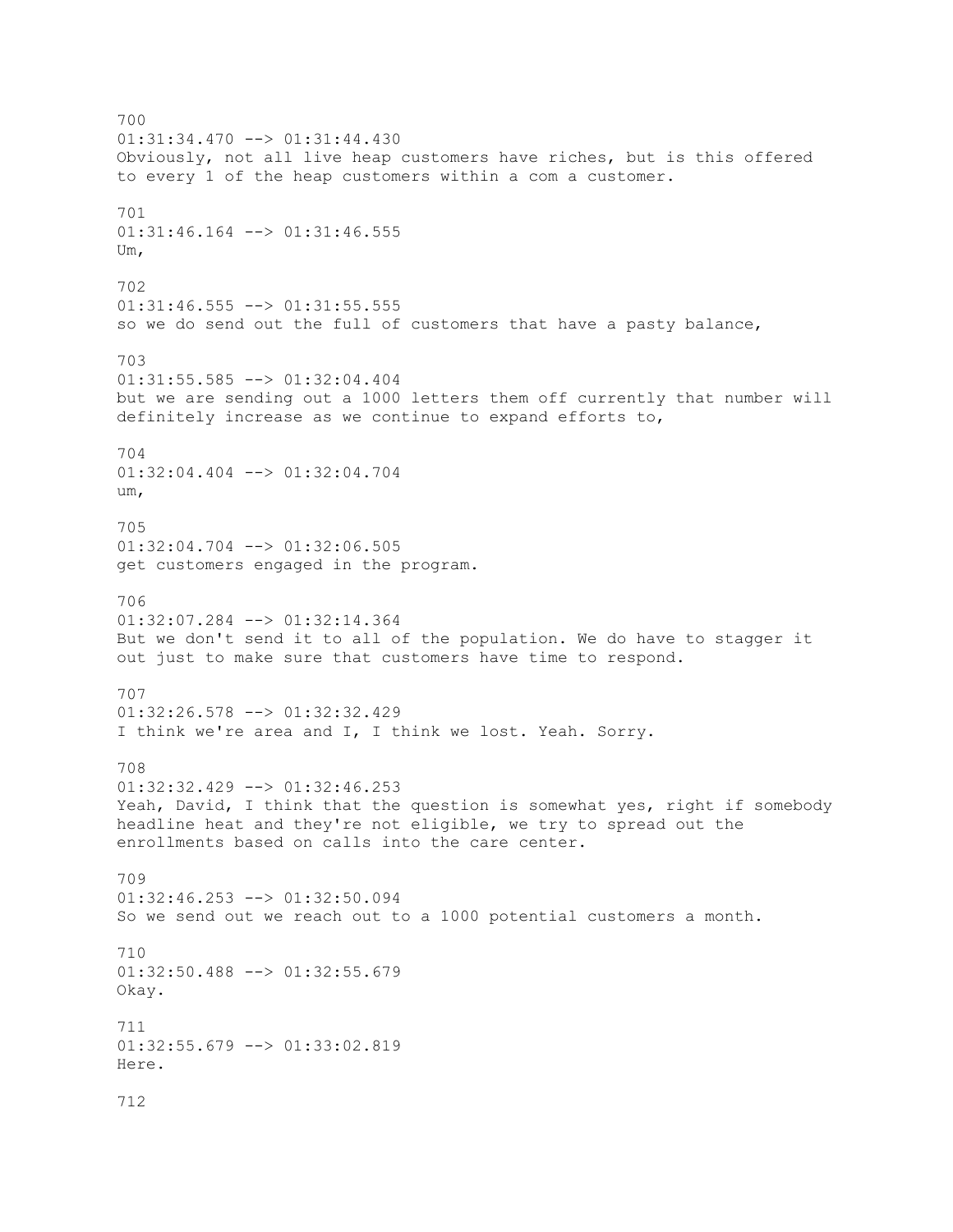01:33:07.408 --> 01:33:16.828 Hello. 713 01:33:16.828 --> 01:33:21.179 Technology David, did that help answer the question. 714 01:33:21.179 --> 01:33:27.923 Yeah, and then this is coming out of the 8 cent money as Aaron said. 715 01:33:27.923 --> 01:33:37.793 So historically we had the RP that, uh, that money came out of, like, generally speaking how much. 716 01:33:38.844 --> 01:33:52.913 How much would the are how much of the 8 sent was the R program spending? How much is this are and are you going to run out of 8 cent money? I assume if everyone got on this RP that was eligible, you would run out of 8 cent money. 717 01:33:53.248 --> 01:33:57.748 That's right it comes out of the send a portion of meter charge. 718 01:33:57.748 --> 01:34:11.604 So, we've got to balance that, and it's kind of a balance of how much do you hold back for our payments versus how much do you open up for start? We were doing start very manually when we introduced it about a year ago. 719 01:34:11.993 --> 01:34:20.573 We put in some automation in our customer system to automate the enrollments and the, the grant of those credits on the customer accounts. 720 01:34:20.849 --> 01:34:29.694 So, now we can take a few 1000 or before we were kind of trickling the folks in but yeah, it's a balance between the art and the start. 721 01:34:30.173 --> 01:34:35.993 We're planning on a few 1M in start this year and then seeing, if we can take it even more. 722 01:34:36.298 --> 01:34:41.158 To make sure that we're maximizing the use of that at 8 cent collection for our customers.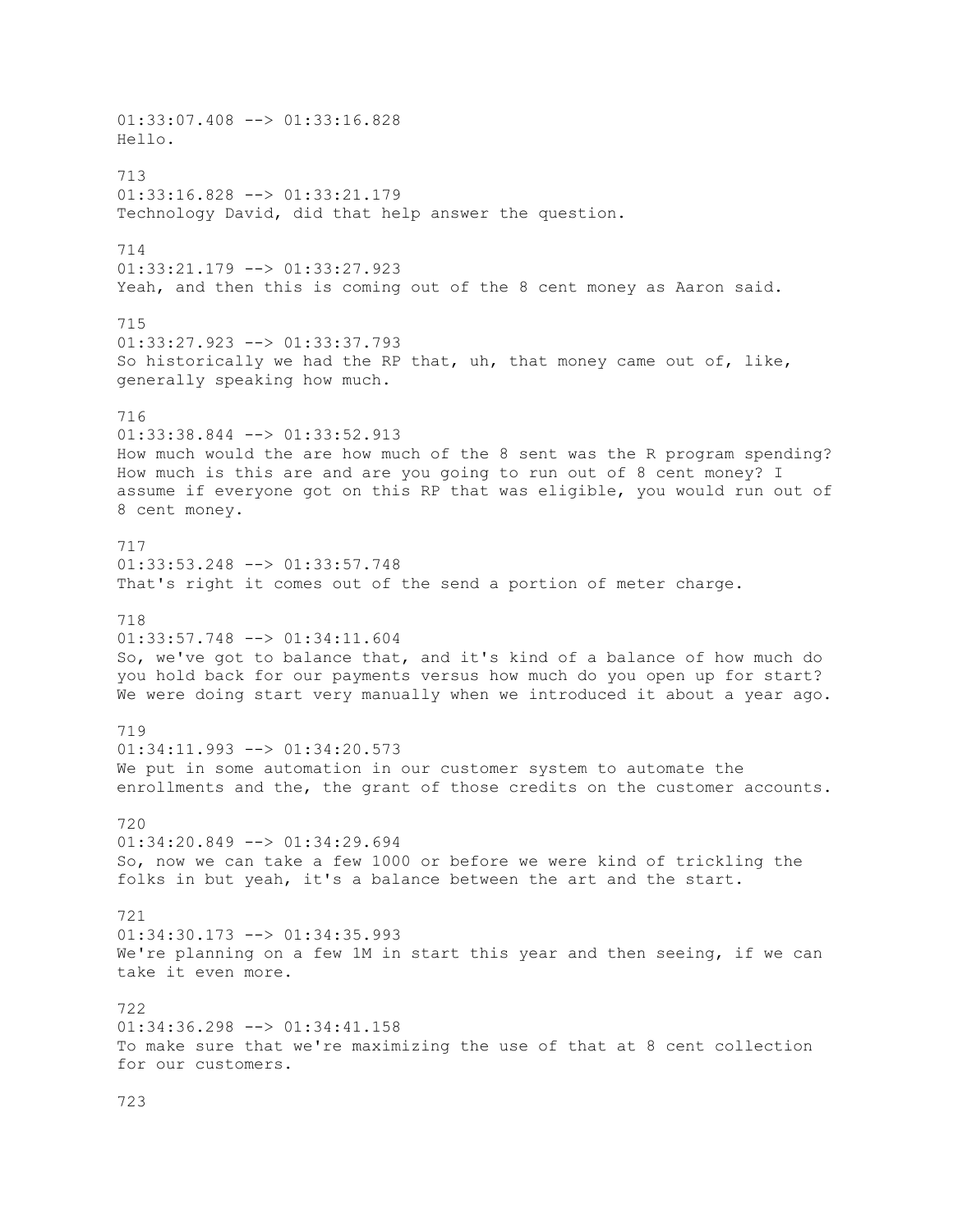01:34:41.158 --> 01:34:53.878 Okay, great Thank you. Jason. And any references Maria I do have a follow up question to you guys know how many customers have assistants through the program. 724 01:34:59.279 --> 01:35:05.849 I'll let Barry and take that. 1. can you hear me now? 725 01:35:07.793 --> 01:35:20.814 We can hear you difficulties all around the house and find a signal. Um, so, uh, for the enrollments, we have approximately 1200 active participants at this particular time. 726 01:35:20.814 --> 01:35:25.913 Um, but again, as mentioned, we're looking to, uh, try to get more people involved. 727 01:35:25.913 --> 01:35:36.413 It was our 1st, full year of deployment during a cobit year so we're trying to see the analysis and how we can best, uh, capture more customers, participation and success within the program. 728  $01:35:40.798$  -->  $01:35:48.958$ Great this is Ellen was can I ask another question? Sure sure. 729 01:35:48.958 --> 01:35:53.519 If if we were able to. 730 01:35:53.519 --> 01:35:58.498 Sort of provide more emergency services funds. 731 01:35:58.498 --> 01:36:05.399 Would that be beneficial? So not as many people would need to go on a. 732 01:36:05.399 --> 01:36:12.929 Because I'm thinking you're going to run out of money in the 8 cents, and it's also taking away from the state. 733 01:36:12.929 --> 01:36:18.298 State funds where it seems like right now we have more federal funds. 734  $01:36:18.298$  -->  $01:36:33.059$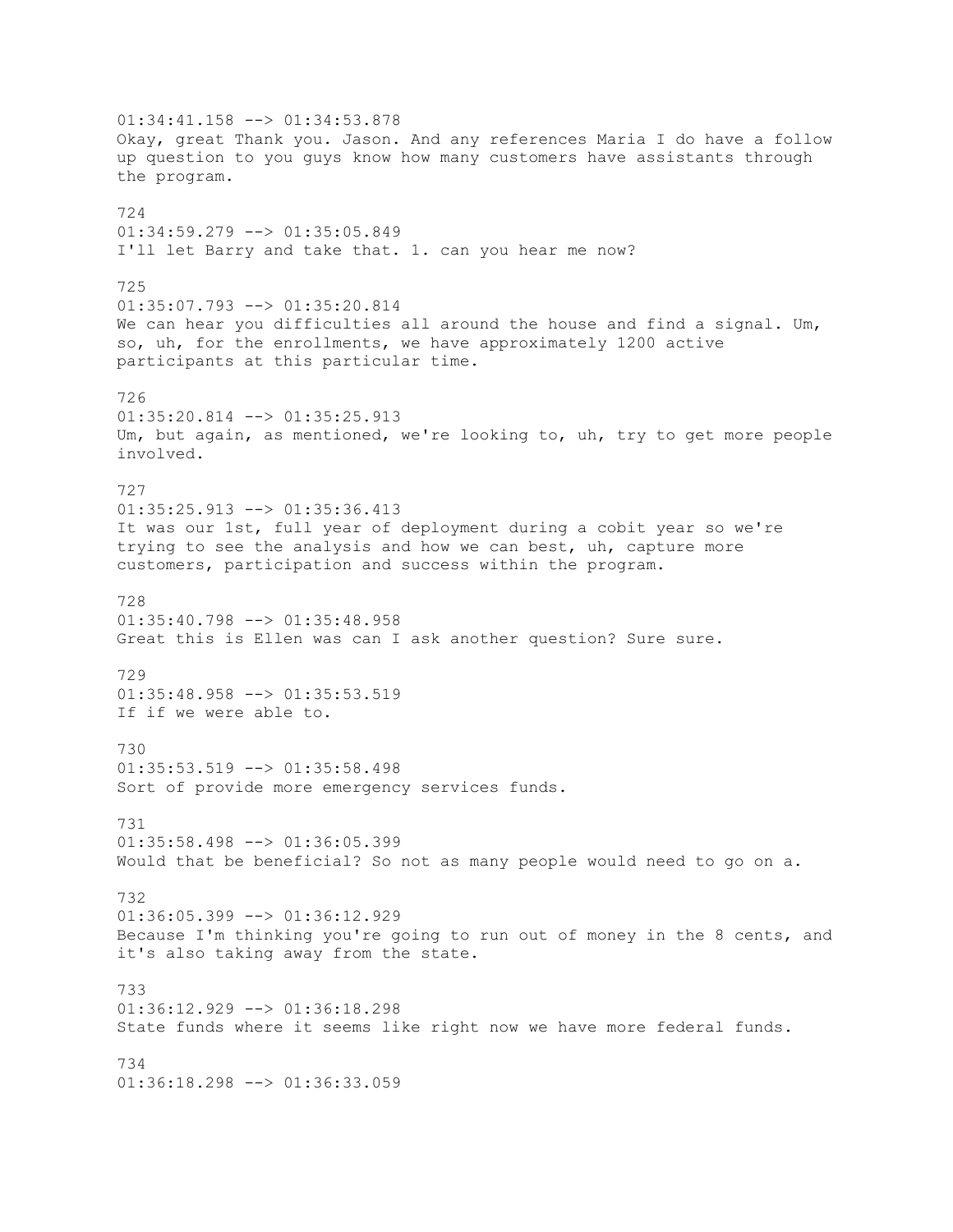So, is there a balance between someone who, you know, I see you're comparing this to Pip maybe someone who has a multi year arrears reduction plan, as opposed to someone who might be able to just. 735 01:36:33.059 --> 01:36:39.868 You know, take the 1 time emergency assistants and get themselves out of debt. 736  $01:36:39.868$  -->  $01:36:43.139$ Am I thinking that correctly? 737 01:36:43.139 --> 01:36:52.048 Want to piggyback on ellen's question as well because I'm wondering in general how this relates to the, to the. 738 01:36:52.048 --> 01:36:55.439 To the R, a funding situation. 739 01:36:55.439 --> 01:37:03.779 Are these clients that are enrolled in the clients who could have been funded through our a, had they not been enrolled in the. 740 01:37:03.779 --> 01:37:06.988 Are we is this program competing with. 741 01:37:06.988 --> 01:37:10.259 The federal funds that we need to spend. 742 01:37:12.713 --> 01:37:27.684 This is arianne. Those are great questions. I know for the customers that are currently enrolled. They have a very, very amount. They're Pre program. Abridge does very. And I just want to make sure I'm tracking what you are. 743 01:37:27.684 --> 01:37:34.583 You stating you're wanting to ensure those gold and the, that have. 744 01:37:36.418 --> 01:37:42.029 The benefit that what you're asking. 745 01:37:42.029 --> 01:37:47.458 For me at cub or for.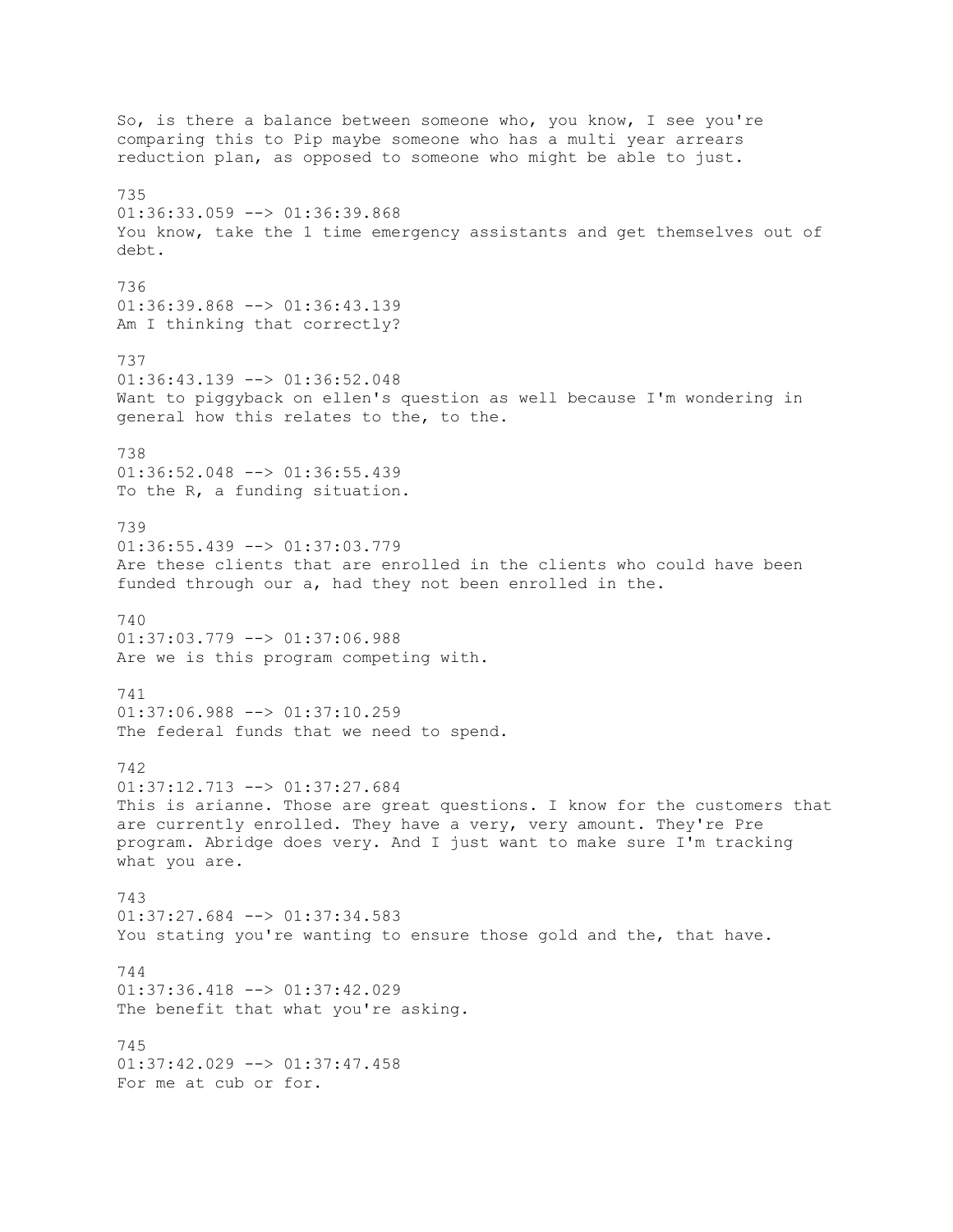746 01:37:47.458 --> 01:37:54.958 For either I'm sorry I want to make sure I'll check with you. Both. You were kind of breaking I'm thinking that. 747 01:37:54.958 --> 01:38:04.469 If there's a customer in the spring that is going to get a disconnect notice if an R. A. 748 01:38:04.469 --> 01:38:12.328 Fund 400 dollars would get them out of debt. Is that preferable to put them on a. 749 01:38:15.024 --> 01:38:16.194 Again, that's a good question. 750 01:38:16.194 --> 01:38:18.323 I know for our enrollment counts, 751  $01:38:18.323$  -->  $01:38:26.543$ we do have the customers as mentioned with the various amounts for us to know how much there are a, 752 01:38:26.543 --> 01:38:33.444 would be prepared for marriage is something we have 2 big route. 753 01:38:34.373 --> 01:38:46.823 The nuance of we can step back and look into it. And if you're suggesting that we only fulfilled with higher amounts, maybe that's something to look into. 754 01:38:46.823 --> 01:38:51.024 But they have variable arrangements at this particular time. 755 01:38:52.529 --> 01:38:56.969 Yeah, I, I'm just thinking that, yeah, we have to look at this. 756  $01:38:56.969$  -->  $01:39:04.918$ With the whole picture of what are we going to do and what changes are we going to make to make our aid more available for customers? 757 01:39:04.918 --> 01:39:08.399 I think this was a, this has been a.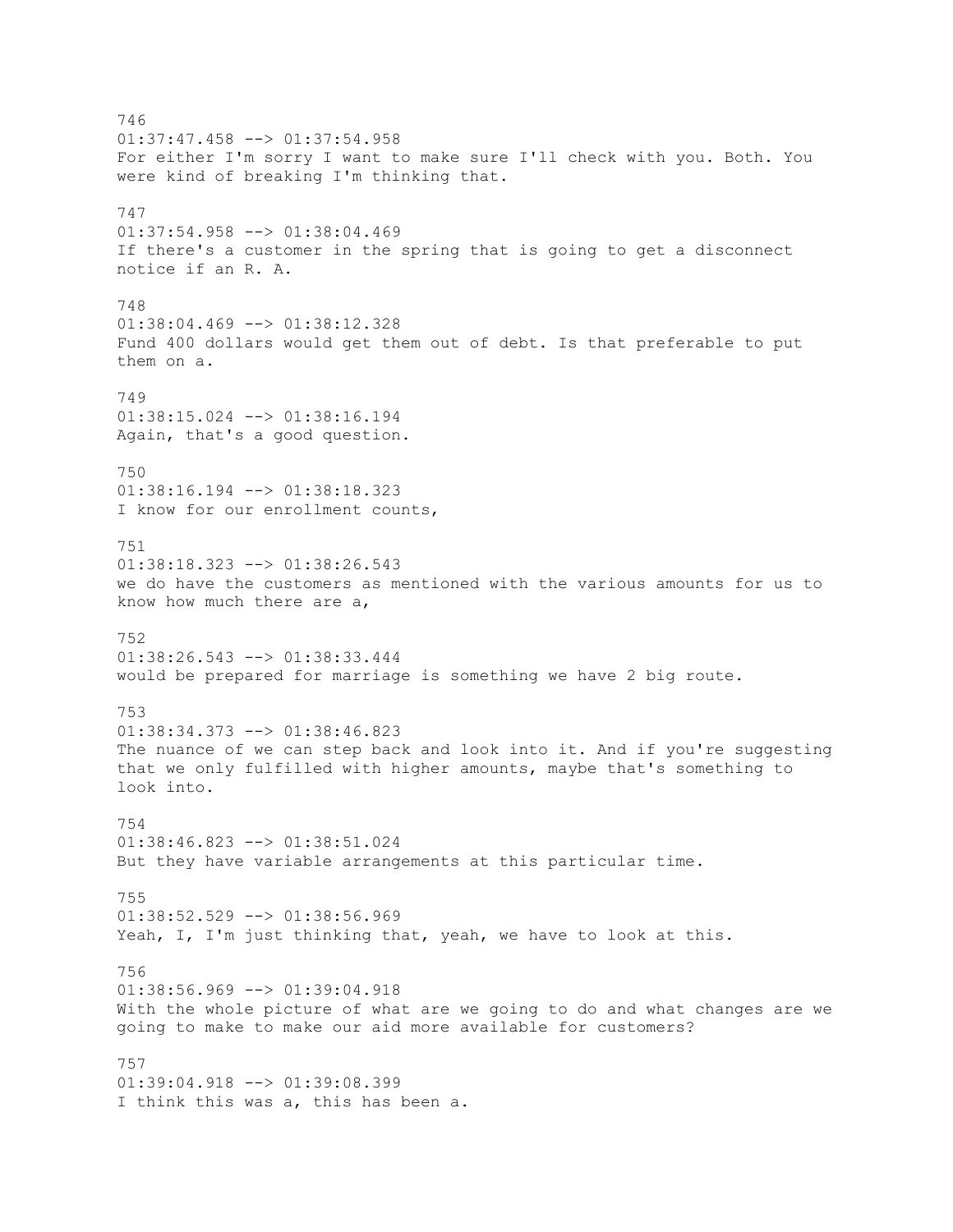758  $01:39:08.399$  -->  $01:39:13.679$ A great solution, especially if we're available, but I. 759 01:39:13.679 --> 01:39:23.819 And what changes we're going to be able to make and how it plays in. I think that's something we'll have to talk about. 760 01:39:23.819 --> 01:39:28.048 Now, and in any way, we can reduce. 761 01:39:28.048 --> 01:39:31.889 Sorry oh, no, please go ahead. 762 01:39:31.889 --> 01:39:36.628 I was just saying this looks appealing to me because any way we can. 763 01:39:36.628 --> 01:39:40.679 Whatever we need to do to try and reduce balances. I. 764  $01:39:40.679$  -->  $01:39:44.128$ You just have to be careful of. 765 01:39:44.128 --> 01:39:49.198 Oh, some consequences that we might not be thinking through. 766  $01:39:49.944$   $\longrightarrow$   $01:40:00.833$ Yeah, it may be a good topic for us if we get together and talk about optimizing the reconnection assistance. Right? Because there's there's probably a priority of how we look at the spend here. 767 01:40:00.833 --> 01:40:12.923 And I think we have to think about all these programs as kind of a complimentary package. Right? It makes sense to the earlier discussion that we use up all of the federal dollars because they don't carry over. We have to use those. 768 01:40:13.344 --> 01:40:28.073 What can we do to maximize those federal dollars, including reconnection assistance? And then, as we look at the remaining programs, how do we make sure that we're maximizing the escalate dollars that are collected

or making sure we're not leaving money to be swept?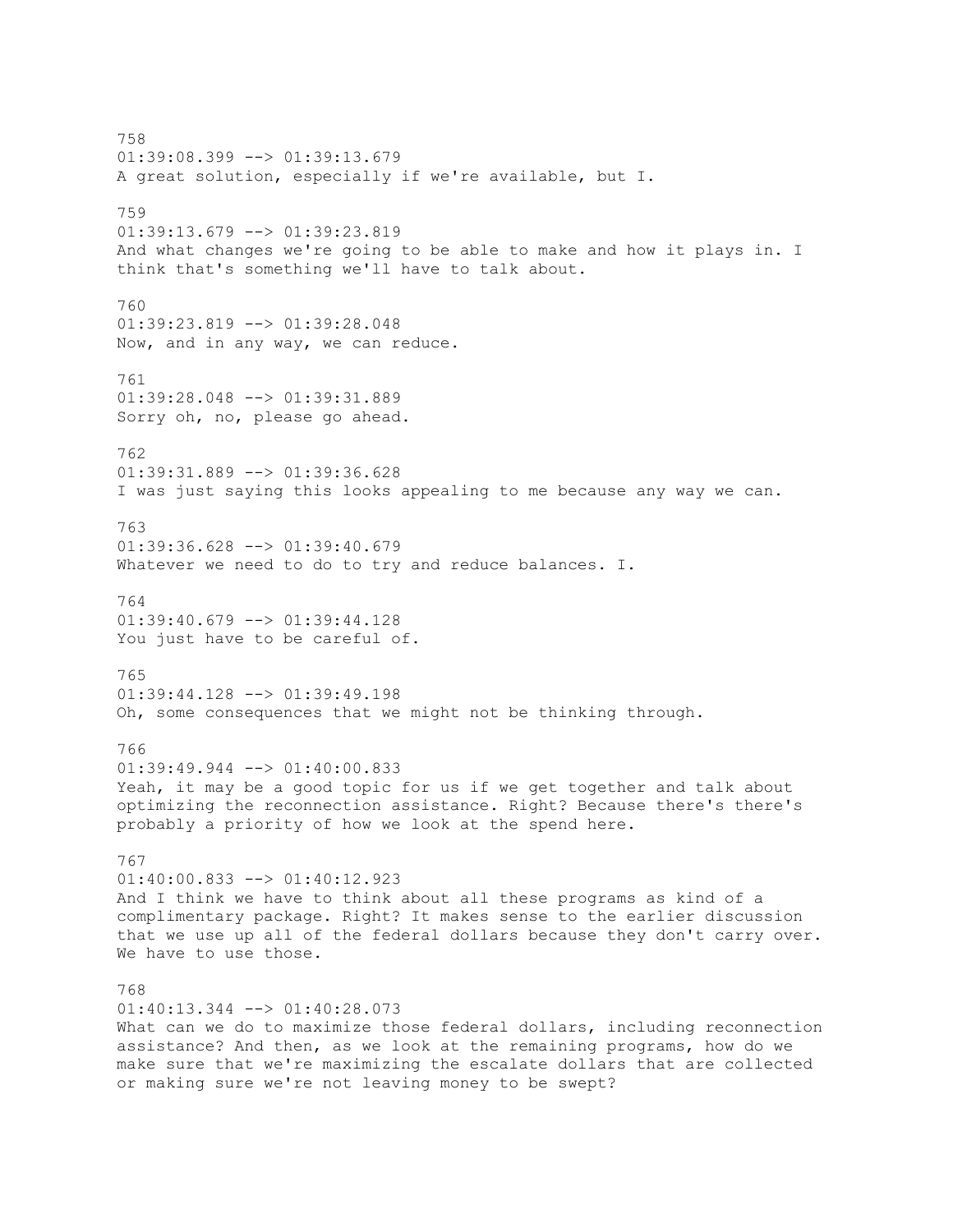769 01:40:28.073 --> 01:40:37.764 That's how we've been looking at it. I do think it begged another conversation around the reconnection assistance. Amy, to your point, how do we think about reconnection assistance broadly? 770 01:40:38.094 --> 01:40:45.804 Make sure that those folks who are in another program that they're not losing out, and we're maximizing that assistance. 771 01:40:55.828 --> 01:41:00.059 Okay, thank you very much. Uh, Aaron. 772  $01:41:00.059$  -->  $01:41:06.238$ And comment for that update as good conversation. 773 01:41:06.238 --> 01:41:14.578 Let's see, I'm watching Chad. Do we have so. 774 01:41:16.498 --> 01:41:27.658 Is there anything else? Uh, W, we, we've left some things, uh, on the table. I I know we had the discussion about our talked about a separate. 775 01:41:27.658 --> 01:41:37.439 Meeting with utilities on, uh, handling the I. T, side of a disconnect notices and. 776 01:41:37.439 --> 01:41:47.609 So, I think that will be coming out of this that, that we may have something to bring back to the next pack meeting. Hopefully on. 777  $01:41:47.609$  -->  $01:41:53.969$ On that so I, I, I see a, at. 778 01:41:53.969 --> 01:41:59.248 Comment in the chat about water assistance, uh. 779 01:41:59.248 --> 01:42:06.389 Martha is asking about any news on water assistance so, uh, I do have a little bit of news. 780 01:42:06.389 --> 01:42:19.798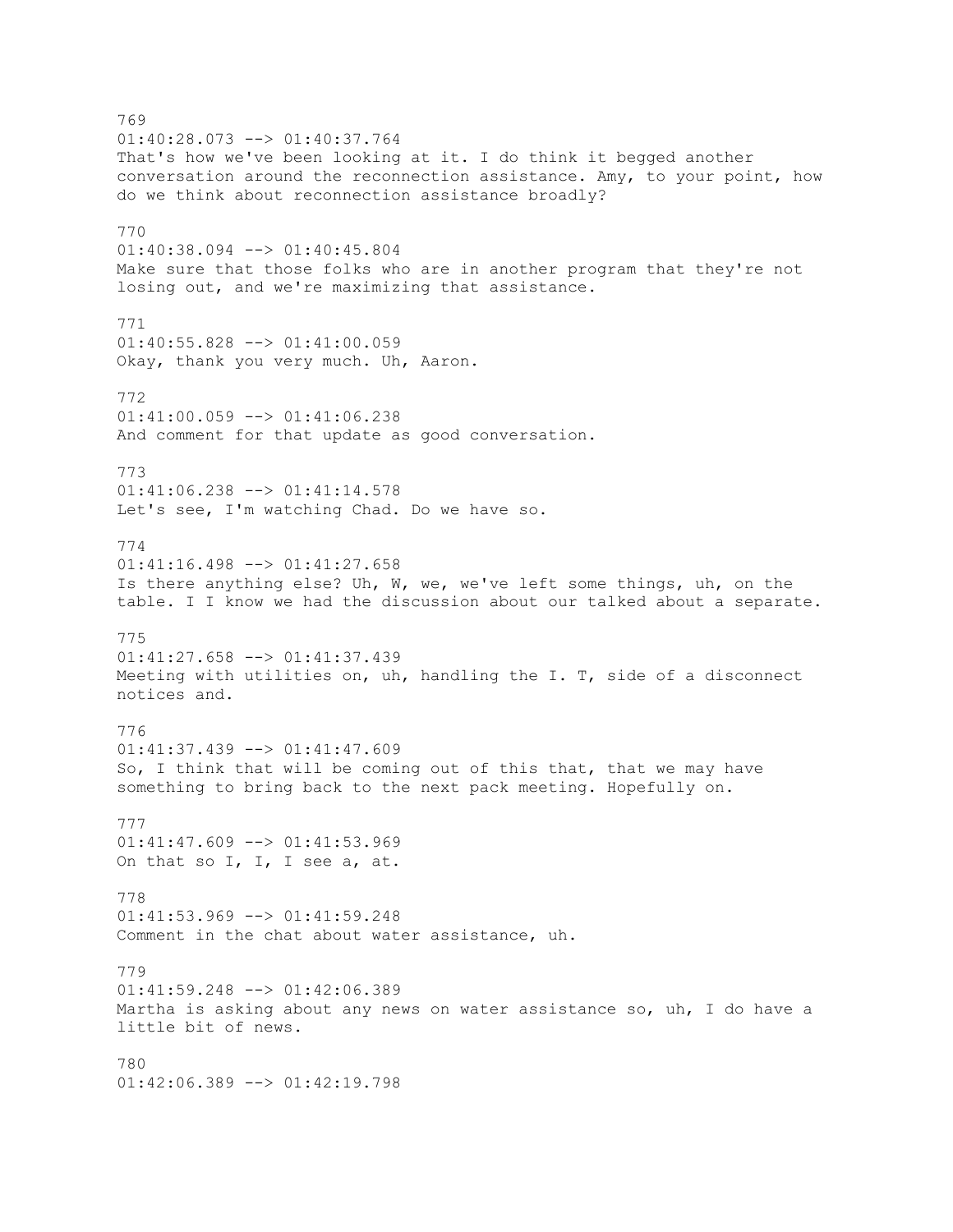The 1 of the bills that was put forward this last the veto session on, um, from the legislative Black Caucus. 781 01:42:19.798 --> 01:42:32.458 Uh, it was, I think it was called the economic equity act, I think, and it originally had a section on water and had several different parts. 782  $01:42:32.458$  -->  $01:42:44.154$ Per section, I had talked about lead service lines and other things, but for regulated water utilities, it had a type of water lie. 783 01:42:44.154 --> 01:42:55.104 He type thing, and all of the water section was removed before it was passed. So the bill was passed, but the, the section on water was completely removed. 784 01:42:55.823 --> 01:43:04.793 So I think that's still something that's bubbling up in the, in the capital. And I think that it's likely something that in the next couple of years. 785  $01:43:05.069$  -->  $01:43:10.288$ Uh, may be coming, but it was not passed during the veto session. 786  $01:43:10.288$  -->  $01:43:14.668$ So, the state water assistance, uh, is not. 787 01:43:14.668 --> 01:43:23.578 Uh, eminent the, uh, federal side there there was a, uh, water assistance. 788  $01:43:23.578$   $\leftarrow$   $>$   $01:43:32.609$ In the stimulus fund, the last stimulus package, and we're expecting to hear on how that's going to be. 789  $01:43:32.609$  -->  $01:43:44.969$ You know, when, and how that's going to be sent out, but we have not heard from yet. So, uh, I don't think, uh, right now, uh, there's not a lot I can say other than a. 790 01:43:45.264 --> 01:43:59.423 Right now, with what we know, we, as we assume that we will be working with the local agencies and run it through our star system because our star system is more flexible than than my team.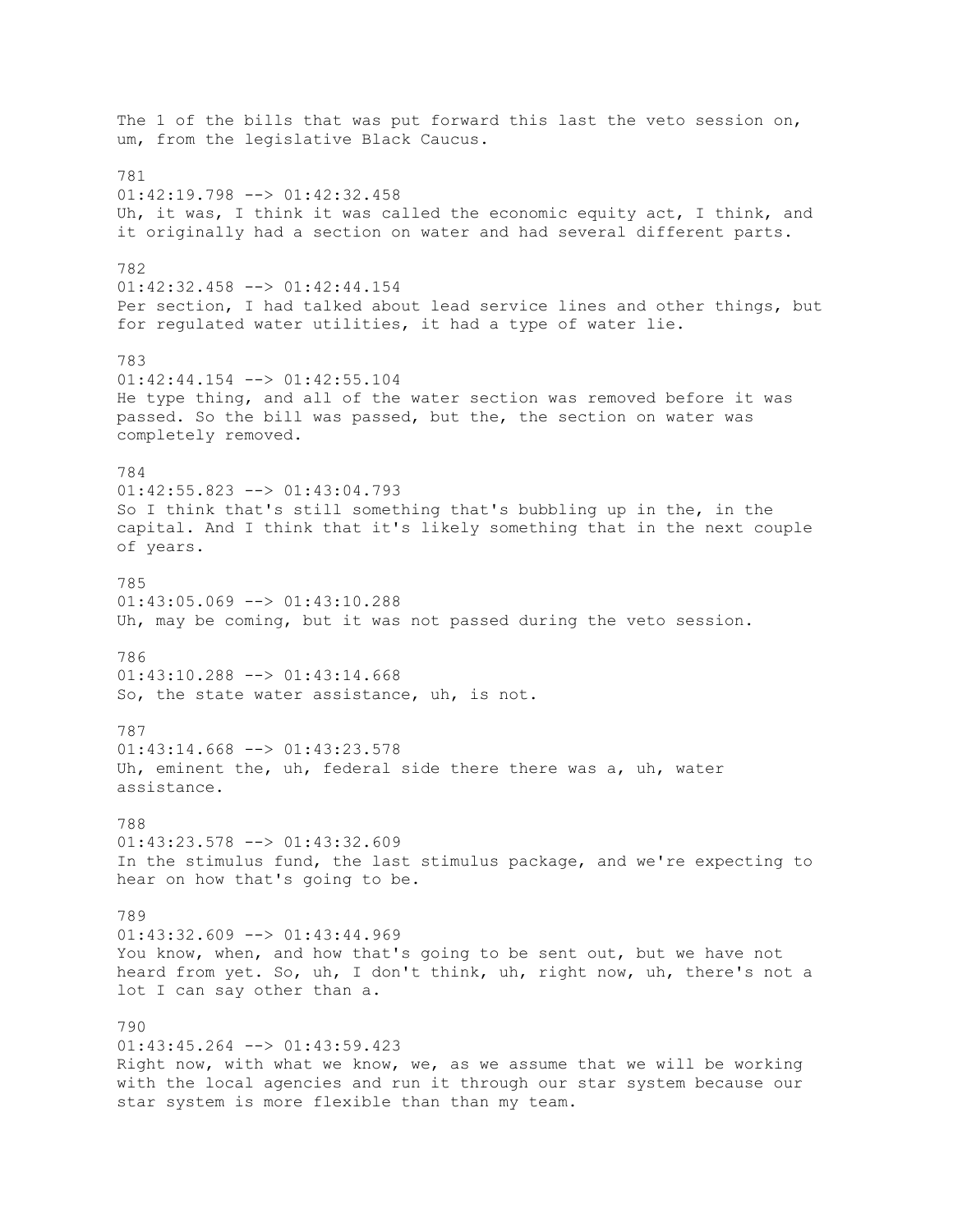791 01:43:59.993 --> 01:44:03.804 But there's still a lot to figure out on how to do that. 792 01:44:04.559 --> 01:44:09.088 So that's a that's where we're at, on the water. 793 01:44:09.684 --> 01:44:24.203 Let's see yeah, the bubbling up was, I wish, I thank you for speaking to that I just want to thank you for bringing that up and cause I had some confusion, so I appreciate everyone being willing to spend a minute to talk about it. 794  $01:44:24.564$  -->  $01:44:36.413$ I mean, the fact because the fact that it didn't pass would explain why I couldn't find anything else out about it. And then there is still a section as far as according to my most recent research. 795 01:44:36.623 --> 01:44:40.043 There is still a section in the package of. 796 01:44:41.873 --> 01:44:55.524 Stimulus items that the Biden administration is proposing um, but I think some of that is still in in flux. Okay. So that would but I, I, it is correct to say that the last. 797  $01:44:56.668$  -->  $01:45:04.769$ Done I can't remember the end of December that does have water system. Correct? 798  $01:45:04.769$  -->  $01:45:13.588$ This is Abby in the office David. My understanding is yes, there was water assistance in the most recent. 799 01:45:13.588 --> 01:45:19.679 Lame duck, I guess we could call it the lame duck stimulus that was passed. And my understanding was. 800 01:45:19.679 --> 01:45:27.179 That the instructions were for the money to be distributed to states through D. A. D. H. H. S. 801 01:45:27.179 --> 01:45:32.009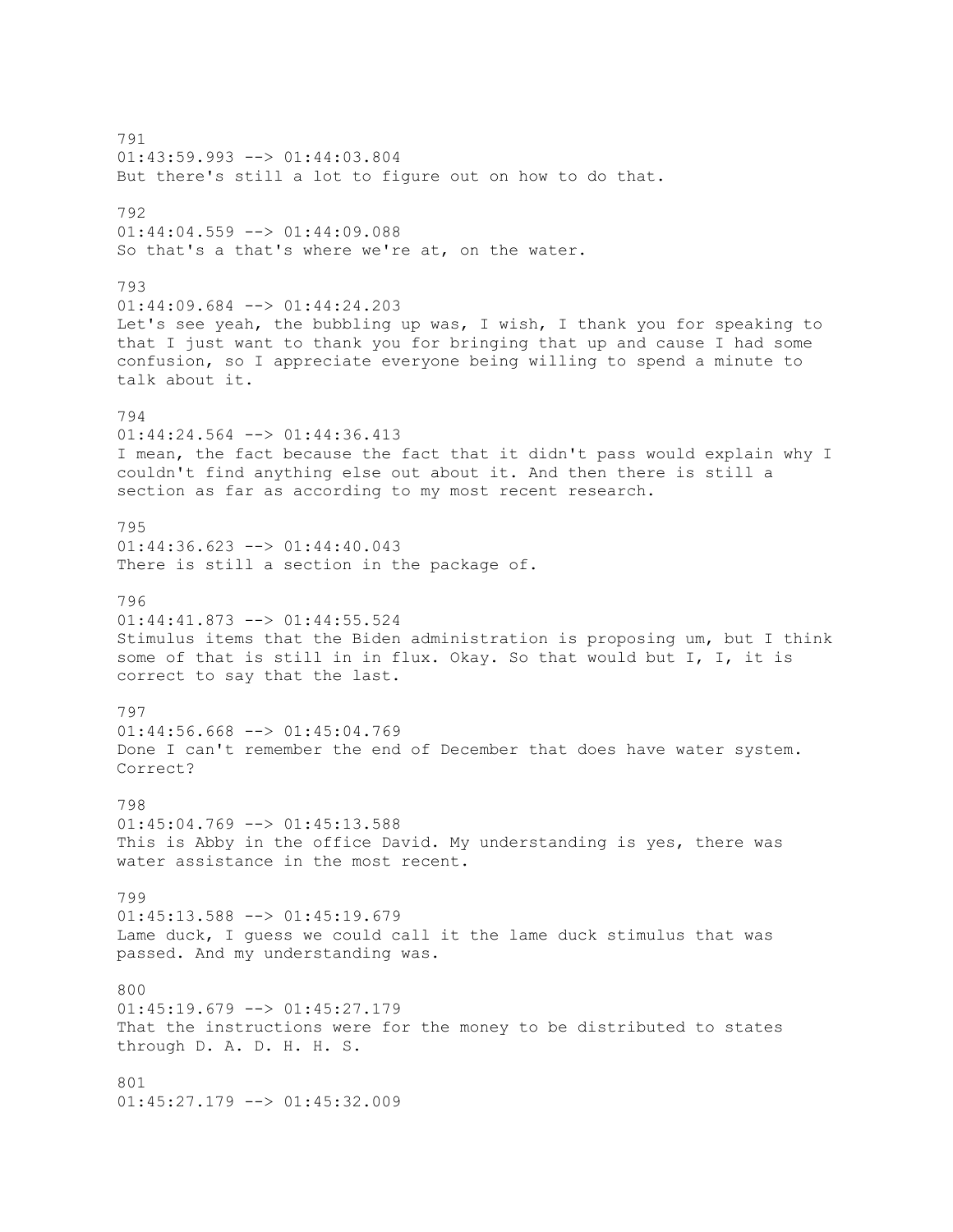And then administered locally, so that was going to be sort of 1 of my questions for. 802 01:45:32.009 --> 01:45:41.639 You was if you have any idea, if that's going to be the, or if it's going to be or something different than our normal model. But what you just said, indicated. 803  $01:45:41.639$  -->  $01:45:54.743$ That you're sort of tentatively anticipating it being the own to distribute those funds. Right? Well, that's assuming that it I mean, if it comes through, right paychecks and a, and it's issue to that's certainly how we would do it. 804  $01:45:56.274$  -->  $01:46:08.663$ Okay. Okay. Well, that's good to know. Thank you just for clarification, Abby. Are you talking about Abby and David? Are you both talking about the 25B dollar package that came out at the federal level? 805 01:46:08.663 --> 01:46:15.024 Which included was primarily targeting rental assistance and it had a set aside for utility. 806  $01:46:16.469$  -->  $01:46:23.099$ The assistance, including water, or are you talking about something separate? I don't think separate. 807  $01:46:23.099$  -->  $01:46:36.894$ That that funding was rental assistance. That's I've got a meeting at 3 o'clock today, because we're, we're moving quickly on that, but it was given the rental assistance money. 808  $01:46:37.194$   $\leftarrow$   $>$   $01:46:48.203$ It's, it's going through my office, but as a pass through a Illinois housing development authority. So, they will be handling the bulk of the state funding. 809  $01:46:48.503$   $\rightarrow$   $01:47:02.573$ However, some local counties and municipalities have received funding directly from us Treasury. I see. Till it till on, I believe champagne got there. So that is separate funding. 810 01:47:02.634 --> 01:47:11.573 I believe there is a smaller part of funding that's for water assistance that was saying stimulus package.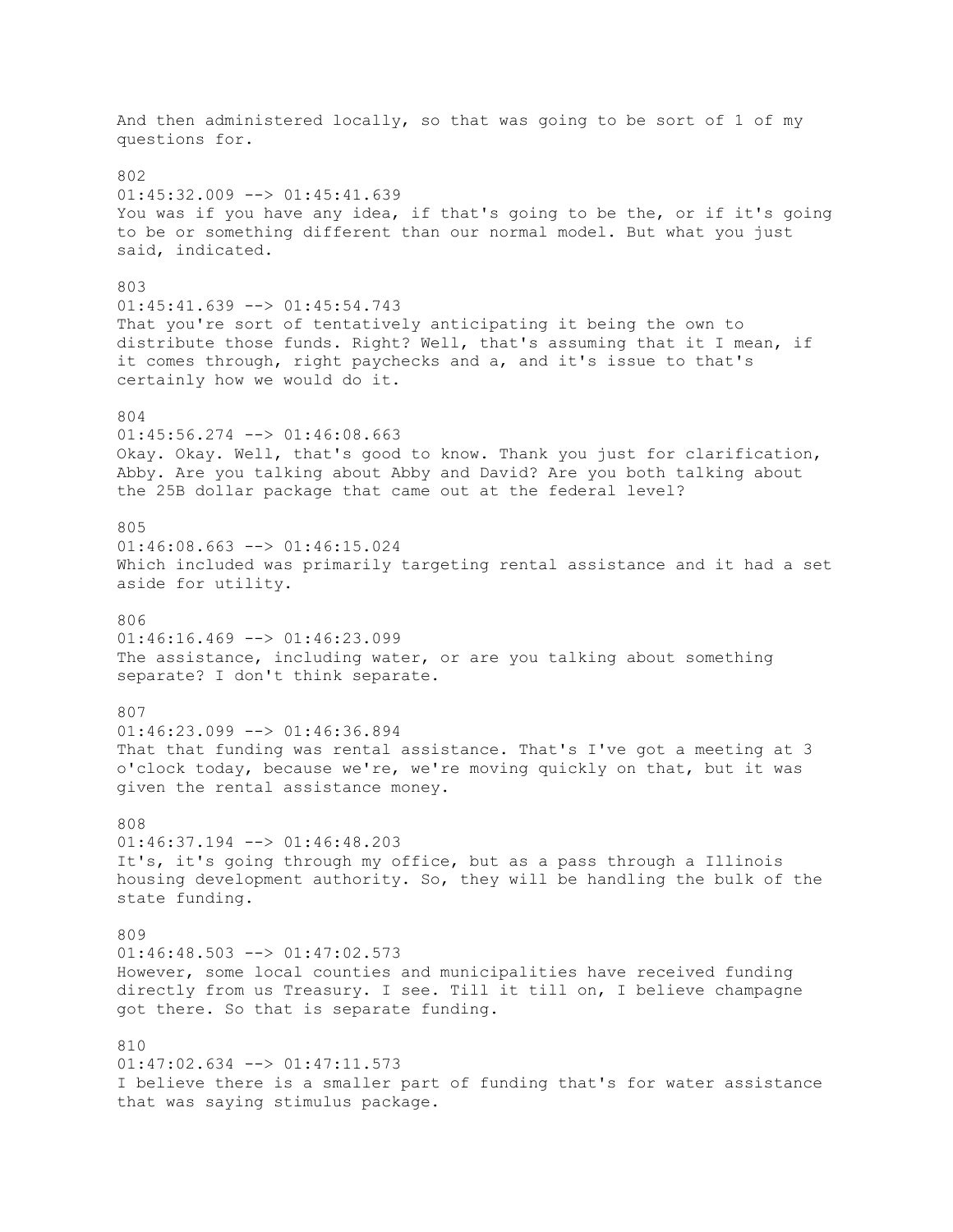811  $01:47:12.323$  -->  $01:47:20.304$ Yeah, David, any updates, as you hear them from or otherwise we would really appreciate be up to date because. 812 01:47:20.399 --> 01:47:32.338 Our office, at least, um, I personally have handled quite a number of water disconnections, municipal and regulated water disconnections in the last couple months. Okay that Abby are you. 813 01:47:34.073 --> 01:47:40.974 Yeah, that's me that's I don't know why I appear that way in Webex but for now. 814 01:47:41.033 --> 01:47:55.524 Okay, well, I'll, uh, I'll make a note of that and I will say that, um, I don't know the number, but there are some of our local agencies are using funding for water assistance. 815 01:47:55.524 --> 01:48:07.134 So, there there may be some out there. Uh, but I do think limited. So, yeah, that's a good point. David. If any other consumer advocates present. 816 01:48:07.529 --> 01:48:16.708 No, or have any list or anything of that nature about which ca, is administer water assistance and which ones don't that would be something I would. 817 01:48:16.708 --> 01:48:20.609 To see, okay. 818 01:48:22.109 --> 01:48:28.408 All right is there any other. 819 01:48:28.408 --> 01:48:39.448 Topic that we need to cover David. This is Abby again just 1 comment looking ahead to our April. What? Our next meeting on April 29. 820 01:48:41.064 --> 01:48:52.524 Given how much uncertainty we're looking at approaching April 1st I know I'm not the only party here that can say that they, their office was in total chaos in April.